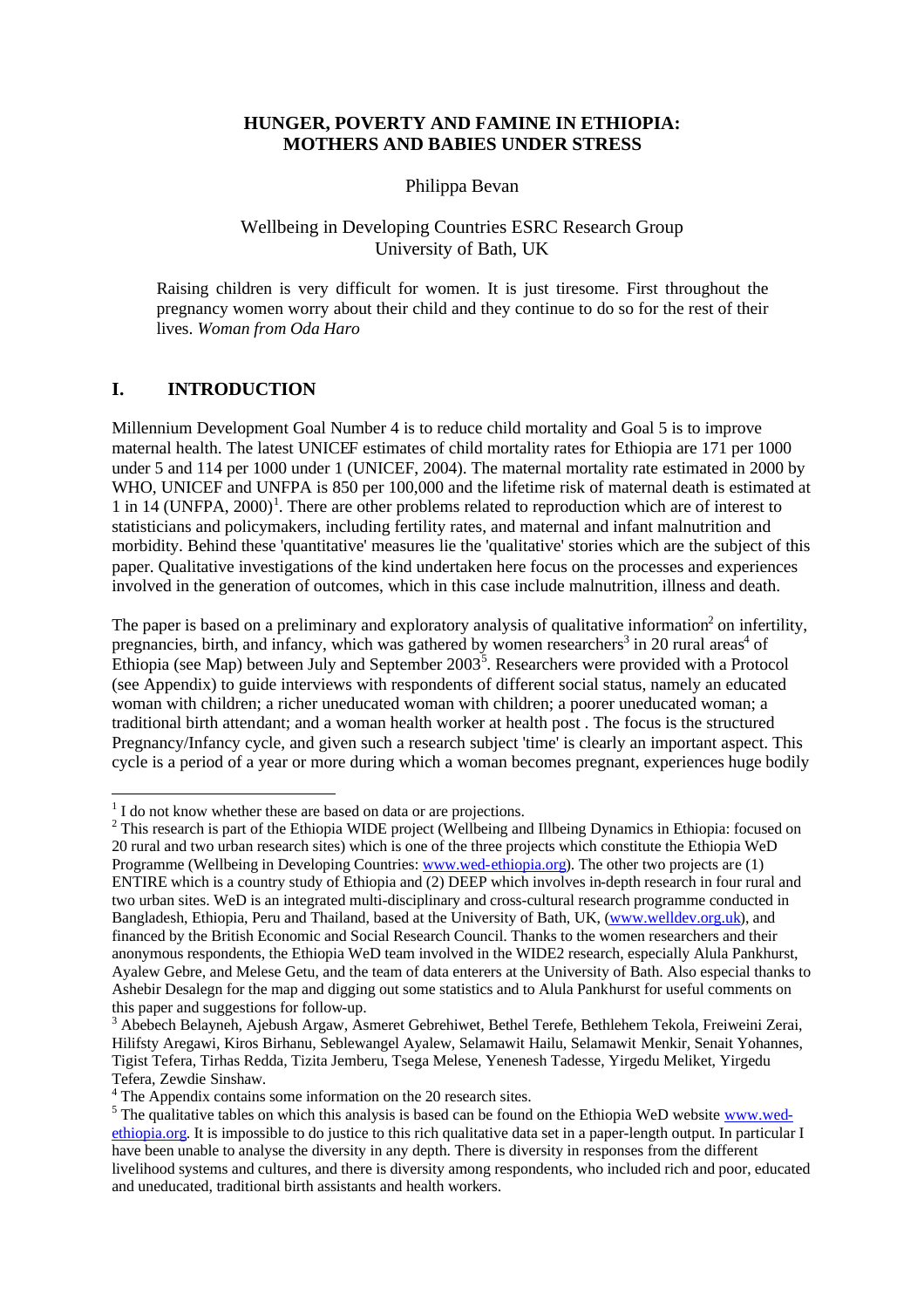changes, gives birth, and in most cases cares for, and may breastfeed, the growing infant. From the baby's perspective an egg is fertilised, an embryo develops into a baby which matures in the womb, is born, and requires the provision of food and care. The health and safety of the mother-baby couple is inter-twined in complex ways, and also affected in complex ways by what is going on in their environment. During the Pregnancy/Infancy cycle mother-baby couples are particularly affected by diet, time-use, and illness. In rural Ethiopia these will be linked to seasonal changes in the availability of food and perhaps water, in the weather, especially heat and cold and rain and wind, and in work demands. In most rural areas the availability of food and water also vary by year according to the vagaries of the climates. The timing of a pregnancy/infancy cycle matters for the survival and quality of life of both mothers and babies.



The paper has three sections. The first provides local information on, and interpretations of, the main problems which arise during the process of the production of children. The second describes the ways in which seasonal and annual variations in food availability and disease impact on mothers and their babies. The third summarises the key findings and highlights what I think are the key policy issues<sup>6</sup>.

## **II. MOTHERS AND BABIES: REPORTS FROM TWENTY RURAL AREAS**

l

In this section I describe the problems that are faced by mothers and babies in rural Ethiopia as they move through the Pregnancy/Infancy cycle. These problems are considered in relation to questions

<sup>&</sup>lt;sup>6</sup> At this point I must confess to almost complete ignorance of the relevant policies of the Government of Ethiopia, and of relevant donors in this area, which is new to me. Information about policy implementation and NGO practices is also important. These will be the focus of upcoming WeD research.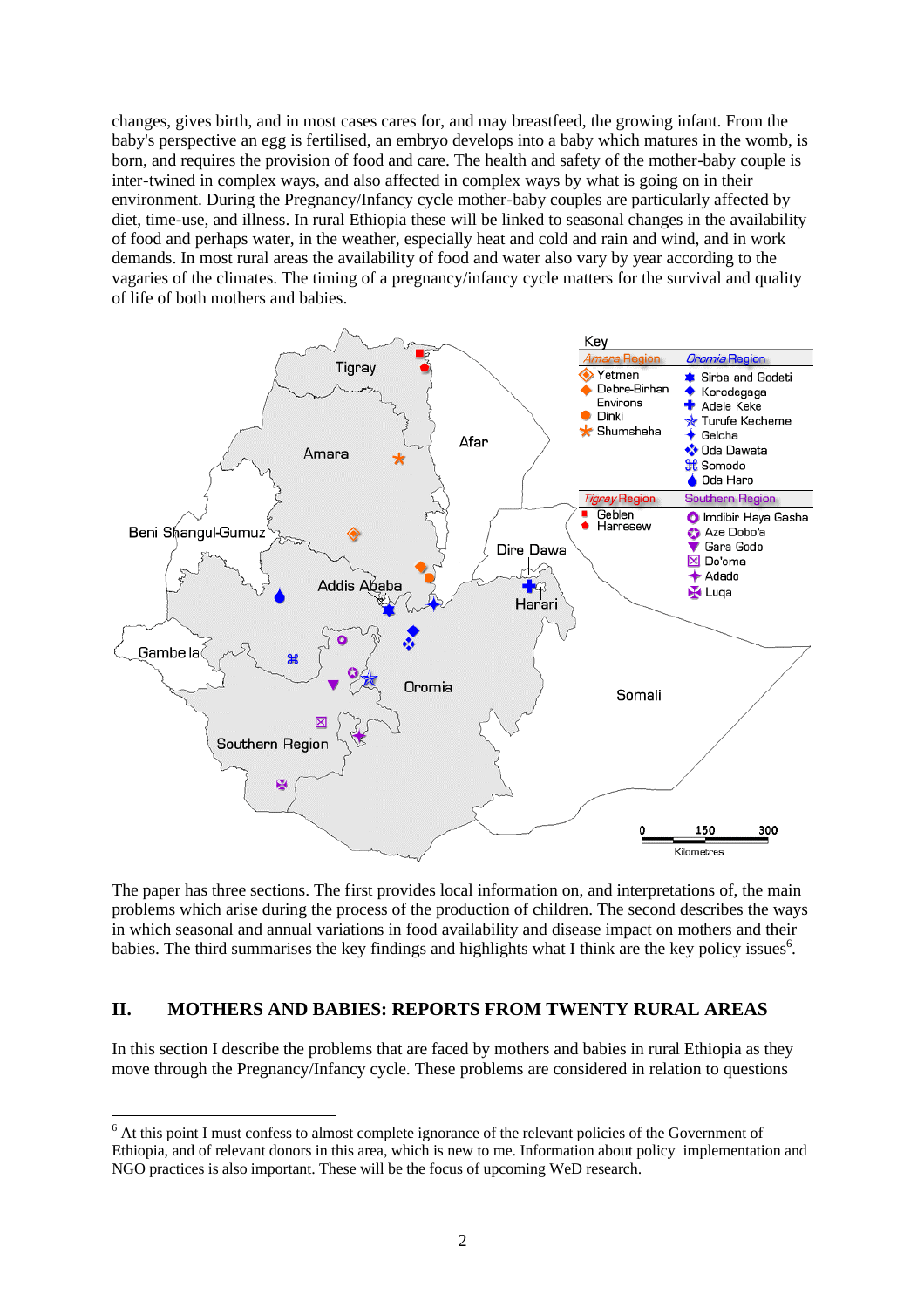posed to respondents under four headings: fertility and infertility; pregnancy; giving birth; and infancy.

# **I. Fertility and Infertility**

In rural Ethiopia the status of adult women is linked to the production of children: the number and the sex. In relation to pregnancy a woman faces two risks. The first is falling pregnant when she should not, which is usually outside marriage. The second risk is failing to become pregnant or to carry a pregnancy to term when she should, which is usually when she is married or has a stable partner. There are three particular problems here: infertility, unwanted pregnancies, and miscarriages.

*i. Infertility*

## *How many women are there in the community who have never been pregnant?*

In some sites responses were very similar, while in others they varied. In 10 sites all respondents reported knowing 5 or less infertile women. In two of the larger 'rurbanised' sites most respondents said they didn't know. In 5 sites respondents reported up to 10 infertile women, in most of those agreeing on higher figures. In the Debre-Birhan environs respondents only identified one woman who they claimed had left the area as a result. There were two sites reporting high levels of infertility:

So many! Who do you think can count them.

So many women. Poor them. At least about 50.

There are so many.

There are many women who have never been pregnant.

So many, who counted them. Even in this "Kushet" there are about 5 women married but who don't have children till now. So people gossip them that they are "Mekan", one who could not bear children. (Harresaw)

I don't know their exact number but there are many women who are not getting pregnant although they are in need.

There are lots of women but I don't know their exact number.

They are many.

There are many in number. (Oda Dawata)

## *What do women do if they are not getting pregnant when they wish to?*

This varies according to local customs. Most respondent from Tigray and Amara Regions reported that infertile women pray, 'go to holy water' and to traditional practitioners ('witches')

Slaughter a goat and wash herself with the blood and she tie the animal skin in her head. (Harresaw)

They carry "Gedli", a big stone in the church and walk in the church compound seven times each day until they get pregnant. (Harresaw)

They will baptise in holy water, if they are not that much religious they will try to do some ritual activities. (Yetmen)

They pray to God and they use different traditional drugs (Shumsheha)

Respondents from sites in the Oromia Region reported praying to saints, to Allah, and using

traditional medicine. In two sites there were reports of consulting doctors at the local clinics. There are women who change their religion, who go to the magician's home for holy water. And there are some people who go to the health centre, although their number is very small. (Oda Dawata) These days some get medical help and take fertility drugs. (Turufe Kecheme)

Responses from the two pastoralist sites were different:

Elderly women massage the lady's belly with the fatty meat of sheep as it is believed that this will make her fertile. (Gelcha)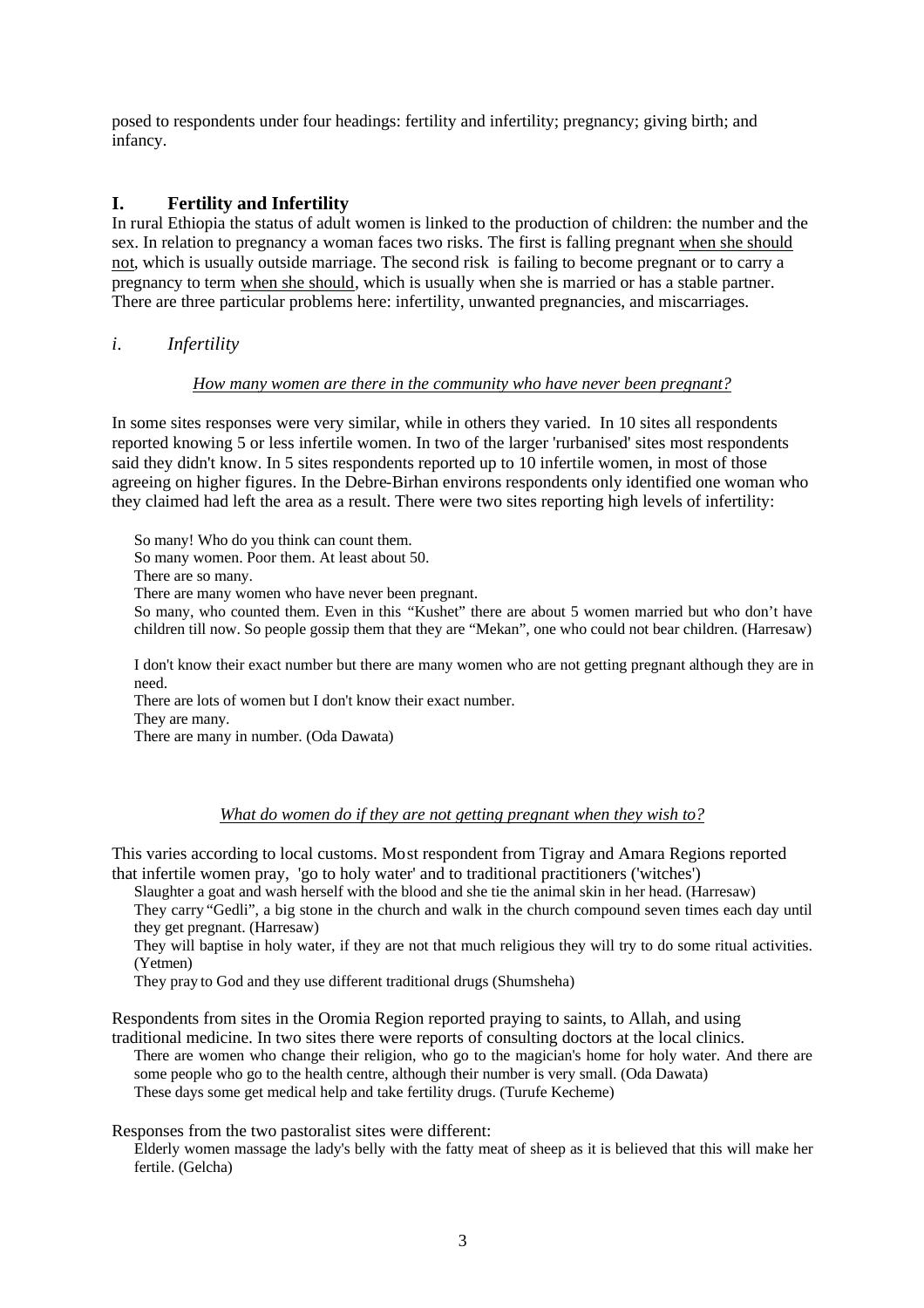I will go to witch doctor. He asked me why I fight with my father and/or uncle and why I'm insulted them. He tell me that it is a curse of them. So my husband send cattle for my father and for my uncle as an excuse, but if still I didn't have a baby I convince myself that it's God will. (Luqa)

Responses from SNNP sites also varied according to culture. Respondents from Adado said: Go to witches, or go to churches to pray or she will call all people in her tribe and tell them to pray that she can have a baby, and she asks the tribe to forgive her if there are people upset with her.

### In Do'oma:

Some of them will go to the magic house and some of them will go to the church and pray to God.

All respondents from Imdibir said that they would consult health professionals and all from Aze Debo'a said they would do nothing<sup>7</sup>.

In Gara Godo it was reported that those who could afford would seek medical advice: Those who are able (financially) to see a doctor go to hospitals or other health clinics but others go to ask traditional health practitioners and witchcrafts. (Gara Godo)

In some sites respondents suggested that adoption was a way out: (T)hey take children of their relatives and raise them as their own (Sirba and Godeti) Others will adopt the babies of their relatives. (Gara Godo)

A few respondents raised the issue of male infertility:

She would go to the hospital to know if the problem is with her or with her husband. If the latter is true nothing will be done. But if the former is true the husband will marry another woman. (Turufe Kecheme) When infertility happens between a husband and a wife they always think that the problem only to her side. So their decision is divorce. And I know a woman case, after she get divorced she gave birth from another person. (Oda Dawata)

(I)f a man couldn't have a child a relative of his comes to his house and sleeps with his wife and if she becomes pregnant the baby will be announced as belonging to the woman's husband's. (Luqa)

## *What has happened to [the infertile women]? Describe a case.*

This question was interpreted in two ways. First as asking *why they are infertile?*

In a number of sites the woman's behaviour was seen as the cause:

Some people also think that she is condemned by God. (Geblen)

One of them have been blamed by her father. They say that all this happen because she wouldn't marry the guy he suggested. (Luqa)

Some respondents gave 'modern' explanations

It may be caused by repeated abortion that results in barren. (Adele Keke) One is naturally infertile. The other was seriously sick and after that she became infertile. (Shumsheha) They could be naturally sterile or they may acquire it due to illnesses. (Imdibir)

The second interpretation was *what have been the consequences of their infertility?*

A very few respondents claim that there are no consequences, or even that they are positive: Nothing. They live like others live. (Geblen) She lives well. (Oda Haro)

Some respondents point out the consequences for the woman's subjective wellbeing: They feel sad (Adele Keke) They get weaker, thinner, they worry a lot. (Harresaw)

She feels as if she is not a normal person. (Geblen)

l

 $<sup>7</sup>$  These responses may be particularly influenced by the interviewer</sup>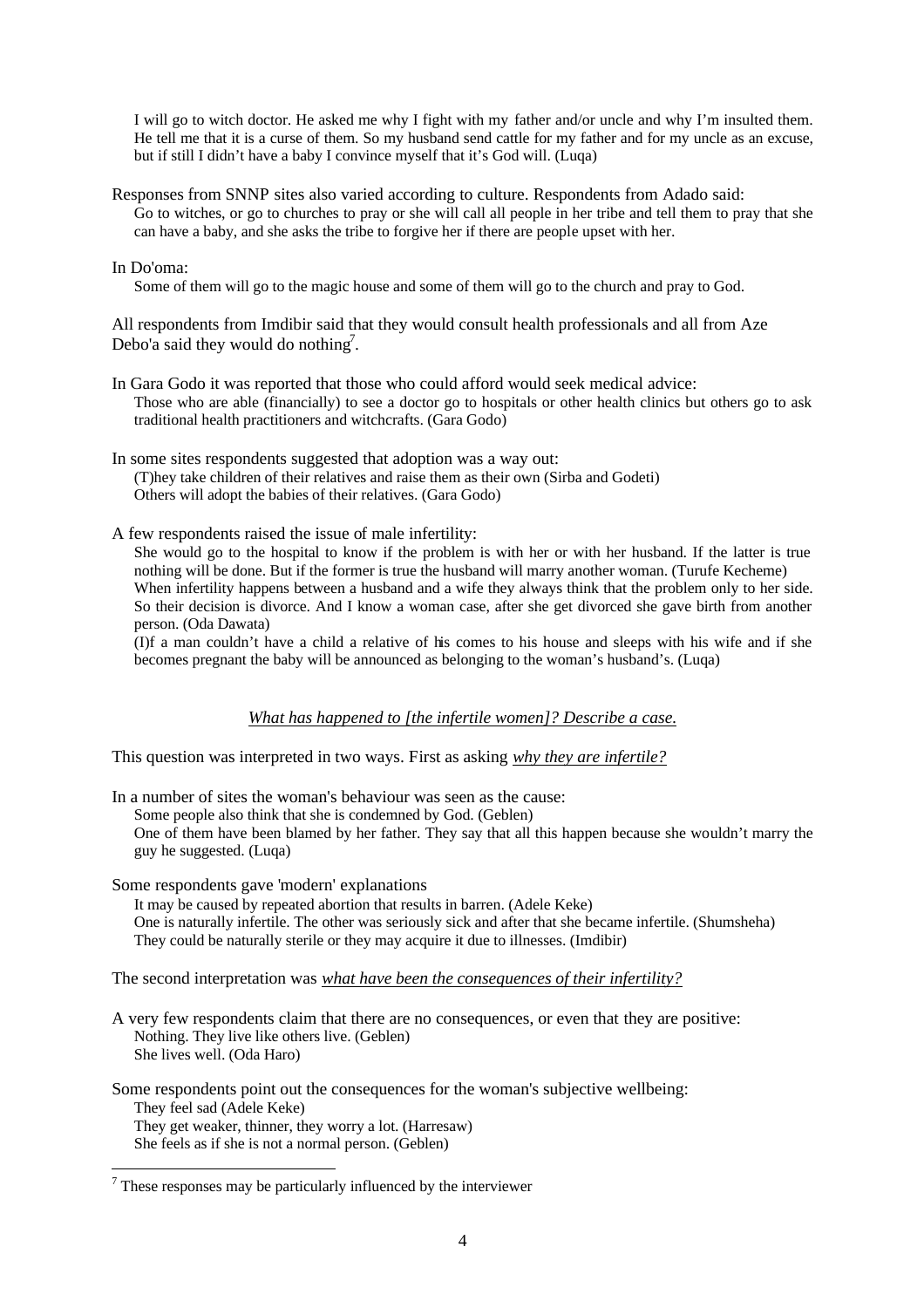And she get jealousy when she look at other women with children. Feel lonely, secluded. (Harresaw)

There are material and human resource consequences:

They consume much time and cost to find child. (Geblen)

Because they don't have children, to follow the sheep, goats, they keep the herd by themselves. (Harresaw) She don't have any child to help her and she lie leaving her property to no one. (Harresaw)

They didn't have a helper, if they didn't have a child/daughter and son. (Yetmen)

They should hire a worker, in addition when they become old there they didn't have any helper or servant. (Dinki)

In most places their status is low:

Besides they are not very much welcomed and respected in the community because it is considered as their own fault. (Harresaw)

Everyone insults her. She gets upset. She does not communicate with people in a normal way. She is inferior. (Adado)

They are unhappy people, many despise them. Neighbours insult her by saying you are a mule, you don't have anyone who may inherit you, and their husbands may divorce for they need children. (Gara Godo) If a woman couldn't have a child at all, she will be given the name 'Dabade' which means 'the lost' and even her husband insult her with this name. (Luqa)

Although in Sirba and Godeti there is some sympathy for their plight;

Some of the women's husbands take a mistress. People sympathise and pity the woman. (Sirba and Godeti)

Their social relations will be affected, particularly their marriage:

They quarrel with husbands (Dinki)

They won't have peace at home. They would be blamed and insulted by their husbands for not being able to do so. (Korodegaga)

Here her only chance is to be a widow and her husband might suspect her of using a medicine and beat and torture her. (Harresaw)

He takes a mistress with his wife's permission. (Sirba and Godeti)

Some permit their husbands to marry other women. Some women live peacefully with their husband and his new wife. However, sometimes they get divorced. (Oda Haro)

They are usually divorced or make a second wife. (Imdibir)

They always become sad because during qeso wonfel if they haven't child this person couldn't co-operate with those who want to make wonfel because so as to make wonfel, they have to have proportional number of persons. (Dinki)

If her husband is a good person, she will stay in his house taking care of the children from his other wife/wives. Otherwise, she will be forced to leave the village and go somewhere else. (Luqa)

Some women go through frequent marriages:

She can marry or divorce again and again. (Do'oma)

She was married to five people. And now she confessed to herself that she will never be married again and she is living with her father (Luqa)

### *ii. Unwanted pregnancies*

*Are all pregnancies wanted? If not are there ways of getting rid of unwanted pregnancies?*

From Somodo it was reported that 'not all pregnancies are wanted, especially premarital ones.'

In some sites respondents focused on pregnancies outside marriage. Here is a mixture of responses from Geblen in Tigray:

No, not all pregnancies are wanted. It is not acceptable to give birth out of marriage. Parents always advise their daughters. But if it happens many of the girls migrate to nearby towns, or they kill the baby by drinking some medicines (some die, some are sterilized).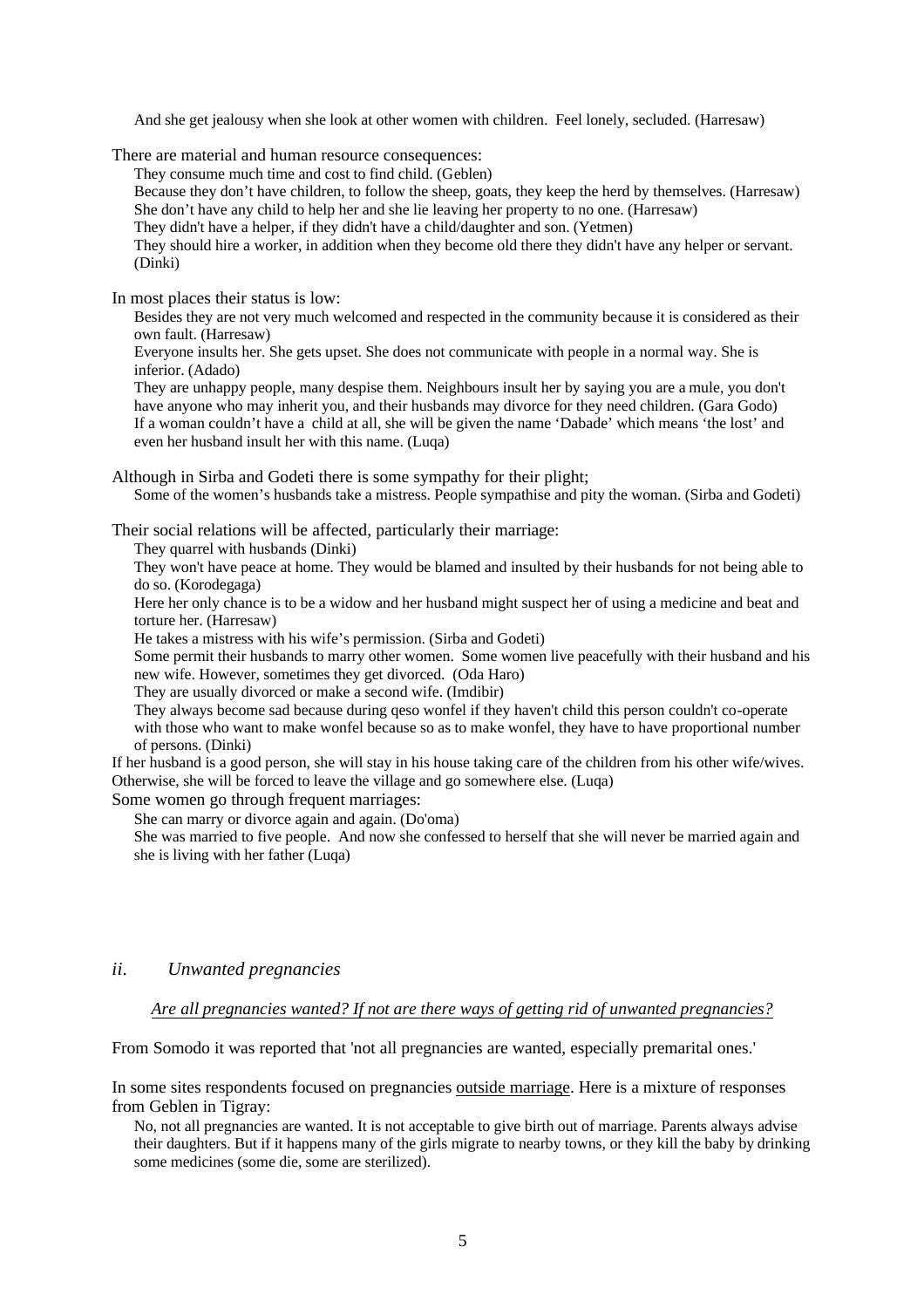In Luqa illegitimate children are not accepted:

Pregnancy is not wanted only in the case of unmarried girls. They use a traditional way to get rid of it. In such case the pregnant woman's stomach will be scraped with hand to kill the infant inside. If this method doesn't work and if the child is born, he will be thrown and killed by the village elders.

In Do'oma illegitimate children may be encouraged to die:

Almost all pregnancies are wanted but bastard is unwanted by the community. So that if there is a chance of bastard a few days after they are born the mother will stop giving the breast milk and give another kind of food made to make the child die early.

In Luqa there is a particular kind of unwanted pregnancy:

when a mother get pregnant before the newly born baby have milk teeth, the woman should abort the baby. If not after she gave birth, the newly born baby and the other baby will be thrown away by the village elders.

It was reported from most sites that pregnancies within marriage are often not wanted. A number of respondents claimed that even so women would not abort:

 All pregnancies are not wanted but we will not take any measure to get rid of it. It is sinful to do so. (Yetmen)

However, from the same site came this report:

No, the abortion may take place in health centers of traditional medicine. But the traditional one is risky for the woman. (Yetmen)

A number of abortifacients were described:

Not all pregnancies are wanted. Traditional drugs are taken to terminate unwanted pregnancies. There are some who drink bleach. There are some who drink soup solution. Others consume large quantities of antimalaria pills. There are some who come to hospital for help after they have started bleeding. (Turufe Kecheme)

Other items mentioned included a fluid prepared from *Indod* [Phytolacca dodecandra]<sup>8</sup>, local herbs, and boiled *chat* [Catha edulis]*.* In a few places it was reported that abortions take place in hospitals/health centres, legally and illegally:

Women who do not want their pregnancy go to hospital in Debre Zeit and after their partner signed, they will be able to get an abortion.

No, some of them go to health centres because there are health workers who perform illegal abortion. (Oda Dawata)

Poor people cannot afford abortions:

 $\overline{a}$ 

No, if the pregnancy doesn't have money they simply born but they are willing the born child becomes dead but they didn't use any other traditional means. (Dinki)

Women who might want to abort may be prevented:

Yes, there are but women are forced by their husband to have as much children so they can't abort. (Harresaw)

No, but if the husband is rich he likes to have more children, even if the wife doesn't want any more children. (Oda Haro)

Respondents from Gara Godo explain some of the pressures to have a lot of children:

All pregnancies are not wanted but there is strong cultural influence which favours having many children in our society and children are considered as old age security and inheritance.

In our culture people fear that they may lose their children due to death, so if we stop giving birth, what will happen if all the babies die.

<sup>8</sup> This plant is reported to cause abortions in Azene Bekele-Tessema with Ann Birnie and Bo Tengnas *Useful Trees and Shrubs for Ethiopia. SIDA, Nairobi 1993:*352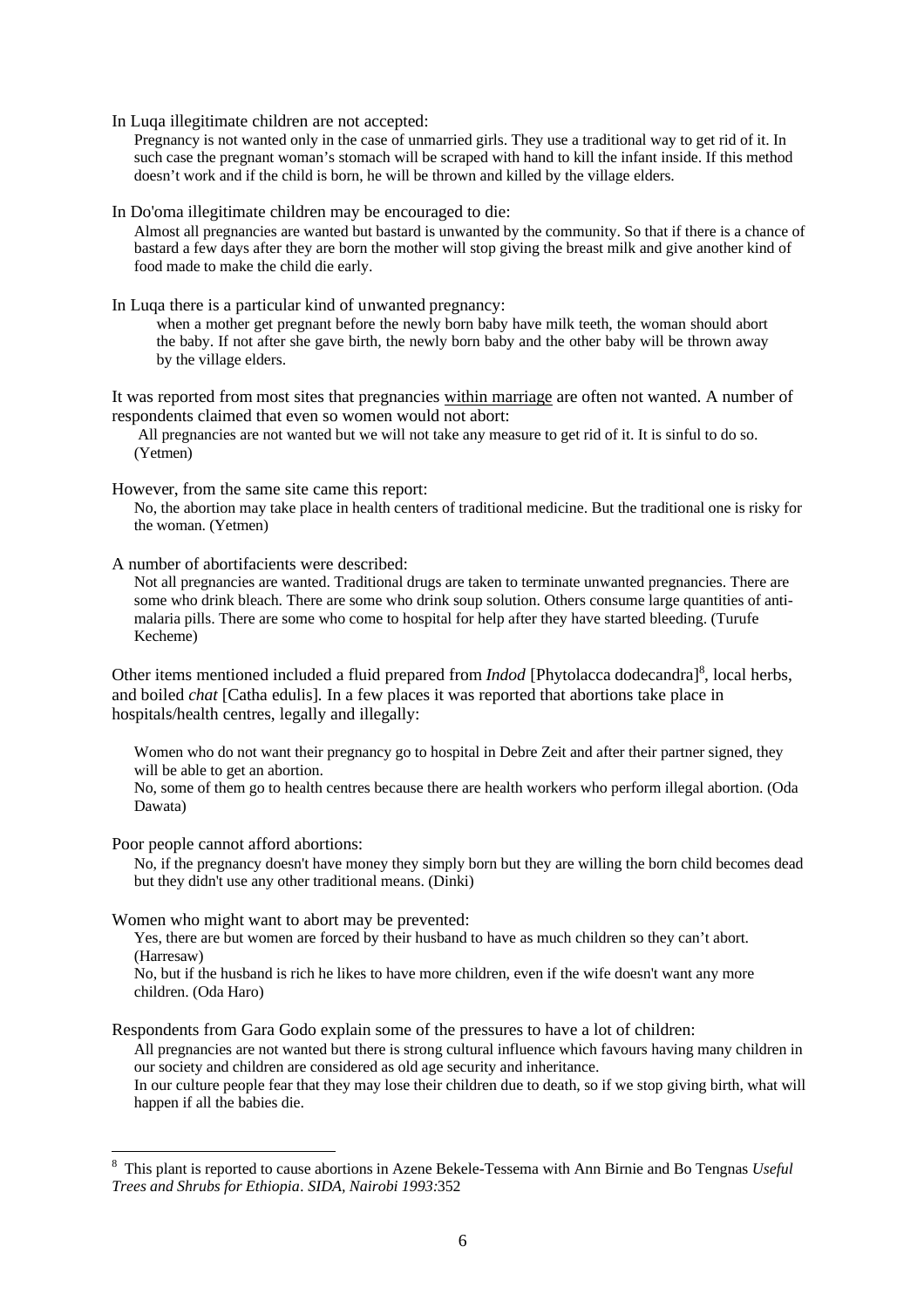In response to this question some respondents, particularly the health workers, mentioned contraception.

(W)e give women tablets to control the birth. (Debre-Birhan environs)

But these days, they teach us how to avoid pregnancy at the clinic. (Gelcha)

All are not wanted so to get rid of unwanted pregnancy currently women in our community are experiencing using family planning methods. (Gara Godo)

Nowadays women use contraceptives and if it any chance they unintentionally get pregnant, they usually accept it rather than getting rid of it. (Imdibir)

Although another respondent from Imdibir claimed:

Unwanted pregnancy is more common. Only a few pregnancies are wanted. (Imdibir)

From Gara Godo it was reported that:

Some fear to use family planning due to lack of knowledge and others may face opposition from their husbands to use family planning. (Gara Godo)

*iii. Miscarriages*

*What happens when women miscarry?*

In some places women who miscarry are denigrated: She is not worth to marriage. She is called 'stupid'. (Geblen)

In others she is looked after:

Because women do not try to intentionally get rid of pregnancies, miscarriage is seen as a serious sickness. Neighbours would visit and take care of such a woman until she recovers. (Korodegaga) She becomes very sick. Parents, neighbours will be there for her. Usually women who are overburdened with work are the ones who face this problem. (Korodegaga)

There are personal consequences, some of them long-term:

She becomes sad, even crying. And she becomes dead. (Dinki)

Shocked , that is because they believe that it may be from God. (Shumsheha)

She becomes terrified because she thinks "I am infertile". (Shumsheha)

Psychological disturbance because of the occurrence of an unexpected situation (Shumsheha)

Many lose weight and are exposed to a variety of illnesses. Many women come to hospital after damage has been done and efforts to clean them up may not always succeed. Therefore, some women die. (Turufe Kecheme)

This may cause death for the woman may bleed and she may not get enough food to recover. Moreover, it may cause sterility and different disease like anaemia and uterine infections. (Gara Godo)

And consequences for the rest of the family:

That would make a woman so weak which is a trouble to her duty of managing her home. (Imdibir)

Some women will go to the clinic or hospital. Poor women may not be able to afford proper medical care:

If she has the financial capacity she will go to the hospital, otherwise she will treat at home by traditional birth attendant. (Oda Dawata)

#### Or it may be too far away:

Since there is transportation problem if there are people to help her, she may be taken to Dubo Hospital, i.e. 2 hours walk on foot, for that matter she may die. Most women in such cases die. (Gara Godo)

## There are also traditional treatments:

Traditional birth attendants/elder women/ will massage her stomach so that no blood remains in her womb. (Gelcha)

If her husband is rich, he will slaughter a sheep and she will drink the melted fat and she will be massaged with the rest. (Gelcha)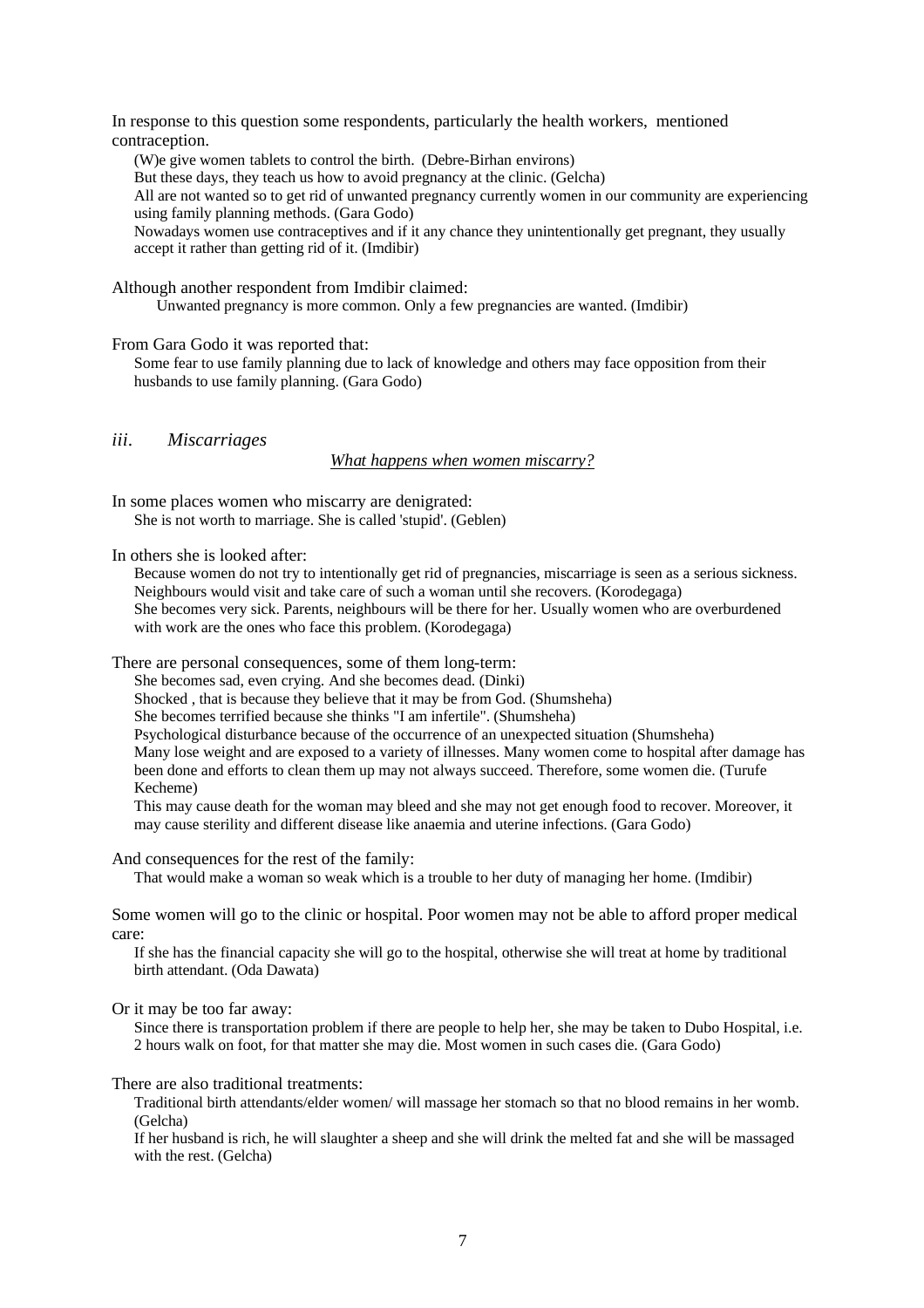If a woman miscarry, she will go to a witch doctor. They he will heat a white stone and round it on the woman's head. They believe that it happens because the woman had done something wrong before. (Luqa)

## **2. Pregnancy**

Once pregnant a woman faces a number of problems related to bodily changes and their impact on activities, illness, and the need to 'eat for two', all of which can interact:

Women are facing many problems in producing and raising children, like too much household and farmwork while pregnant, sickness due to lack of rest and a proper diet. (Debre-Birhan environs)

### *i. Bodily changes and their impact on activities*

In the pregnancy period there is high fatigue and there may be a health problem. (Yetmen) Pregnancy is painful, especially during the first five months, it is not easy to move (Aze Debo'a)

## *Are there other special things that a women who is pregnant should do? Are there special things that a woman who is pregnant should not do?*

There are a number of common suggestions for what pregnant women should do:

- Keep clean
- Go to the health centre for check-ups and vaccination
- Rest but keep active with light work

and some acknowledgement that these are not always possible. There are also some unique suggestions, such as being happy, not sleeping (as it will make the baby fat), eating onions, her husband should take care of her, if she has money she should employ a servant, and she should get her hair done.

While some respondents said 'there is nothing that she cannot do' (Harresaw) most respondents suggested some things which pregnant women should not do. Frequently mentioned prohibitions included:

- Lifting heavy loads
- Travelling far distances
- Working hard, especially 'when her born day is nearer' (Dinki); activities mentioned included grinding, weeding, collecting cow dung, cutting and carrying wood and farming,

It was recognised that, particularly in poor families, or female-headed households, pregnant women could not always avoid these activities:

Of course in poor families women are frequently seen engaging in agricultural work during pregnancy. (Turufe Kecheme)

If she doesn't have a person to support her she will continue doing all the work. (Oda Dawata) Pregnant women should not work. Some of them work if there is no-one who can help them in the household activity. (Luqa)

In the initial open-ended question discussion 'about all the problems that women face in producing and raising children' respondents revealed that many pregnant women have to undertake activities which are not good for them or their babies:

Pregnancy requires a lot of care, but during pregnancy they face problems because of anxiety and picking up over-loaded things (Oda Dawata)

Pregnant women go to the market at Bule which is far and difficult to reach, they also cut wood. Sometimes even death occurs to the woman (Adado).

During times of pregnancy women face many problems e.g. fetching water from distances, shouldering all household responsibilities. (Gara Godo)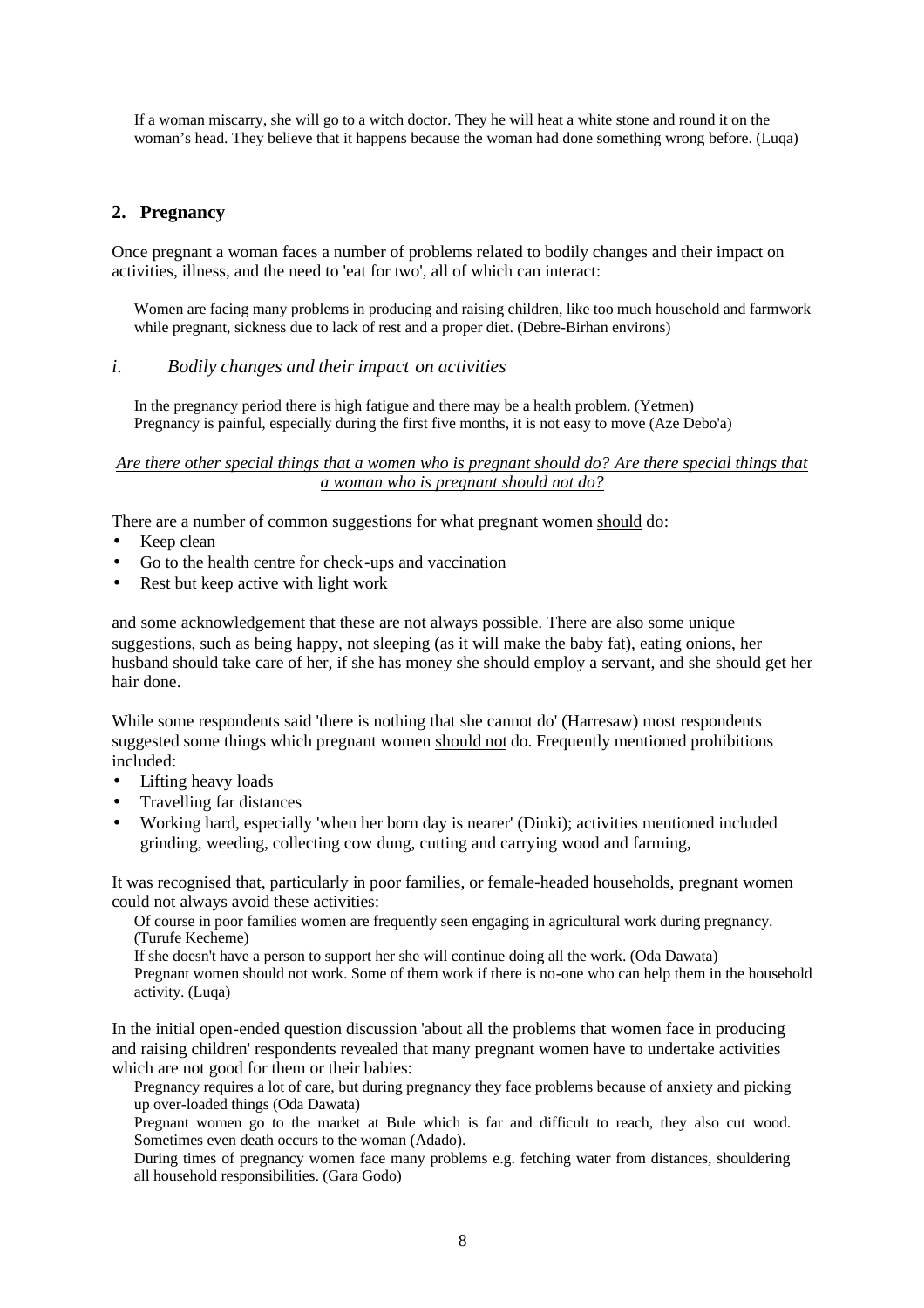The problem begins in the pregnancy period. At this period women are expected to work hard as they do usually. (Luqa)

There are many problems; pregnant women do not rest. She works to the day and gets problems to deliver that night (Adado)

I used to do any type of work. I stopped working the day I gave birth. I remember that the day I had my child I came to Debre-Birhan environs to sell firewood. (Debre-Birhan environs)

Some respondents recommended continuing to work:

She should avoid heavy work. She should not lift heavy things. But she should not stop working. If she stops working it would be difficult during delivery. She would have protracted labour (Turufe Kecheme)

There were some unique suggestions:

She should not run (Geblen)

..should not annoy, fight... (Geblen)

..can't sleep upside down (Geblen)

She should not pass through a wet place and a place infested with blood. (Harresaw)

She should be careful when she walks so that she won't fall. (Imdibir Haya Gasha)

She shouldn't sit. She has to move in order to relax her body. (Luqa)

And also a pregnant woman shouldn't stare at monkey. They say, she could have a baby that looks like it. (Luqa)

She shouldn't sleep and sit down for long hours. (Aze Debo'a)

## *ii. Eating for two*

#### *In a good year are there pregnant women who cannot eat the food that they should eat? Roughly what proportion?*

Some respondents replied that, in a good year, all or most women could eat 'the food that they should eat':

No there are no women who don't eat what they should eat in a 'good' harvest year. (Somodo) I eat everything which is important for me and for my baby because the year which I get pregnant was a good season. (Luqa)

Yes - in a good year some pregnant women cannot eat the food they should, however the majority get enough food. (Aze Debo'a)

Some respondents reported that women may not be able to eat because they feel sick as a result of pregnancy or are otherwise ill:

Women who are not healthy and specially during first pregnancy cannot eat anything. (Harresaw) Yes, one-third of the pregnant couldn't eat the food that they ate before (Shumsheha) There are lots of women who don't want to eat when they are pregnant. (Luqa)

Even in good years poor women may be unable to eat enough food, or food that is good for pregnant women:

Yes, the poor ones can't get almost more than half of the food they want. (Yetmen)

People like me can't get it because we work for daily feeding. (Yetmen)

There are many who deliver without having the nutrition that they need due to poverty. (Turufe Kecheme) Yes, those who are poor. (Imdibir)

Yes, poor women. There are many of them. (Korodegaga)

Some households prefer to sell their output

Yes. In a good harvest they prefer to sell it rather than consume it. (Oda Dawata)

Women health workers may have a different view about what pregnant women should eat than many of the women themselves

Yes, there are. The educational status of women can contribute much to the problem of malnutrition. (health worker)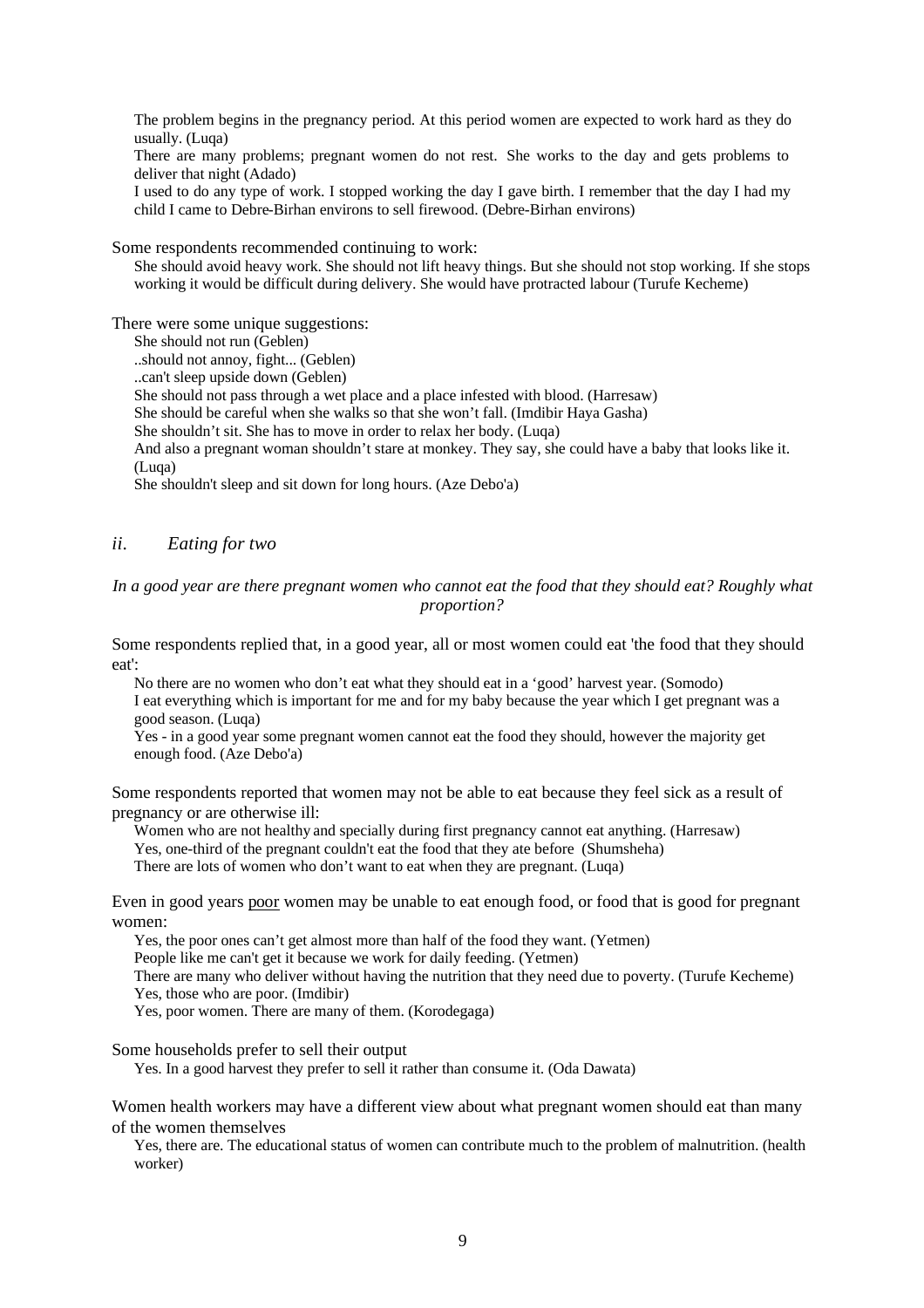These four responses from Adado suggest different definitions of what pregnant women should eat: There is no different food for pregnant women.

No

Yes, there are few who don't get enough food. Yes, more than half (health worker)

Local practices may lead to poor nutrition of both mother and baby:

Yes there are. But mainly because new mothers [are] fed on thin porridge. (Turufe Kecheme) We eat whatever is available. However, when the delivery is approaching, we intentionally avoid eating to make the labour easy. (Gelcha)

### *In a bad year are there pregnant women who cannot eat the food that they should eat? Roughly what proportion?*

In bad years the problems are generally worse:

Yes, surely higher than the one in a good year. (Imdibir)

Yes, many. (Aze Debo'a)

Two-thirds of women. (Gara Godo)

The cattle will go far where they can get grass. So we couldn't have milk, butter. (Luqa)

In a bad year most women suffer from the shortage of food. (Luqa)

There are women who do not eat good food during pregnancy because they can't afford to . They are many. (Turufe Kecheme)

Although, as these responses from Somodo show, respondents of different social status provide rather different estimates:

Yes there are. In a bad year around 10 percent don't eat what they should eat.

Yes, there are. But I don't know the proportion.

Yes, there are. About 80-90 percent

Yes, there are. Around 40 percent.

Only two sites reported few problems in bad years:

It is very difficult for me to remember a bad year and a pregnant woman. (Debre-Birhan environs) There is always milk, even in bad years, and pregnant women consume this. If this is not available, cereals will be bought from the market. (Gelcha)

In some places women have problems in getting anything to eat, much less the kinds of food recommended for pregnant women, such as fruit, milk etc.

Yes, there are many, almost all pregnancies. (Geblen)

In a bad year almost all women do not get even something to eat, leave alone making choices of what they should eat and what they shouldn't. (Korodegaga)

Yes, especially fruit, meat and milk. Even she cannot eat twice a day. (Shumsheha)

The local type of 'famine' food may be a solution or a problem for pregnant women:

Yes, there are a few (there is Kocho [food produced from the Enset plant] at least) (Adado) There is a tree whose leaves are used during drought which is called 'Akina' but a pregnant woman can't eat this one and this is because they dislike it. (Do'oma)

Drought is not the only reason for bad harvest years; in eighteen out of twenty sites, not all of which suffer from drought (Pankhurst and Bevan, 2004) respondents report that food is a problem for pregnant women in years of bad harvest.

Rich families may avoid problems in bad years:

If the family is rich, the<sup>[y]</sup> could go to urban area and get the food on bad years. But if the family is poor, the[y] could not have anything to eat unless they have in their own house. (Luqa) It depends on the social position of the mother. If she is too poor she may not get any. If she is medium she will get half of it. The other will get three quarters of the food lose one quarter of it. (Yetmen)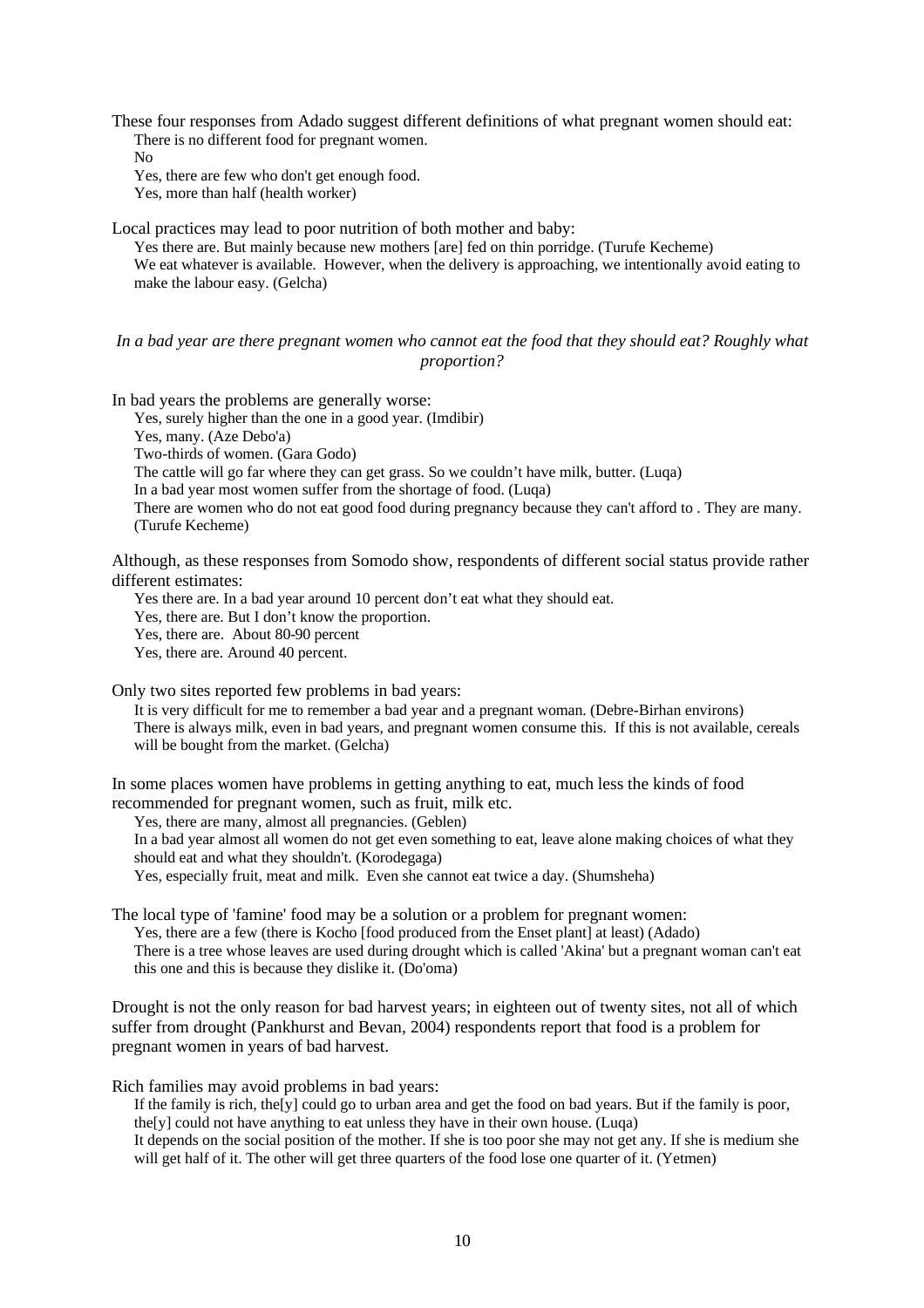We were interested in local ideas about what pregnant women should eat.

### *Describe the food which women should eat during pregnancy? Is this different from what women should eat generally? If so describe the differences.*

Responses fell into two categories: what people should eat and what they should avoid. In most sites there was at least one respondent who identified fruit, vegetables, and some form of 'nutritious' food, which variously included dairy products, eggs, meat, liver. In a couple of sites vitamins and minerals were mentioned.

There were a few sites where all respondents reported that there was no special food for pregnant women:

There is no different food that women should eat during pregnancy. (Adado)

She eats whatever food is available in the house. It is very difficult in rural areas to prepare luxury foods because there is shortage of money. (Debre-Birhan environs)

There is no special food. (Adele Keke)

There is no special food that women should eat and not eat, however, it is better not to eat fat. (Oda Haro) They should eat whatever is available. They don't have to hurt themselves not eating well. There is no difference.

(Somodo)

Some respondents from sites with active health centres reported changes in diet as a result of health education:

Pregnant women eat more fruits and vegetables (a change due to the health centre's education) previously pregnant women did not eat anything different. (Sirba and Godeti)

although these are restricted to richer women:

Women who are better off eat more nutritious food when they are pregnant, but poor women can't. (Sirba and Godeti)

They eat more vegetables, people who are better off try to change their eating habit. (Adele Keke) In this area pregnant women do not get that much special treatment because most of the dwellers do not afford it. (Imdibir Haya Gasha)

In other sites women have 'modern' ideas about what pregnant women should eat, but report that these cannot be put into practice:

It is difficult to get it but normally a pregnant women should eat vegetables, milk products, boiled cereals and so on, but what we do is just eat like what the other people eat. I mean anything we get. (Harresaw) As they said they would like to eat meat with 'injera' and cabbage, but they can't get these types of food, so they eat "kollo [roasted grain]" and "injera" or such ordinary foods. (Shumsheha)

Women should eat good foods during pregnancy, like dairy products and fruits. As for me I used to eat whatever food was available in the house. (Debre-Birhan environs)

Others report that pregnant women should eat more and take care that the food is fresh: What ever kind of food will be eaten. The difference in eating/ feeding is that the pregnant one needs some additional food. (Yetmen)

Food which hasn't bad smell. (Dinki)

There are local beliefs about what women should not eat that reduce maternal nutrition:

She has not to eat very nourishing food because if the child's weight is high it can create problem during delivery. (Geblen)

The regular intake of fresh milk increases weight and makes delivery difficult. (Turufe Kecheme) She should eat dietary nutrient until 6 months during pregnancy and after that the amount of food she eats should decrease so as not the infant becomes overweight before birth. (Oda Dawata)

There is no food that is not eaten, but it is advised not to eat any kind of vegetable. According to the local people it makes the baby fat inside the mother's womb and makes the delivery of the child difficult. (Adele Keke)

To prevent the mother from suffering from the weight of the baby it is better they do not eat too much. (Oda Dawata)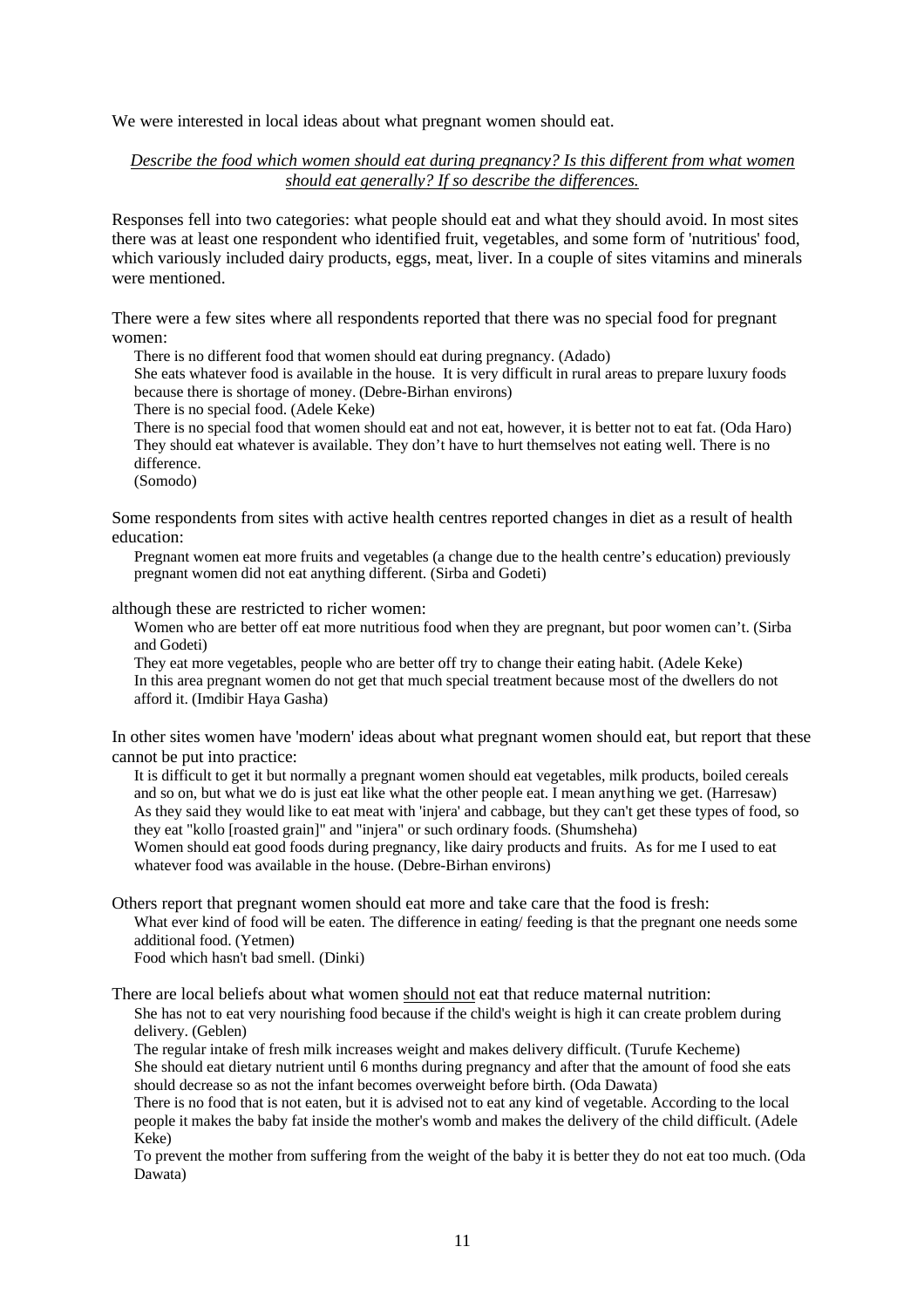She should not eat 'choma', meat, cheese and she should not drink milk. (Gara Goda)

The belief that if the mother eats well the baby will grow too big, causing delivery problems, was expressed in five sites spread across the regions.

- In one site potentially harmful local beliefs no longer hold: Before they didn't eat egg and meat, but they do now. (Aze Debo'a)
- In some sites the dangers of alcohol and smoking are recognised: Alcoholic drinks and smoking are not suggested. (Geblen) They are not allowed to take alcoholic drinks.(Yetmen)
- In one site a respondent noted the dangers of overweight: And if she is overweight, I think she should control it. (Imdibir Haya Gasha)

Pastoralist respondents reported some local superstitions:

But we don't eat the meat of sheep, goats or cows that were pregnant when they were slaughtered (if we do, the baby will be dumb). We also don't eat porridge that was prepared for a lady that gave birth. (Gelcha) She is not allowed to eat the meat of hunted animals. If she does, the newly born baby will be dumb. This is the belief. (Gelcha)

If she eats honey the baby will be deaf and the reason they don't eat pepper is that the baby's eyes will be burned with it, and also his face will have spots. (Luqa)

#### *What effects does [not eating the food that she should eat] have on the health of the pregnant woman?*

A respondent in each of two sites reported that not eating the right kind of food had no effect on the mother:

It doesn't have any effect on the woman. But her baby will have skin problems, particularly on the face. (Turufe Kecheme)

It doesn't affect her health as she adapts to it. (Oda Haro)

Otherwise a number of harmful consequences were mentioned including pain Her (nerves?) shrink, become dry, pain on her muscles. (Geblen It hurts them a lot. (Harresaw) her face becomes haggard, vomiting, headache, stomach ache, etc. (Shumsheha) Suffer from backache. (Somodo)

#### psychological problems

It has a mental effect - she will not be happy. (Yetmen) It results in ..... thinness, being miserable. (Adele Keke) They will lose their strength from time to time. This brings psychological problems to the woman. (Korodegaga) Women may suffer for the babies may be born thin and die. (Gara Godo)

vulnerability

She is highly exposed to different diseases, she might, for instance, suffer from anaemia. (Adele Keke) She will have different kinds of health problems. (Turufe Kecheme) She can't have resistance to different diseases. (Oda Dawata) They get thin and can't resist problems and accidents. (Somodo) It may cause different diseases like malaria and swollen body, anaemia. (Gara Godo)

exhaustion and inability to function

Anaemia, tiredness. (Adado)

...she quickly stops working, she can't stand-up easily. (Geblen)

...they get weak. (Harresaw)

After she has born she might not stand and work properly. (Dinki)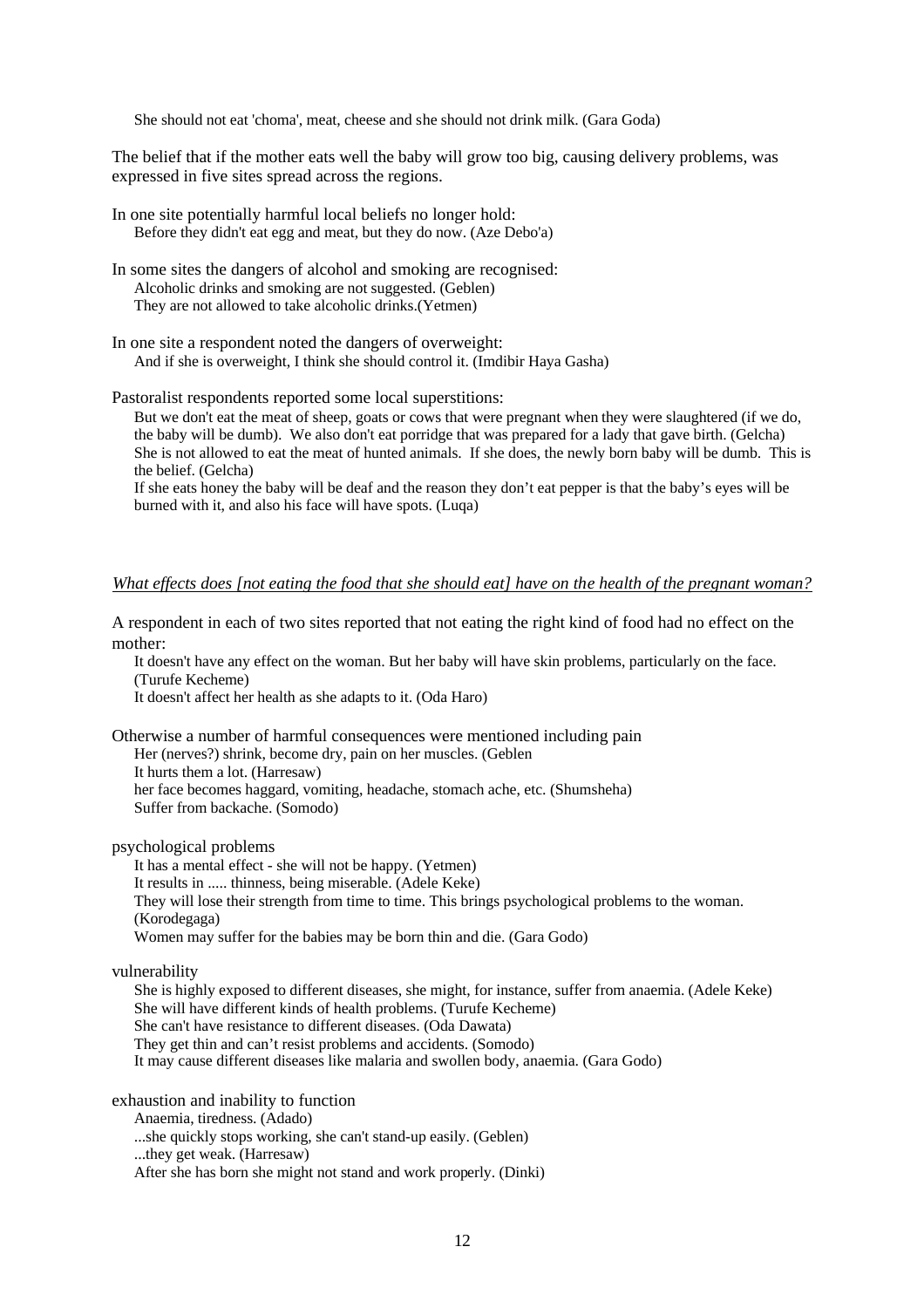They feel tired, they stagger when they walk, they breathe strongly when they work. (Shumsheha)

delivery problems

....during delivery they then find it was difficult to give birth because they do not have the strength. (Harresaw)

During birth there can be a loss of excessive blood, much more problems. (Geblen)

During labour women's strength becomes less. (Dinki)

She becomes thin and weak and she doesn't have strength during the birth. (Shumsheha) It will be difficult for her during the labour. (Oda Haro)

She would be weak and on labour she would have a back problem. (Turufe Kecheme)

She becomes weak and the placenta can't easily detach from the womb during delivery. (Oda Dawata) she does have lots of labour pains. (Oda Dawata)

They don't get enough strength at labour and could also bleed a lot giving birth. (Somodo) They find it difficult to push and breathe during labour. (Gelcha)

longterm damage

Moreover they may get uterine problems. (Gara Godo)

and death

The pregnant woman can even die if she is malnourished. (Sirba and Godeti) She will be sick and they will die. (Aze Debo'a). This may have death. (Gara Godo)

### *Does [not eating the food that she should eat] have effects on the health of the baby?*

A respondent from each of two sites claimed that the baby will not be harmed, with one saying 'It is the mother who will be harmed' (Turufe Kecheme). However, the vast majority of respondents said the baby would be harmed.

Underweight and sickliness were widely reported, for example:

The baby will be thin and sickly. (Sirba and Godeti)

Very much, he is born underweight, weak and thin, bad looking. (Harresaw) Their stomach will be big. (Aze Debo'a)

Other problems include inability to feed and develop properly

..it can't feed his mother's breast milk. (Geblen)

Yes, if it results in thinness, the baby doesn't grow in the proper manner. (Adele Keke)

vulnerability to disease

It will be very thin, it will get diarrhea. (Adado) The baby become thin and it is affected by different diseases. (Dinki) The baby becomes weak, unhealthy, thin and can't have resistance. (Oda Dawata)

mental retardation

The baby will be sick and thin and mentally retarded (Aze Debo'a) Babies will be thin and sick always, they can't cope with their friends in educating mentally. (Gara Godo) The baby has the probability of being born disabled, mentally retarded and weak. (Oda Dawata)

skin problems

The baby will have skin problems. (Turufe Kecheme) When I didn't get the food I need to have in time of pregnancy, the baby will have black signs on his body. (Luqa)

crying

Baby will be thin, tiresome, malnourished. (Aze Debo'a)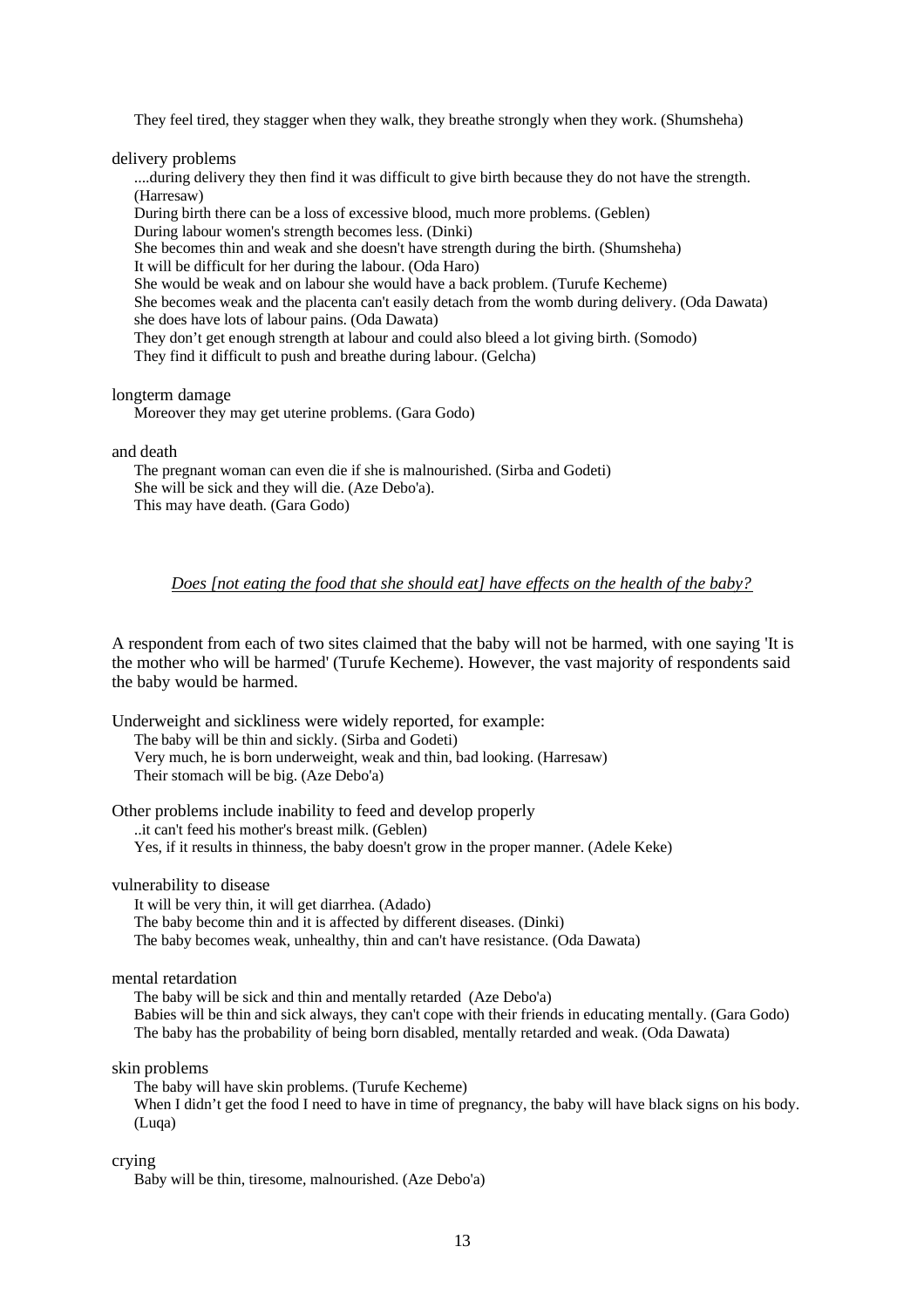The baby becomes weak, skinny and cries for no reason. (Shumsheha)

and death

The baby will be born being thin or ill or dead. (Gara Godo) Sometimes they give birth to a dead baby. (Gelcha) Yes, it has effect on the child. It may have a bad posture, some get sick and some even die. (Somodo)

### **4. Giving Birth**

The delivery process is a risky time for both mother and baby which is affected by the history of the pregnancy. This section provides information about the perceived consequences of nutritional failure during pregnancy for both mother and baby, about the actual delivery, and about reproductive health services.

#### *i. Delivery*

Many die due to birth complications (Korodegaga)

In the open-ended interview a number of problems were mentioned, some frequently:

pain

I have a great pain when I was about to get birth and the placenta after birth is a big problem. (Luqa)

bleeding

During delivery if they don't go to the health centre there might be a problem losing too much blood, because it is a little far to reach to the centre. (Harresaw) She may have lots of bleeding during delivery because her body did not get treatment in terms of food and rest. (Oda Dawata)

the position of the baby

The problems women face in producing a baby is bleeding, the position of the baby, womb problems... (Debre-Birhan environs)

### the narrowness of the birth canal

Even the narrowness of the birth canal could make labour very protracted. It could take up to 3 days. (Turufe Kecheme)

There is narrowness of a womb when they deliver a child. (Do'oma)

### a stuck placenta

l

Domestic deliveries sometimes run into complications with the placenta remaining inside (Turufe Kecheme)

#### particular problems of young girls<sup>9</sup>

Underage girls face a severe problem during delivery. (Harresaw)

### problems from unspaced births

Women face problems at birth giving if they do it over without recess and programme. (Somodo)

#### problems resulting from circumcision

Women face problems at birth giving. Those who have been circumcised and young girls. (Somodo) Women of Do'oma have a big problem while they deliver the child. This is because they should circumcise before they get married. (Do'oma)

<sup>&</sup>lt;sup>9</sup> It is surprising that no respondent mentioned fistula about which there is a lot of literature and a specialized hospital in Addis. This is something we will follow up in our in-depth research.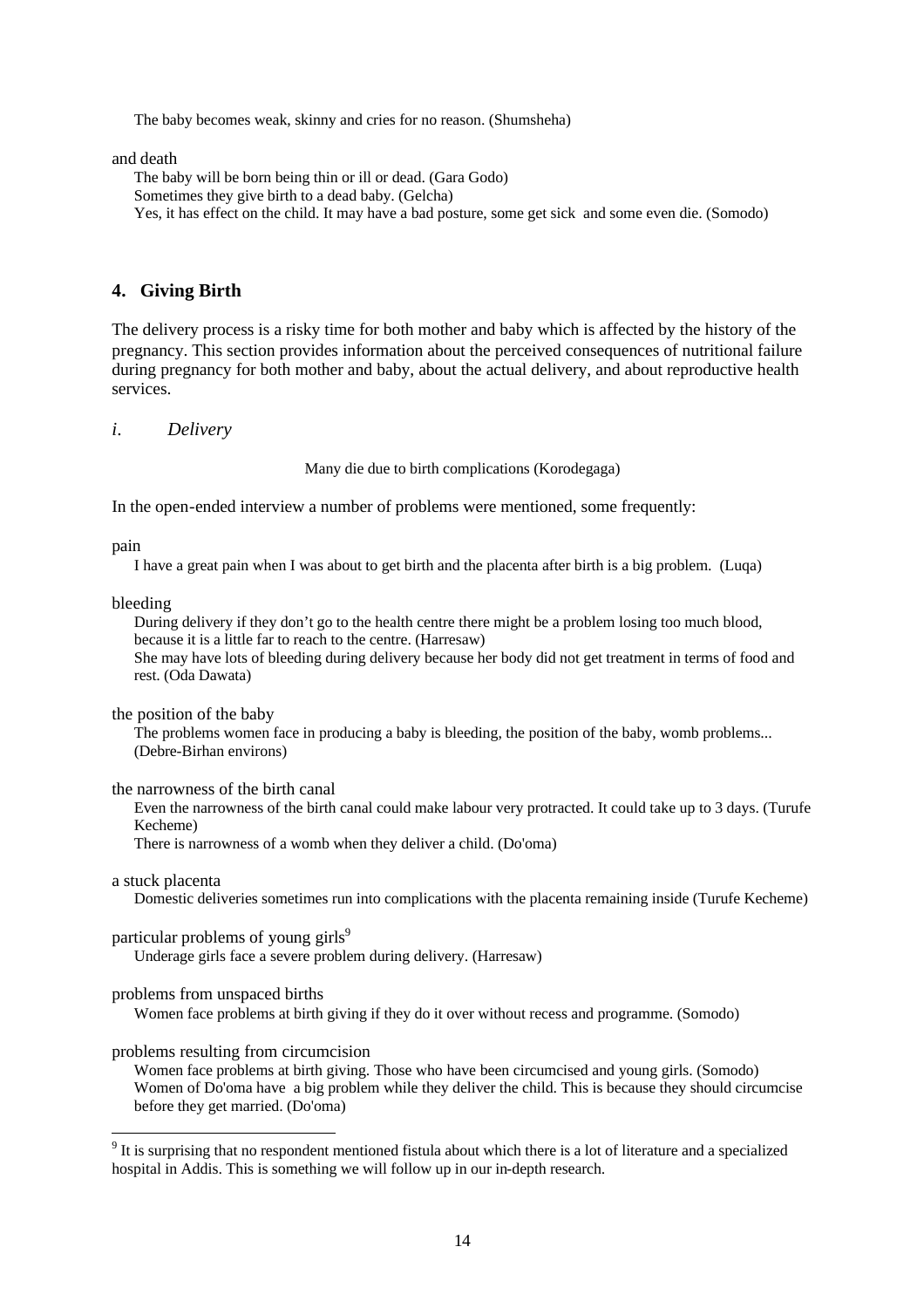dead babies or the baby will die inside (Luqa)

### *ii. Infant deaths*

#### *Why are some babies born dead?*

A range of answers were provided:

#### Physical stress

If the pregnant woman had an accident, like crashing into hard things, if she worked hard, if she carried heavy things. (Geblen) If her husband beat her. (Oda Haro) It can be because of ....heavy sexual intercourse during pregnancy. (Oda Dawata) (I)f the mother falls down during pregnancy. (Aze Debo'a)

#### Malnutrition

When the mother has heavy sunlight and lack of food that has important nutritional values. In Oromiffa this is called "*Wanjole"*. (Adele Keke)

Illness during pregnancy

Because of bad health conditions of the mother. Example; she might suffer from malaria. (Adele Keke) Mothers may also be ill of some diseases like blood pressure. (Imdibir)

Inadequate antenatal care

During pregnancy period the mother may not have anti- natal care. (Adele Keke) When she doesn't take vaccination. (Korodegaga)

Use of medical drugs or harmful substances during pregnancy

(I)f the mother also used drugs while pregnant. (Sirba and Godeti) Most women of Do'oma are drinking local [alcoholic] drink '*areke*', so that it may be due to that. Even they are smokers that they call it as 'gaya' [hubble bubble]. (Do'oma)

#### Damage from previous deliveries/abortions

It could also happen from incomplete abortions. (Turufe Kecheme)

#### Delivery problems

When the woman labours she may make him unable to breathe so he will die. (Yetmen)

#### **Prematurity**

(T)hey are born before the exact birth date (Somodo)

#### Hereditary factors

(H)ereditary factors; they call her "moldogedel". (Somodo)

#### God's will

It is God's work. (Harresaw)

#### Witchcraft

If some people use some magic practice. (Geblen)

#### Superstitions

Some babies are born dead maybe because of their mother's exposure to the sun rays after cooking food. (Debre-Birhan environs)

(T)here is a traditional belief the baby will die if she leaves home while lacking *injera*. (Sirba and Godeti) When the mother smells something strong, overpowering smell, when she is pregnant (traditional belief). (Sirba and Godeti)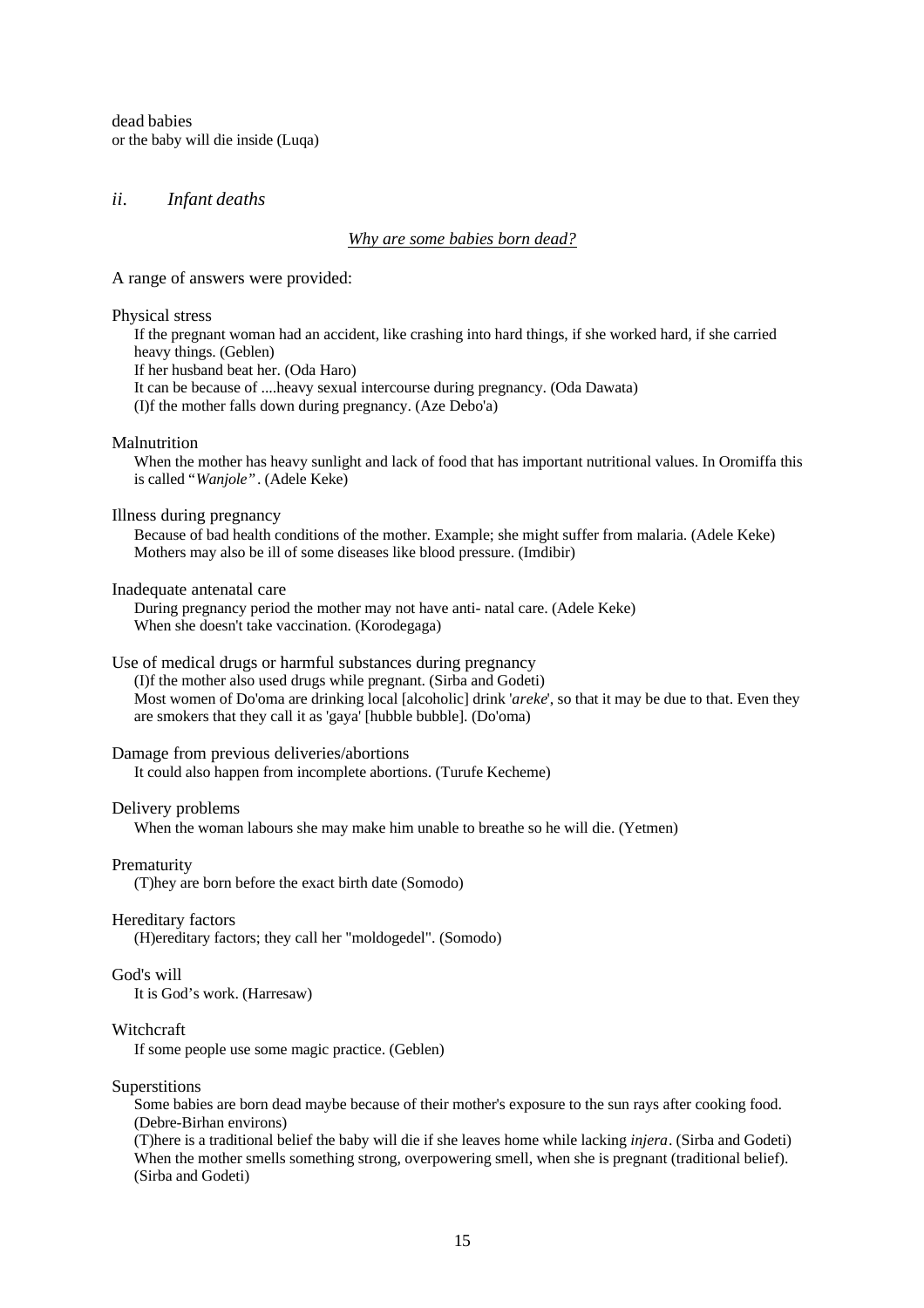It is due to 'alatil' (disease due to bird of prey). (Adele Keke) If the mother wore high-heeled shoes during pregnancy. (Turufe Kecheme) Recently a lady gave birth to 3 babies at the same time. Two of them were dead. The lady told us that she was very angry and unhappy in her life and that this anger killed the two babies. (Gelcha) If the mother is face-down during pregnancy. (Adado)

### *How many babies do most women have in their lifetimes? On average how many of these survive to be children?*

Table 1 shows some selected responses.

### **Table 1: Births and Infant Deaths**

| <b>Region</b> | <b>Site</b>       | How many babies in a lifetime                                                        | How many will survive to be children                                        |  |  |  |
|---------------|-------------------|--------------------------------------------------------------------------------------|-----------------------------------------------------------------------------|--|--|--|
| <b>Tigray</b> | Geblen            | Average 7-12 children, in some cases 15.                                             | Average 5 out of 12, 4 out of 7.                                            |  |  |  |
|               |                   |                                                                                      | Mostly, 1 or 2 die.                                                         |  |  |  |
|               | <b>Harresaw</b>   | Some have six and others have 10-12 children; even<br>some have only one.            | Half of them or most of them might survive since<br>there is a vaccination. |  |  |  |
| Amara         | Yetmen            | It depends in recent years/regimes most families have                                | 5 of them will survive on average                                           |  |  |  |
|               |                   | had 8-12 children. But nowadays most families have 7                                 |                                                                             |  |  |  |
|               |                   | children on average                                                                  |                                                                             |  |  |  |
|               | Debre-            | Some women have one child and some have up to 10.                                    | I am a midwife and helped 53 children of whom 2                             |  |  |  |
|               | <b>Birhan</b>     | Most have 6-7 babies.                                                                | died. A one year old boy due to a fracture [?] and a                        |  |  |  |
|               | environs          |                                                                                      | 84 day baby girl due to a cold. So thank God children                       |  |  |  |
|               |                   |                                                                                      | are not dying in this area.                                                 |  |  |  |
|               | <b>Dinki</b>      | They have about 8 - 10 children                                                      | They may all survive but on average 5.                                      |  |  |  |
|               | <b>Shumsheha</b>  |                                                                                      | It may survive all, or it may die all.<br>About five                        |  |  |  |
| Oromia        | Sirba and         | About eight<br>From 10-16                                                            | If given proper care all will survive.                                      |  |  |  |
|               | Godeti            |                                                                                      | The majority survive, but sometimes two or three                            |  |  |  |
|               |                   |                                                                                      | might die young.                                                            |  |  |  |
|               | <b>Adele Keke</b> | about 10                                                                             | 6                                                                           |  |  |  |
|               | Oda Haro          | Up to 12. However, most of the time woman have 3                                     | Mostly 6-7                                                                  |  |  |  |
|               |                   | children.                                                                            | Half of their children                                                      |  |  |  |
|               |                   | Mostly 8                                                                             |                                                                             |  |  |  |
|               | <b>Turufe</b>     | Between 6 and 8                                                                      | On the average about 4.                                                     |  |  |  |
|               | <b>Kecheme</b>    | In the past up to 10-13 babies. But after women start                                | In the past many babies used to die, but now with                           |  |  |  |
|               |                   | to use birth control the number of babies that are born<br>is reduced to 4-5 babies. | vaccines this has changed.                                                  |  |  |  |
|               | Oda               | Muslim - $10 - 12$ (per wife)                                                        | Muslim - almost all survive                                                 |  |  |  |
|               | <b>Dawata</b>     | Christian – up to $8$                                                                | Christian - almost half.                                                    |  |  |  |
|               |                   |                                                                                      | Most of them survive but those who are not in good                          |  |  |  |
|               |                   |                                                                                      | living conditions can't survive.                                            |  |  |  |
|               | Somodo            | Around 10 or 11 children.                                                            | Around 7 or 8 children.                                                     |  |  |  |
|               |                   | Around 18, but no longer now.                                                        |                                                                             |  |  |  |
|               | Gelcha            | If the lady is 'educated', she can have up to 6 children.                            | If you give birth to 10-13 children, 10 may survive.                        |  |  |  |
|               | Korodegaga        | From 8-13 children<br>Up to $12/13$ , some give birth to more.                       | 8 or 7 (one woman who gave birth to 18 now has only                         |  |  |  |
|               |                   | Up to 10 (she also has 10 children)                                                  | $2$ left)                                                                   |  |  |  |
|               |                   |                                                                                      | It depends upon the standard of living of the family.                       |  |  |  |
|               |                   |                                                                                      | Children of poor families are more likely to die.                           |  |  |  |
| <b>SNNP</b>   | Adado             | $10 - 12$                                                                            | More than half                                                              |  |  |  |
|               | Imdibir           | About 9-15.                                                                          | This depends on the family's income level                                   |  |  |  |
|               |                   |                                                                                      | That is God's will, all may survive sometimes.                              |  |  |  |
|               | Luqa              | A woman can have as much babies as she can with                                      | All of them could survive.                                                  |  |  |  |
|               |                   | God's will but if she has too many most of the babies                                | Most of the babies die even though it is getting better                     |  |  |  |
|               |                   | will die.                                                                            | every day. Because the clinic provides medicine and                         |  |  |  |
|               |                   | A rich person could marry ten wives and all these                                    | people start to take their babies to clinic.                                |  |  |  |
|               |                   | women will have as much babies as they could.                                        | Most babies die. In some family from four babies,                           |  |  |  |
|               |                   |                                                                                      | three of them could die.                                                    |  |  |  |
|               | Do'oma            | they have 6 - 10 children                                                            | $4 - 8$                                                                     |  |  |  |
|               |                   | Some women have a maximum of 13 children.                                            | Most of the time they die, but they will have about 6 -                     |  |  |  |
|               | Aze Debo'a        | It depends but most have 8-9                                                         | 10 children.<br>$5 - 6$                                                     |  |  |  |
|               |                   | $6 - 7$                                                                              | All can have a chance to grow                                               |  |  |  |
|               | <b>Gara Godo</b>  | $5$ to $8$                                                                           | $4 - 6$                                                                     |  |  |  |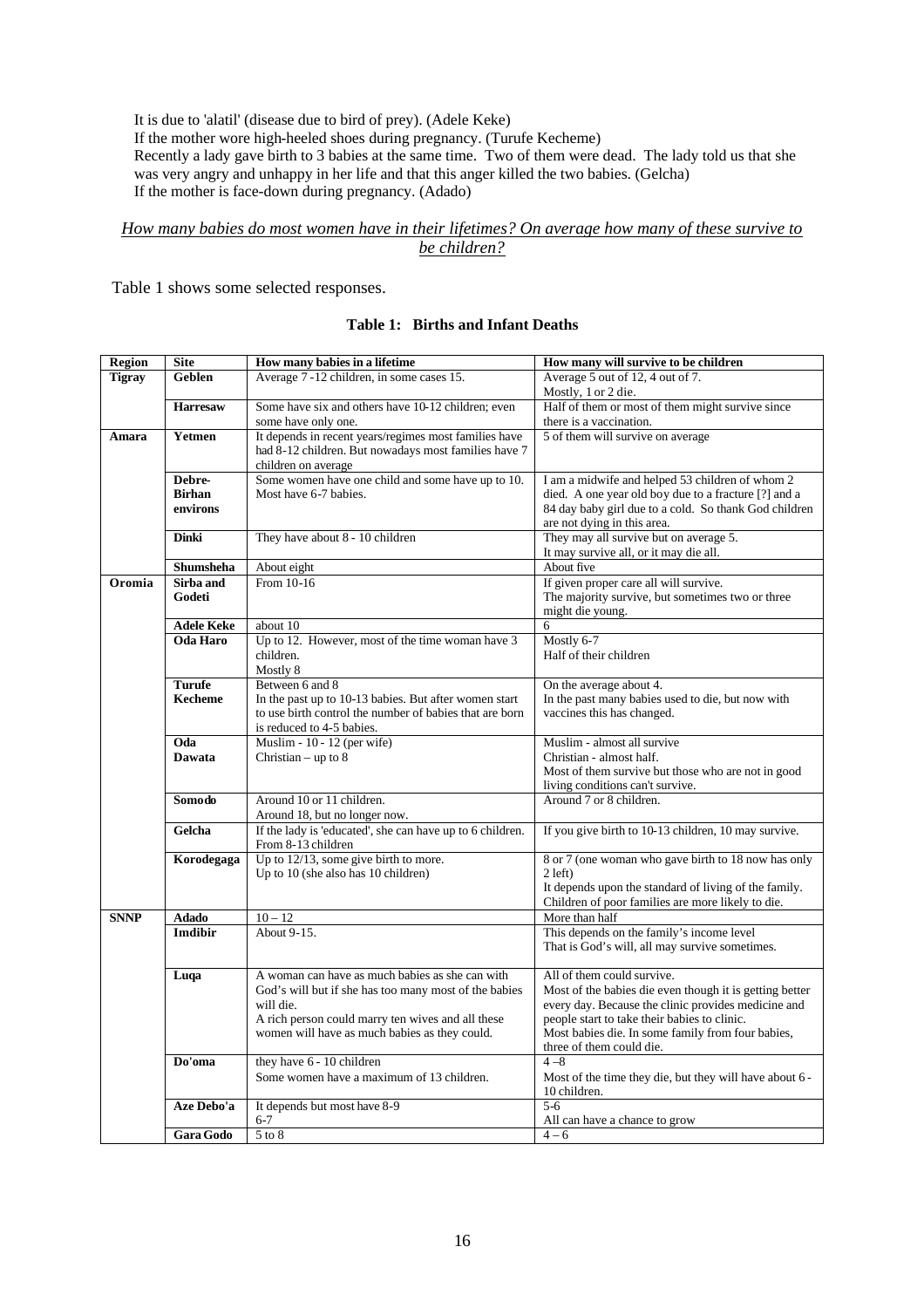The responses suggest that in all areas there are high average birth rates, while recognising variations. Those who describe very high rates suggest that a higher proportion of these die, though again not always. In two of the rurban sites (Yetmen and Turufe Kecheme) respondents suggest that some women are using birth control and having fewer children. This is also the case for 'educated' Gelcha women. Respondents from three sites suggest that children born into poverty are more likely to die. Respondents from three sites report reductions in infant mortality as a result of vaccination and medicines obtainable at health clinics.

## **5. Infancy**

The information in this section comes under three headings: the infant's health; feeding babies; and babycare (clothes, cleanliness, shelter, nurturing and socialisation).

### *i. The infant's health*

Health is a major worry for mothers:

Above all the mother worries about the child by thinking [about] his/her health. (Yetmen) The main problem in raising children is their health. Children tend to fall ill frequently (Turufe Kecheme) Women are so worried about their children's good health (Debre-Birhan environs)

### *What are the main illnesses babies suffer from?*

Some of these are universal, while others depend on the local ecology. Table 2 shows the number of sites reporting each illness.

| <b>Illness</b>                                 | Number of sites |
|------------------------------------------------|-----------------|
| Diarrhoea                                      | 18              |
| Vomiting                                       | 13              |
| Respiratory illnesses: cold, cough, pneumonia  | 12              |
| Malnutrition                                   | 8               |
| Malaria                                        | 8               |
| Abdominal pain                                 | 6               |
| Measles                                        | 6               |
| Fever                                          | 5               |
| Parasitic diseases                             | 5               |
| Eye disease                                    | 5               |
| Throat infections                              | $\overline{c}$  |
| "TB"                                           | $\overline{2}$  |
| 'Wesse'/shortage of blood: makes face go white | $\overline{c}$  |
| Polio                                          | 1               |
| Hepatitis                                      | 1               |

#### Table 2: Babies' Illnesses

The fact that no respondents in a site reported a particular illness does not mean that it is not prevalent. This is an area where survey research at household and individual level would be very useful. Diarrhoea and vomiting were widely reported and often associated with 'poor hygiene'. Respiratory illnesses were also widely reported, some of which may be related to smoky houses. Malnutrition, often described as marasmus or kwashiorkor, was identified in eight sites, not all of them in famine-prone areas, while malaria is reported as a considerable threat to babies in eight sites. Despite the vaccination programme measles is reported as a problem in eight sites. Parasitic and eye diseases are likely to be more widespread than reported.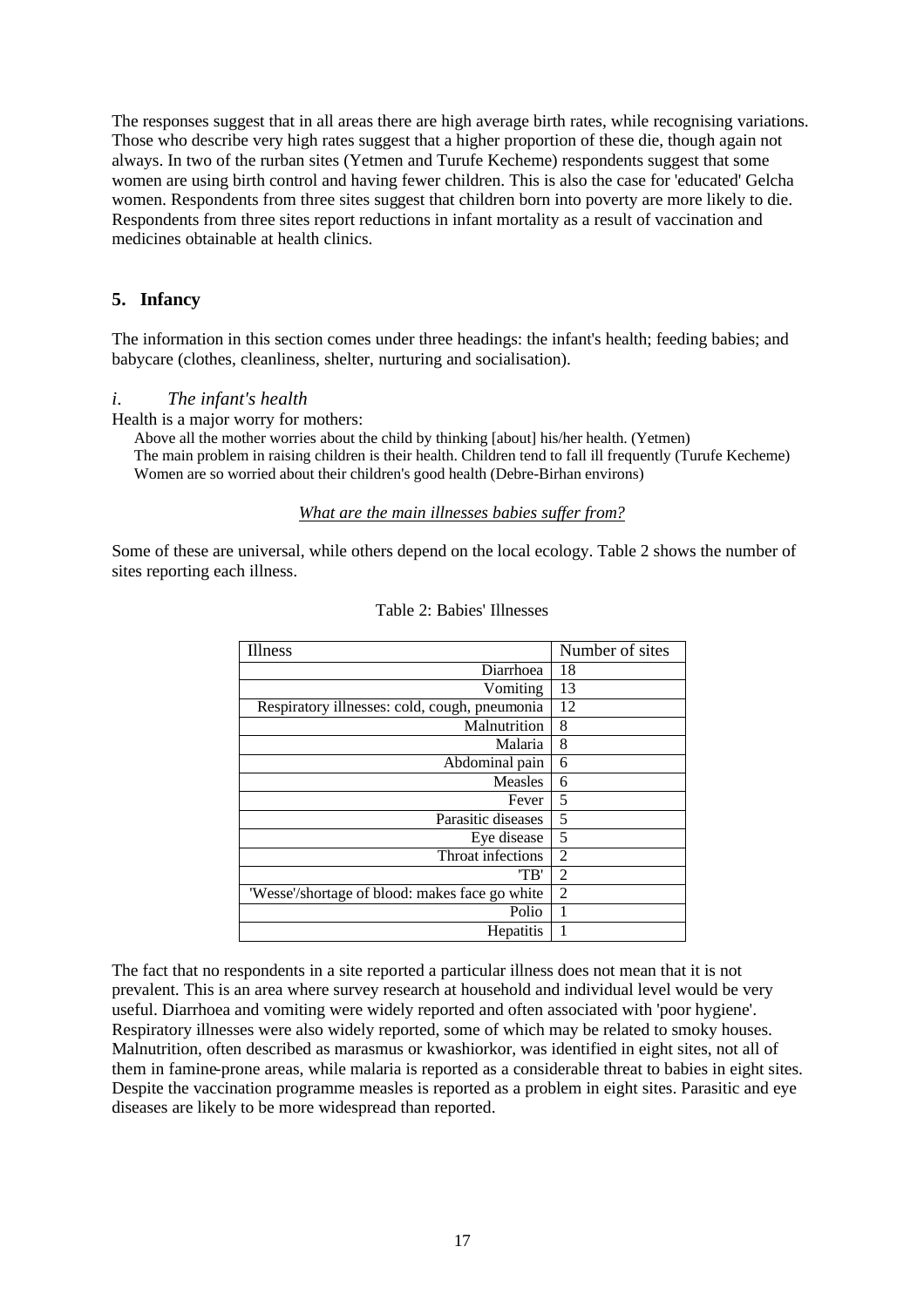### *When a baby is sick how does the family try to cure them?*

When a baby falls ill the carers are faced with choices: waiting and seeing, treating the baby themselves in the home, taking the baby to the traditional healer they consider to be appropriate for the illness, and/or taking the baby to the health clinic or hospital. Important variables are the type of illness and its progress, the types of local home remedies, types of local traditional healers, proximity of health centres and hospitals, availability of transport and a person with time to wait, and the wealth of the household. Most respondents say that, unless the household is rich the first resort will be home remedies and traditional healers, and in most cases the baby is only taken to local health facilities if home or traditional remedies fail.

It depends on how sick they are. If the baby falls down and suffers a fracture, the family will take the child to a traditional masseur, but if the baby catches a disease which needs to be treated by a doctor, the family will take the child to a clinic. (Debre-Birhan environs)

Tries to cure him/her with traditional medicine. But if the sickness is critical, the family takes the baby to the health centre. (Debre-Birhan environs)

They see if in 1 to 2 days they become dead or not, then if they didn't become well they give them traditional medicine. (Dinki)

The family firstly try to take them to the traditional medicine attendants, then if it isn't successful to the modern clinic. (Adele Keke)

We try to cure the disease using cultural medicine. If this is difficult, we go to the clinic. (Oda Haro) They would take the baby to a health station. Of course there are people who take their baby to traditional health practitioners. (Turufe Kecheme)

They go to health centre, holy water and magician's home. (Oda Dawata)

He gets traditional medical ('tenadum', 'demakese') and if he does not get well he will be taken to health centres. (Imdibir)

We take her to traditional medicine practitioner or if there is no change we will take her to clinic. (Luqa) Sometimes they take them to the clinic, but most of the time they will go to the magic house. (Do'oma) They will use herbs first, if this does not work they will go to clinics. (Aze Debo'a)

Household-treatment and traditional healers

His mother speaks different, sharp and continuous voice to comfort him (Shumsheha)

His mother continuously feeds him/her breastmilk (Shumsheha)

Herbs, hot things, holy places, after one year old, there is tattoo around the leg of the baby. (Geblen) For children who suffer from measles, the family prepares a wonderful coffee ceremony with popcorn (Harresaw)

if children suffer from diarrhoea a boiled barley with a lot of boiled water is given to eat (Harresaw) Wash with holy water, put "Ihtit" on his forehead. "Ihtit" is a myrrh. Burn his jaw with hot iron. Remove his uvula. Use the smoke from a particular leaf. Cover their back with a cloth painted by oil all mixed with garlic and a leaf from "Chene adam" and put a myrrh-like substance on their forehead. (Harresaw) They use traditional methods like heating metal material (especially coins) and put on their face and this they call 'asti'. (Do'oma)

They go to the nearest health centre or to the *Kallu*, the traditional ritual religious leader. (Sirba and Godeti) They go to a cultural doctor. They will hang some medicine around the baby's neck. (Oda Haro)

Since they think that it is evil eyes that they give to the baby - what is suggested is medicine. (Oda Dawata) They use traditional medicine and if it doesn't bring change, they will go to the witches. (Luqa)

If a baby is sick, we give him traditional medicine or we treat him with intestine of a goat, we put it on his face or we cover his body with the waste of the goat, then he will be okay. (Luqa)

For diarrhoea - they give the baby some herbs. Don't give them water as they think it will worsen the diarrhoea. (Aze Debo'a)

Attendance at clinics depends on the seriousness of the disease

At the beginning they do nothing. If the illness becomes serious they go to the health centre. (Yetmen) They take it to a clinic, sometimes they do not take it. (Dinki)

They go to the clinic and they try to get medical help or they may go to "Awaqi" [ a traditional healer] (Shumsheha)

They take the child to a health centre in Debre Zeit. (Sirba and Godeti)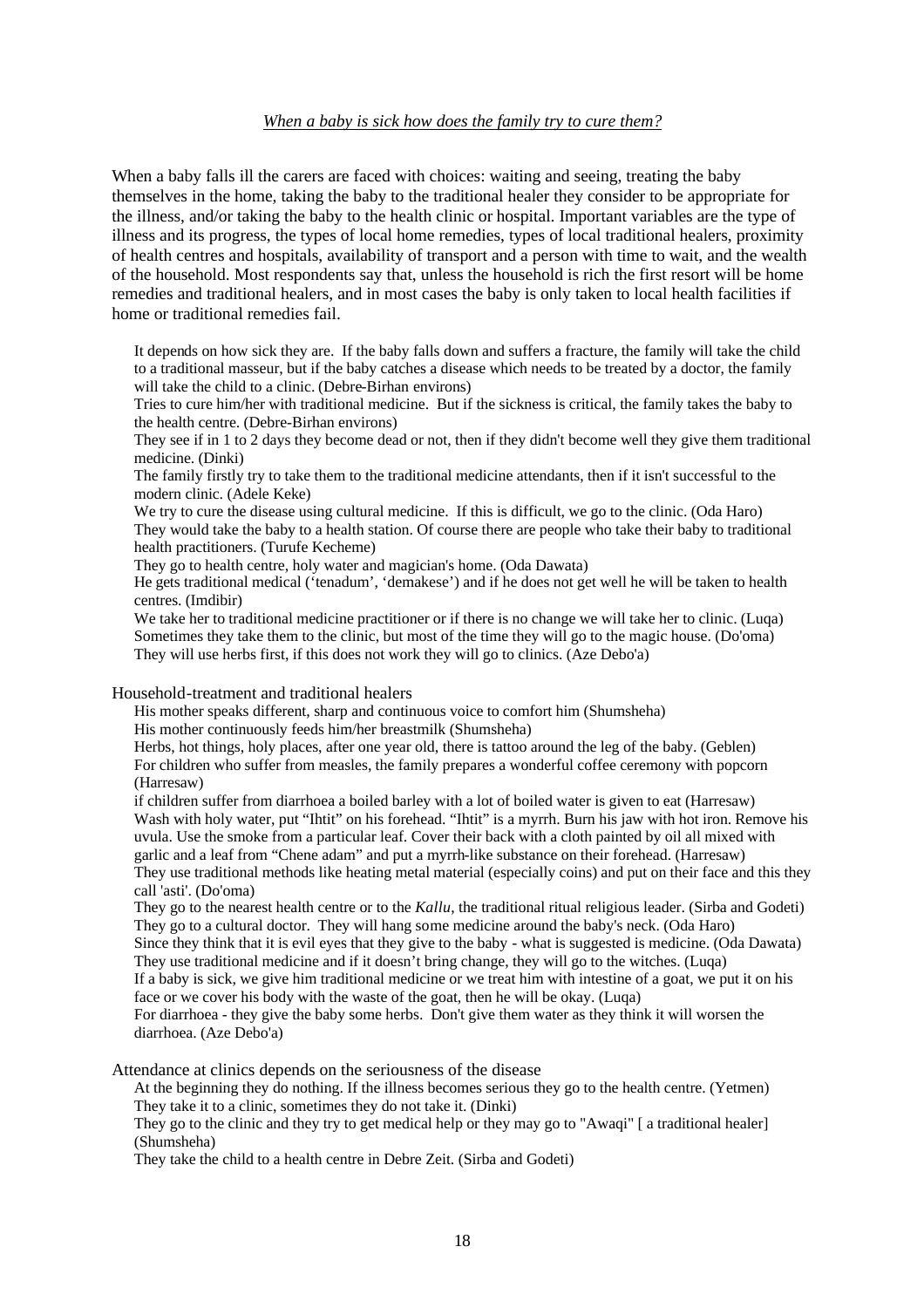and whether the household can afford to pay the costs associated with treatment

If rich families, they are taken to clinics (Geblen)

They don't do much except give them milk and wait until s/he recovers. However, these days they will take the baby to the clinic if they have the money. (Gelcha)

They will be taken to the clinic as soon as the father has the money. The poor also borrow money. (Gelcha) In a poor family, there isn't any cure. But in a rich educated family, the baby might be taken to hospital. (Somodo)

Rich people go to health centre and others get traditional healers. Most people go to the traditional healers. (Adado)

They will take him to hospital if they can afford. (Imdibir Haya Gasha)

Those who can afford take their babies to the clinic and some take then to traditional health practitioners. (Gara Godo)

Children need money when they become sick and it is the mother who mostly bothers about her children. Mothers cannot work hard during pregnancy, for this reason they do not bring a lot of income to themselves. (Adado)

In a number of sites respondents reported increased use of health clinics

(Measles) but now we are going to the clinic at Dera (Harresaw)

Earlier we used to give the baby the fat of the sheep to drink. Now we take them to the clinic. (Gelcha) Most of the time the babies are sick when they are about 6 months old, and nowadays they start bringing to the clinic. (Do'oma)

*ii. The infant's diet*

### *When babies are born what are they given to eat?*

In 13 of the 20 sites at least one respondent reported that babies were given butter as soon as they were born. In a number of these health workers were apparently recommending water and sugar as a replacement.

In the past, a newly born child is make to suck another women's breast and taste butter, but now sugar mixed with water is given to a baby. (Harresaw)

In Shumsheha one respondent said that newborns were fed with a fluid made from flour before the breastmilk appeared, while in Do'oma the equivalent made from enset. In Adele Keke one respondent said that boys were given water, but girls were given milk. Many respondents reported that water was given; in some cases it was described as 'boiled water'. In Luqa they also put the butter all over the baby's body.

### *Describe what food babies should be fed in the first month of life*

In fourteen sites the response was breastmilk only or breastmilk plus water (and perhaps sugar). In Harresaw one respondent identified 'boiled baby flour mixed with water'. In Oda Haro a respondent reported that if the mother is rich she will give milk to the baby. This does not meet with the approval of a respondent from Gara Godo.

Some women also feed them cow's milk but this is not good. (Gara Godo)

Other respondents from Gara Godo reported the feeding of boiled 'ariti' [Artemisia afra.] and 'tenadam [Ruta chalepensis]'. In Somodo some give *telba* [Linum usitatissimum or linseed] and *abish* [Trigonella foenum, or fenugreek] soup, while in Adado babies are fed 'water and breast and *ano*'. Luqa infants are reported to receive a very mixed diet:

 Mother's breast ('Adinko'), a fluid made up of sorghum and boiled water ('kumbula'), milk ('Ahe') 'Ane delati' (goat's milk), 'Ahe leti' (cow's milk), 'kunbela' (juice like which is made up of maize and corn and milk).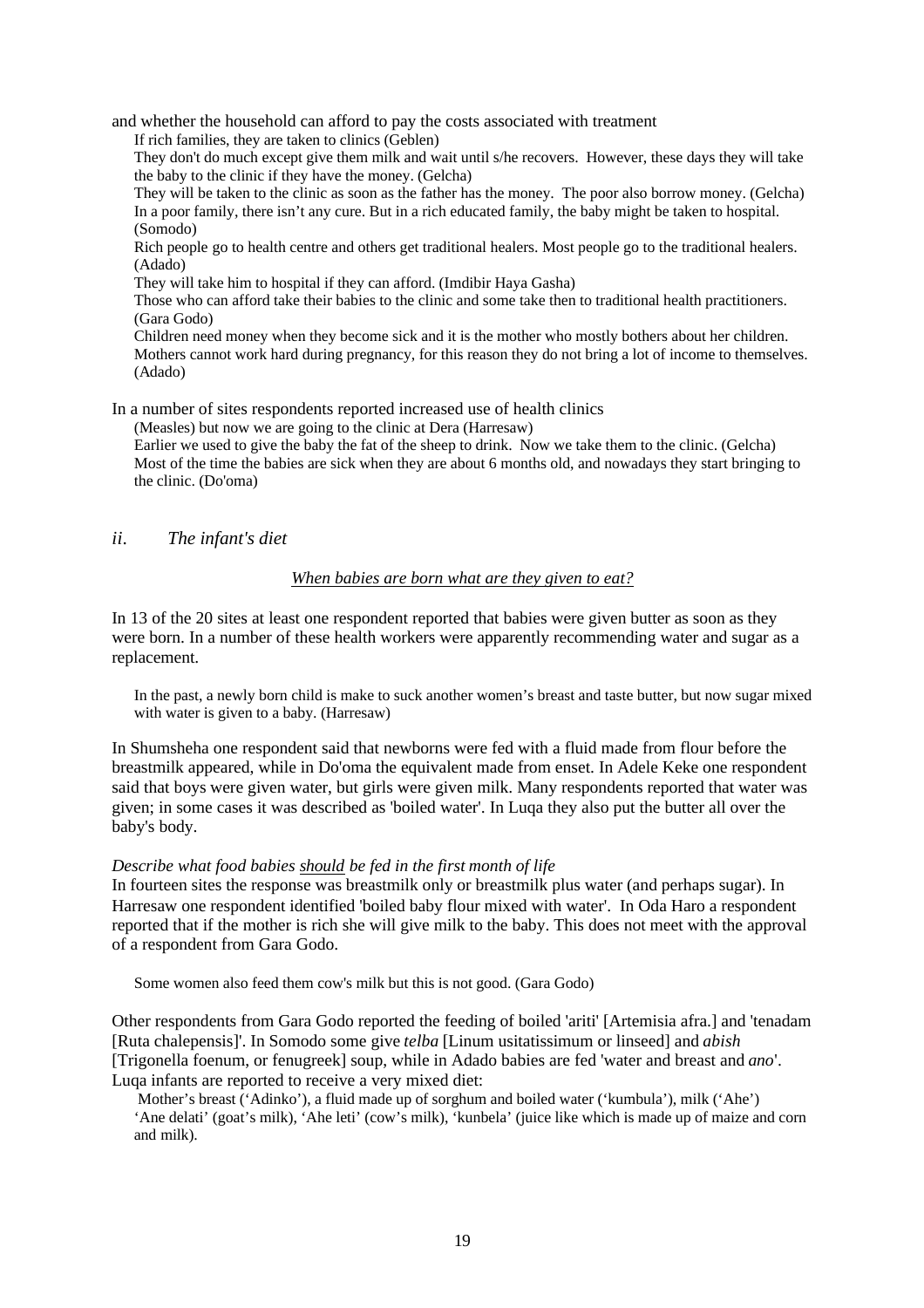They will eat butter 'shenico bea'. After a month they will be fed with goat's milk boiled with sorghum and maize with honey. If the family is poor the baby would drink a kind of coffee that is made up of coffee hull. (Luqa)

While the considerable majority of respondents say that babies should only be fed breastmilk in the first month of life actual practice is likely to vary from the ideal. Maternal malnutrition can lead to insufficient breastmilk:

This might result in to drying up of her breast. (Harresaw)

(S)he will have problems breastfeeding (Aze Debo'a)

If women do not eat enough food there will not be breast-milk for the baby. (Adado)

Since she doesn't eat nutritious food she can't feed her child appropriate food through breast feeding. (Oda Dawata)

Still do not get enough food for me I can't feed the baby my breast as needed and this may cause the baby to be weak (Gara Godo).

## *What problems do mothers have with breastfeeding?*

In a few sites respondents report no problems with breast-feeding Women don't have any problem in breast feeding, and that's why babies are breastfed quite for long. (Somodo)

Whether or not there are problems depends on the local livelihood system and ecology If they are healthy and well-fed, they will not have any problems with breast-feeding. (Gelcha) Mothers face difficulties in feeding their babies. Their breast may not get milk due to famine and they may be infected by different diseases. (Gara Godo)

Many respondent reported pain, tiredness, hunger and illness associated with breastfeeding Some women feel pain whilst breastfeeding (Shumsheha) Unless her breast has a pain there is no problem. (Turufe Kecheme) Sometimes they face sickness of their breast (and the breast gets plump). Then at this time they use cultural medicine like leaves and other. (Do'oma) Unless and otherwise she is infected, there is no problem. (Adele Keke) The breast gets drier and since the babies fight with their breast to get milk some times it swells and women get hurt a lot. (Harresaw) If they don't have enough milk, the baby may bite his/her mother (Shumsheha) She feels sick due to the breastfeeding, so she goes to the clinic. (Oda Haro) Due to overfeeding they may feel tired (Shumsheha) Headache, feeling of tiredness because all what she eats is taken as milk for the baby. (Adado) If breast-feeding mothers didn't get good food they would feel dizziness in the heart. (Turufe Kecheme) She becomes tired, so she feeds the baby other food. (Oda Haro) Breastfeeding makes the mother hungry. (Oda Haro) She will get hungry quickly, to solve this problem, she tries to eat on time. (Adado) ...breast-feeding mothers would lose weight. (Turufe Kecheme) Because they do not get enough food, most face a problem of anaemia. (Korodegaga) Breast feeding is tiresome and it causes a feeling of light-headedness, especially if the mother doesn't take enough food. (Adado) Malnourishment of the mother leads to insufficient breastmilk Because of malnourishment breast-feeding is not sufficient. (Geblen) The problem is since there is a drought they cannot get enough to eat; some kind of pulses, peas and

vegetables are expensive and they can't afford to buy such things. (Harresaw)

Some women have problems breastfeeding (milk dries up). Women with children should eat a proper diet (nutritious food) and drink lots of fluid which will enable her to feed her child. (Debre-Birhan environs) Breast feeding doesn't satisfy the baby because women don't get enough food. (Dinki)

This is more likely to happen to poor mothers.

They usually get thin and weak especially if they are poor. Mothers stop breast-feeding as soon as babies grow up a little. (Imdibir Haya Gasha)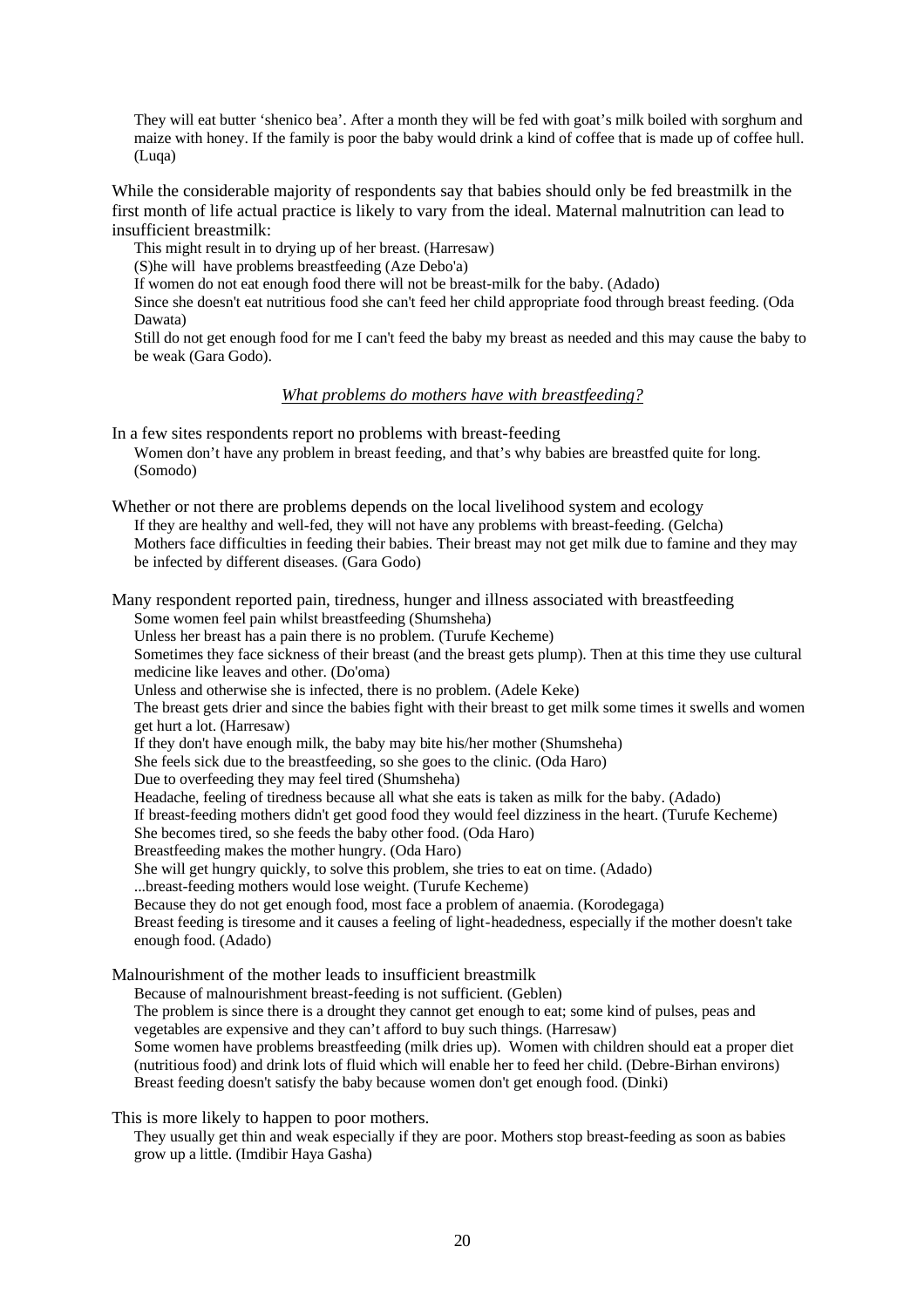Illness can also be a problem

..when mothers get sick they have their breast dried and cannot feed the children. (Harresaw) Sometimes, the mother's breast gets dry because the mother is either sick or did not get enough food after giving birth. (Sirba and Godeti)

especially when is accompanied by a lack of medication

Lack of proper diet and medication. Since the community is found in a severe poverty, they cannot do anything about these problems. (Korodegaga)

#### and hard work

The other problem is the hard work they do that makes them weak and unable to feed their children. (Gelcha)

Women usually overwork and they do not get enough food. (Korodegaga)

associated with lack of time

They don't have time to feed their babies breast for they are busy in household chores and travel long distances for trade. (Gara Godo)

Some respondents claimed that ignorance plays a role

Some young women do not know how to carry the baby when they breast feed. (Harresaw) If it is their first time, they feel pain and sometimes find it difficult to release milk. (Shumsheha) Milk does not come out because they do not let the baby suck the breast, in some cases the nipple hides inside because they do not keep the nipple area clean. When they come for a check-up we advise them about the importance of sanitation. (Health worker, Debre-Birhan environs)

In one site it was reported that using a 'wet nurse' was a solution

If her breast gets dries she is forced to ask other women to help her in feeding her baby with their breast. (Harresaw)

Another is to avoid the baby

Some even have sour on their breast. (Harresaw)

Mothers who breast feed lose a lot of weight. They become thin. Since they can't afford to fortify themselves with good food they tend instead to avoid the children for large parts of the day. (Turufe Kecheme)

Getting pregnant again affects breastfeeding

Most of the women raise their children with breast feeding, but since they get pregnant soon the baby can't get sufficient breast feeding. (Oda Dawata) We have no problem here. Unless you give birth to one child after another, children will not give up breastfeeding. (Gelcha) she will face a problem if she is pregnant when she is breastfeeding – she will not have sex with her husband. (Adado)

#### *What happens to babies who cannot get enough to eat?*

Their physical development is affected

He may not grow properly. (Gelcha)

Their limbs and legs become thin and weak. (Geblen)

They got weaker and thinner, they become white, their legs swollen and their hair gets bald. (Harresaw) They get thinner, weaken and do not start walking and moving in the right time. (Harresaw)

He doesn't become fat, rather he is thin and his physical structure is not correct. (Dinki)

Bad posture, a big belly. (Somodo)

Their kidney will swell and their stomach will grow big. (Luqa)

They will not be able to stand properly. Their stomach will swell up. Other parts of their body will shrink. (Oda Haro)

They will not walk at the right time for they become weak, they become ill and weak. (Gara Godo) There will be a problem with their eyes, their leg becomes bracket-shaped and they won't be healthy and happy. (Somodo)

The baby will become thinner and thinner and he/she has like an adults face. (Do'oma)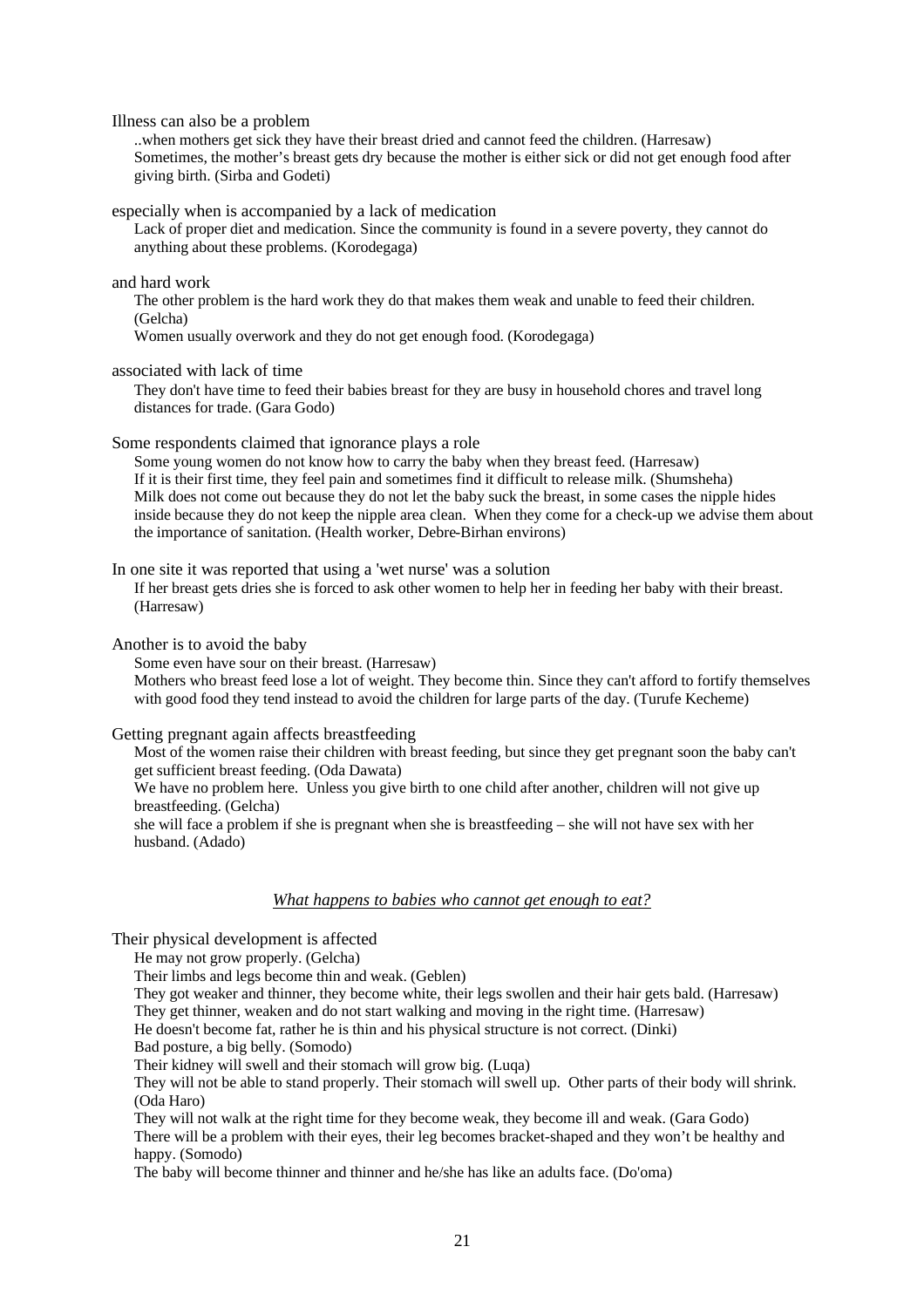He can't think as well as the one who gets enough to eat. (Aze Debo'a) They have problems with their sight. (Aze Debo'a)

and they are vulnerable to disease

They can't resist disease. (Geblen)

They become thin and weak. They can't resist disease. (Korodegaga) They will lose weight and become vulnerable to disease. (Turufe Kecheme) They will be weak and don't have resistance to simple disease. (Oda Dawata) They become weak and thin as a result, they get sick. (Yetmen) It becomes thin, ill and doesn't take long time. (Dinki) They are thinner, weak and cough. (Shumsheha) They fail to resist disease, especially malaria. (Adele Keke) Diseases such as marasmus and kwashiorkor. (Adele Keke)

They are unhappy and cry a lot

They get ill, they scream and cry a lot. (Harresaw) They cry and disturb their family. (Shumsheha) Doesn't look happy, always crying, always needs its mother (Adele Keke) They complain and cry. (Turufe Kecheme)

and they may die

The babies get weaker and thinner and some die as a result. (Harresaw) They will die if they can't take the food. I know a woman who lost her baby twice because of this. (Yetmen) It might die (Dinki) They are vulnerable to accidents and also death. (Somodo) Get sick. Die. (Adado) They get thin and unhealthy, they may even die. (Imdibir Haya Gasha)

although this does not happen in all the sites

They die. But I do not remember a child who has died due to food shortage in our community. (Debre-Birhan environs)

Another major problem is lack of time, particularly when there are other children:

They have a problem of taking care and feeding children because they deliver a child almost every year without a gap between the first and the second. As a result they lose a lot of blood and they do not get enough balanced diet and their breasts get drier and children scream and cry all the time. They do not have rest. (Harresaw)

Women are working so hard in the house and farm. It is very difficult to raise children and do the household and farm work. (Debre-Birhan environs)

It will be very difficult for us to take care of the baby and do all the household activities. (Luqa) We are economically poor to raise our children and take rest after giving birth. We start work after only a week and we are so busy even to breastfeed our babies, this causes difficult problems for our babies. (Gara Godo)

### *iii. Clothes, cleanliness, childcare and socialisation*

When women are pregnant some respondents reported that they should prepare for the baby: Clothes to sooth the baby should be prepared. (Geblen) She prepares cloth, ... and other necessary materials that need for child before she is born. (Dinki)

She should prepare clothing that she would need for the baby. (Turufe Kecheme)

Childcare and socialisation can all be problematic for working mothers

After delivery feeding, clothing as well as losing a child to illness brought about by unclean water are problems. Also while she is doing household or field work she needs someone to look after the child. (Debre-Birhan environs)

There is a problem during delivery and after that there is a problem to raise them, to keep them clean and to teach them. (Adado)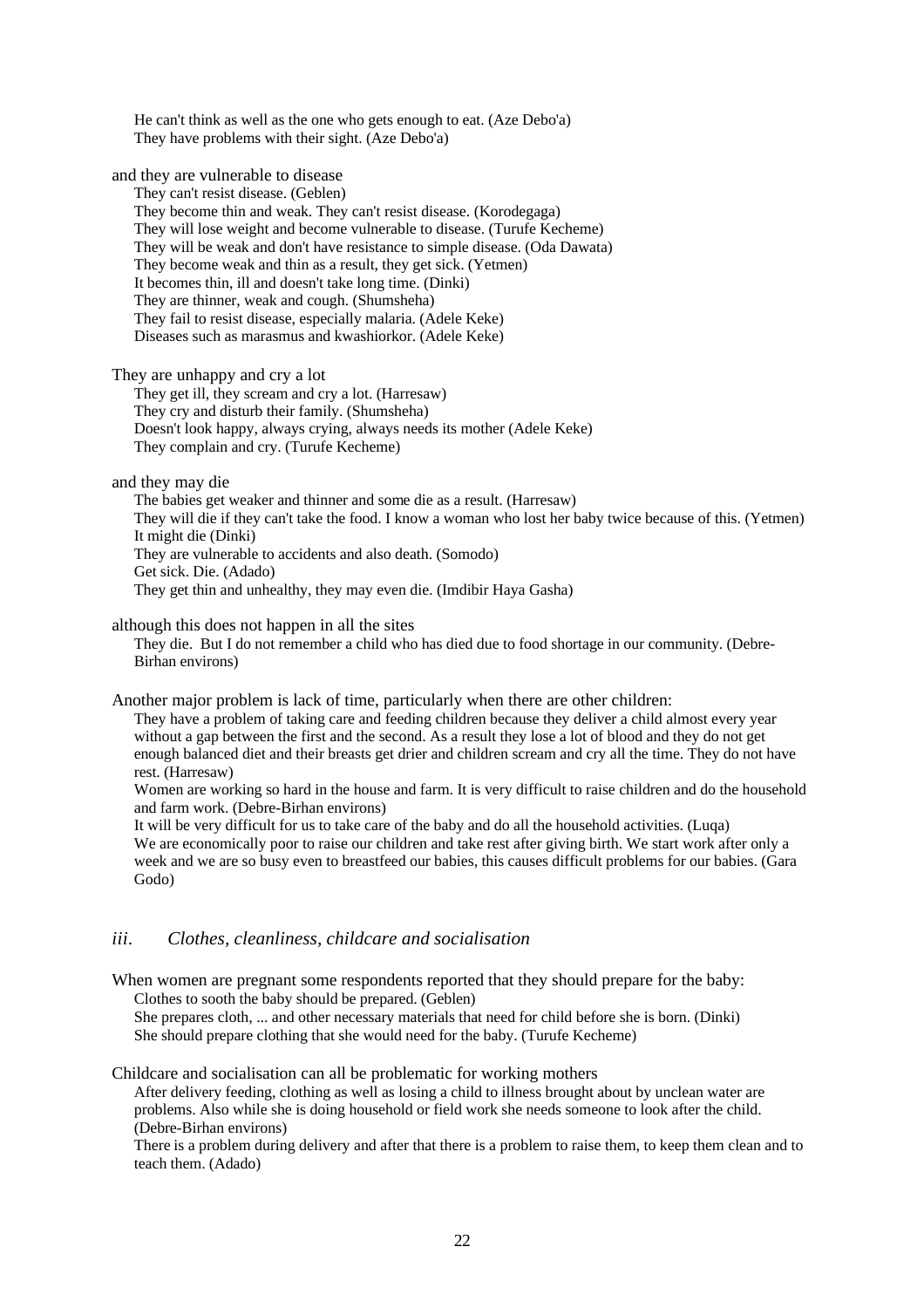# **III. SOME CONSEQUENCES OF THE TIMING OF BIRTHS: SEASONALITY AND ANNUALITY**

## **1. Seasonality**

### *Ask whether there is a good time in the year for babies to be born and about the effects of seasonality.*

Since the pregnancy/infancy cycle lasts at least a year the mother-baby couple is bound to be affected by seasonal changes at some point. However, most respondents reckoned that there was a good time to give birth and be born; the main factors were:

### availability of food and cash

November, December and January. This is a harvest time. It is good for mothers to give birth in these months. (Korodegaga)

Summer<sup>10</sup> [rains] is not a good time as there won't be enough food to eat. Winter [dry season] is better. (Aze Debo'a)

October to January is a good harvest time in which we harvest coffee, tef, maize, beans and April - June is bad harvest time in which we face famine (all rich people and poor people are equal). (Gara Godo)

I prefer to have babies in the summer times. This is because the cattle will not go to other places for grazing so we will not be short of milk. (Luqa)

In our country we have harvest two times a year. One is called 'Berko' and the other is 'Hagalfte'. If God give you a child at this time of the year it is good, because at these times of the year we will have plenty of cabbage, milk and butter, and also the cattle will not go far to graze. (Luqa)

Winter, because there is cabbage which is very important for woman with baby. (Adado)

I think it is better to have babies during the summer because that is when food stuffs are available and at relatively low price. (Imdibir Haya Gasha)

February to September are not good seasons. In September there is nothing to eat. (Geblen)

It is better if children are born in 'Tahesas' [December], the harvest month because there will be enough food and money. (Sirba and Godeti)

Summer is not favourable to be born... the harvest crops are completely finished during this time. (Dinki) It is better to have babies in harvest season; there is a saying 'there is no poor in December'. (Yetmen)

### availability of water

Summer (the rainy season) is a good season to give birth as ...there is water, milk and butter. (Gelcha) During winter ... you ...must fetch water from distant places. (Gelcha)

### temperature (for a variety of reasons)

Winter good time for baby to be born. There is no problem to wash baby's clothes. There is sun to dry the clothes. (Oda Haro)

Summer (the rainy season) is a good season to give birth as the temperature is low...(Gelcha)

In the hot season the temperatures are high. (Gelcha)

They prefer to have a baby on summer season. This is because on the winter season the sun is very strong. (Luqa)

September, January and February are suitable. But in other month, as there is scarcity of food and very less temperature, it is not suitable. (Adele Keke)

### disease prevalence

l

In the hot season ....malaria affects them badly (Gelcha)

### the timing of women's agricultural work

They prefer to have a baby on summer season. This is because on the winter season ... the women are expected to work hard. (Luqa)

Yes, 'kiremt' [the rainy season] is good time because there ... is no tiresome job to be done on the fields during that season... (Adado)

If the woman is a farmer it will be considered to be good timing if she gives birth outside of the high season. If she delivers at a time when her labour is needed in the farm she will not be able to rest. (Turufe Kecheme)

<sup>&</sup>lt;sup>10</sup> 'Summer' refers to the rainy season, and winter to the dry season.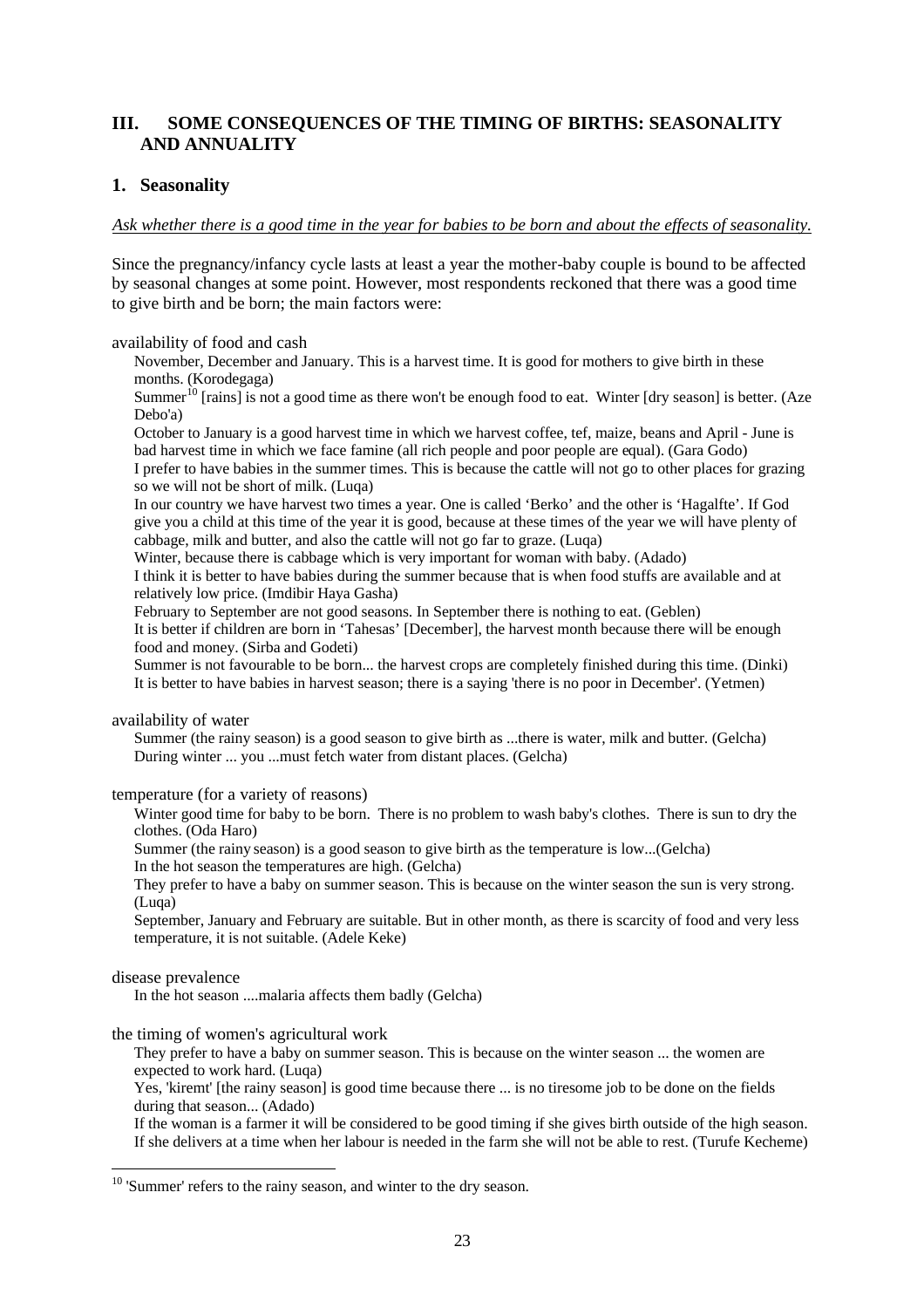January is good to bear children. It is a time of plenty in the year. It is also a good time to invite relatives for christening since there is not much farm work during this month. (Turufe Kecheme)

## **2. Famines and epidemics**

We asked respondents whether there had been child deaths from starvation and/or epidemics in the 1980s, 1990s, and the first three years of the new millennium.

|               |                              | 1980s          |                  | 1990s                                |                  | 2000-3         |                  |
|---------------|------------------------------|----------------|------------------|--------------------------------------|------------------|----------------|------------------|
| <b>Region</b> | <b>Site</b>                  | Lack of        |                  | <b>Lack of</b>                       |                  | Lack of        |                  |
|               |                              | food           | <b>Epidemics</b> | food                                 | <b>Epidemics</b> | food           | <b>Epidemics</b> |
| <b>Tigray</b> | <b>Geblen</b>                |                | Many             | $\overline{Qu}$ ite a $\overline{a}$ | Quite a lot      | Quite a lot    | Not many.        |
|               | <b>Harresaw</b>              | Many           | Many.            | Not so many                          | Not many         |                | Not too much.    |
| Amara         | <b>Yetmen</b>                |                |                  |                                      |                  |                | A Few            |
|               | <b>Debre-Birhan environs</b> | N <sub>0</sub> | N <sub>o</sub>   | N <sub>o</sub>                       | No               |                |                  |
|               | <b>Dinki</b>                 |                | Yes              |                                      | Yes              |                | Yes              |
|               | <b>Shumsheha</b>             | Many           | Many             | A few                                | Many             | Yes            | Yes              |
| Oromia        | <b>Sirba and Godeti</b>      |                | Yes              |                                      | A few            |                | A few            |
|               | <b>Adele Keke</b>            | Many           | Many             | Many                                 | Many             | Many           | Many             |
|               | Oda Haro                     |                | Yes              |                                      | Yes              | Yes.           | Yes              |
|               | <b>Turufe Kecheme</b>        | Yes            | Yes              |                                      | Some             |                | Yes              |
|               | <b>Oda Dawata</b>            | Many           | Many             |                                      |                  | A few          |                  |
|               | Somodo                       | Many           | Many             |                                      |                  |                |                  |
|               | Gelcha                       |                |                  |                                      | Yes              |                | Yes              |
|               | Korodegaga                   | Many           | Many             | Many                                 | Many             | Many           | A few            |
| <b>SNNP</b>   | <b>Adado</b>                 |                |                  |                                      |                  | Yes            | Yes              |
|               | <b>Imdibir</b>               | A few          | Don't know       |                                      |                  |                | A few            |
|               | Luqa                         | Many           | A few            | Some                                 |                  |                | Yes              |
|               | Do'oma                       | no answer      | no answer        | Many                                 | Many             | N <sub>o</sub> | <b>Yes</b>       |
|               | Aze Debo'a                   | Many           | Many             | Yes                                  | Yes              | One or two     | Some             |
|               | <b>Gara Godo</b>             | Many           | Many             | Many                                 | Many             | Many           | Many             |

**Table 3: Child deaths from starvation and epidemics** 

As we saw in 18 sites diets of women and babies are affected in years of bad harvest. In some sites harvests have sometimes failed so badly that they have led to child deaths from starvation and/or epidemics. Women from 12 sites reported that children had died of starvation during the 1984 famine. In 10 of these sites many children died and in nine of them there were also deaths from epidemics. During the 1990s some child deaths from starvation were reported from eight sites with larger numbers in five sites. The recent drought brought some child deaths from starvation to nine sites, ranging from one or two deaths to many deaths, reported from three sites.

Women from the two Tigray sites report a reduction in deaths from both starvation and epidemics comparing the 1980s with 2000-2003. In Amara region no serious problems are reported from the two rurban sites, while Dinki, a food-aid dependent site, reports deaths from epidemics rather than starvation. Conditions at the Wollo site have improved since the 1980s but some recent child deaths from starvation and epidemics are reported. In Oromia five of the eight sites saw child deaths from starvation and epidemics as a result of the 1984 famine. Two of those sites, which have incorporated cashcrops, have had no problems since and in another problems have reduced. However the two sites which were food aid dependent in the 1980s report that the recent famine brought deaths from starvation and epidemics, and one site which reported no deaths from starvation in the 1980s and 90s suffered some during the recent drought. In SNNP three sites report many deaths from starvation in the 1980s. Things have improved somewhat in two of the sites, but the Wolayta site regularly suffers many deaths from starvation and epidemics. Do'oma is a (voluntary) resettlement site established in the 1980s which had considerable initial problems which seem to be reducing. The coffee-producing site of Adado reports its first ever serious problems as a result of the recent drought, and perhaps the fall in coffee prices.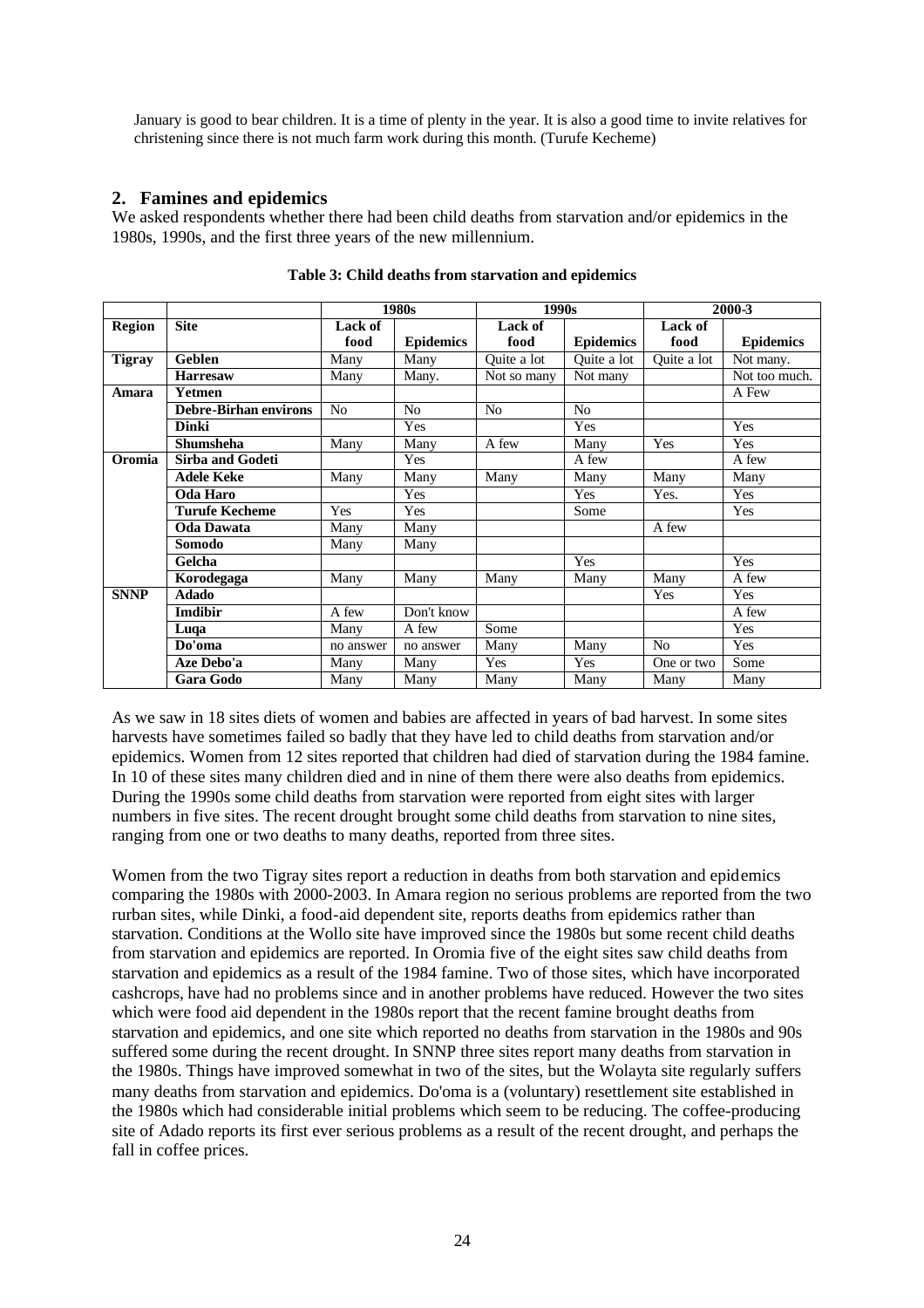### *Are women affected differently [by drought and famine] from other people? Question asked of men in 20 sites.*

The responses in this section come from the parallel Protocol that was asked of men, entitled 'Exploration of Conceptions of and Responses to Drought and Famine' (see Pankhurst and Bevan, 2004). In five sites at least one of the male respondents said that women were not affected differently.

In two sites a respondent claimed that it was more difficult for men:

(*smiling*). Men do the ploughing which needs more energy. They do not stay at home. They may migrate in search of employment, risking their life. Many more men died than women during the 1984 famine - he can only remember two women who died then. (Oda Haro)

Men have an additional burden imposed on them due to the drought. They have to move a long distance to get pasture and water for their cattle. (Gelcha)

Other respondents claimed that it was harder for women for a number of reasons:

women are responsible for feeding children

Women are responsible for the food to their children more than men. Hence, women do not eat before their children. (Gara Godo)

Yes, women are more vulnerable because they give their own food to their children. (Gara Godo) Yes, both women and children will be affected differently. They will be made to look for food both for themselves and their family. (Luqa)

If there is shortage of food at home the one who suffers is the woman. They give priority to her children. A man will go and get some food for himself. (Harresaw)

and usually give priority to their children and husbands

Yes, women usually give priority to their children and husbands. (Gara Godo)

They give priority to their children and husbands. (Somodo)

The women suffer much because she wants to feed her children and husband. If there is no less food she will give them. (Harresaw)

Because when they distributed the limited small amount of food to family members, they are finally found themselves with no extra food and forced to pass the night without having dinner. (Yetmen)

Women are more affected because she feed first for her children and for her husband what has been there in the household. (Dinki)

breast-feeding is a particular problem

Women suffer more because they breast feed their babies. (Adado) Women are affected more than men because they breast-feed children. (Adele Keke) Yes, because they breast-feed their kids. (Oda Dawata)

and giving birth during a time of famine is very problematic.

..when they give birth they need additional food for recovery but in time of famine they can not get adequate food. (Yetmen)

Because at any time of birth they need food and they can't find any. They also lose much of their blood at these time. (Oda Haro)

Because they do not eat enough and work hard they become physically weak.

Because they become weak physically. (Adado)

Women in our society are more affected because they don't have resistance (because in the society it is the women who work harder, compared to men). (Adele Keke)

Yes, it is because women are not as strong as men physically. They also become weak due to childbirth and other jobs. (Turufe Kecheme)

Men can migrate

However, men can move to other places and work for rich men so they can feed themselves there. (Aze Debo'a)

Women are weak, they remain at home with their children. Men on the other hand will move from place to place and will be better off than the women. (Luqa)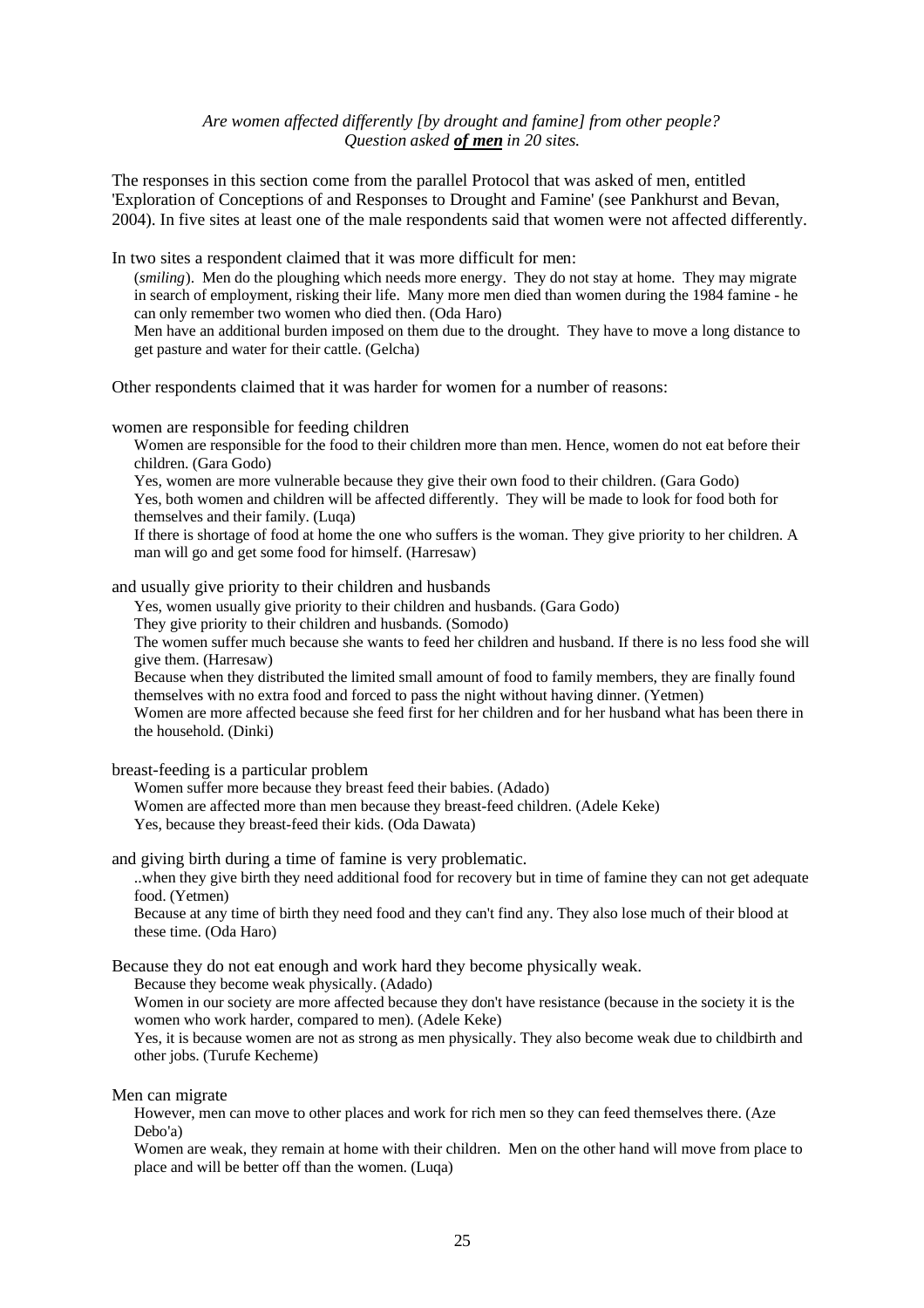In the community, it is common for men (husbands and young people) to migrate to far off places in search of wage labour. (Shumsheha)

or eat away from home

man can get food somewhere else like in hotels, tea houses etc. Because he can get income by being a daily labourer in the near towns and satisfy his need. (Gara Godo)

They also spend most of the time around the house; however men can go anywhere and look for something to eat. (Turufe Kecheme)

and women often become responsible for those living at home

In addition, women are ..... shouldering the responsibilities of the household and family. (Aze Debo'a) Women are affected differently than men, women are moving here and there to get household food. (Gara Godo)

Women walk longer distances to buy crop food. (Do'oma)

They are affected differently because during the drought women are engaged in off-farm work like collecting and selling fire-wood and charcoal. (Korodegaga)

Yes, the burden of collecting fire wood and selling it in cities and the making of charcoal rests on the shoulders of the women. The whole family depends on the women for food. (Korodegaga)

They ... engage in many works, such as collecting firewoods. (Oda Dawata)

Women are responsible for fetching water and grass for cattle where it is available. (Gelcha)

Women are most affected. The men may migrate and survive. The women often remain with the children.

They always give priority to their children. They buy food and bring it home for their children. Worry itself devastates them. They often eat less - proverb - 'women eat their belt.' (Oda Haro)

If there is famine the man will go to other places but the women remain at home to suffer the famine with their children. (Harresaw)

It is common for the women to remain at home with their children. The economic hardship and burden is usually on such women who have nothing to eat and nothing to give to their children. (Shumsheha)

*Are babies affected differently [by drought and famine] from other people?* This question was also asked of men in the 20 sites.

Babies are more affected by famine and drought than other people

Yes, babies are more affected than others. They have little resistance. They cannot survive under famine conditions. (Luqa)

Because babies are dependent upon the other famine-affected people and these affected people are sometimes being so selfish, thus babies are affected. (Gara Godo)

....in 1984 children were abandoned. (Oda Haro)

through lack of food

...babies need more food than adults but in the time of famine the food that given to children are dramatically reduced and babies are malnourished. (Gara Godo)

Even in the distribution of the available food the children receive a small proportion compared to the young people. (Luqa)

They do not get enough milk. Their families cannot afford to buy milk for them. According to Kereyu culture, cereal foods are not recommended for babies. (Gelcha).

...they need food again and again and again. (Oda Dawata)

they are more vulnerable to malnutrition because of lack of milk from hungry mother or no livestock etc. (Geblen)

including the failure of breast milk

Yes, lack of milk. Mother's breast milk is not sufficient. (Aze Debo'a)

They are not well-fed by their mothers. (Adado)

Babies are affected differently because there is no milk. The mothers could not feed them breast milk as they don't get enough food. (Korodegaga)

Their mothers also can not breastfeed their children since the breast has no milk. (Turufe Kecheme) ....if food is minimal mothers can't breastfeed their babies. (Dinki)

Yes, babies affected differently because in time of famine the mothers would not feed them with adequate breast milk as they do not take adequate food. (Yetmen)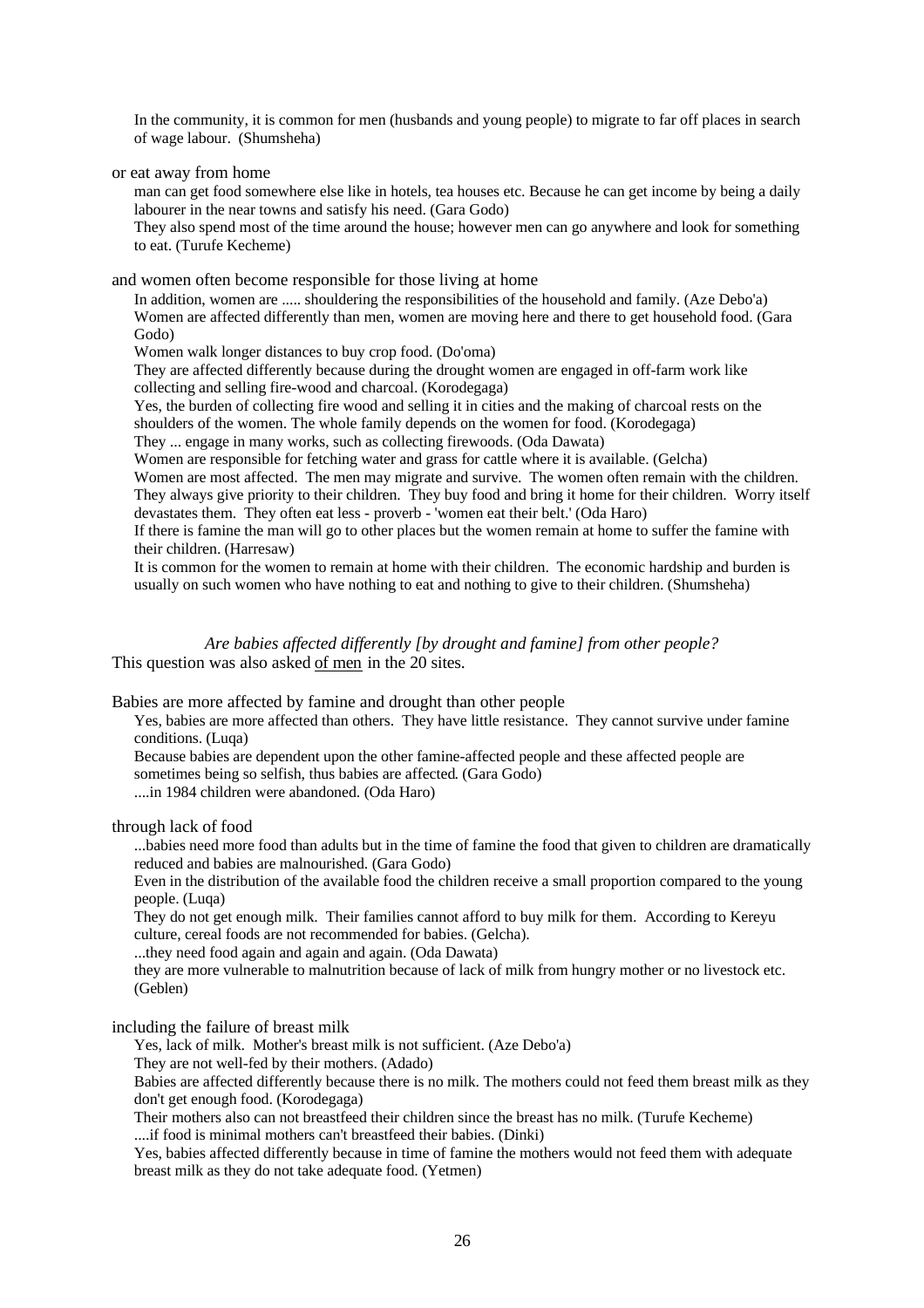and the inability to eat famine food or the food provided as aid

They can't eat everything available. (Somodo)

Moreover, the babies do not eat what the adults take such as roasted pulses and others. (Yetmen) Yes, because they don't take different kinds of food aid and the mother don't have enough milk at that time. (Adele Keke)

leading to suffering

Yes, when a baby is hungry, he always cries, mother is not able to breastfeed. (Imdibir)

Their body becomes paralysed, have skin problems. (Imdibir)

There were cases where people committed suicide as they could not bear to see their starving children. (Oda Haro)

Because they cannot resist hunger and at the same time they do not think that the family is run out of grain. (Yetmen)

and vulnerability to disease

Then babies are affected physically and are vulnerable to various disease types such as malaria, trachoma, TB etc. (Gara Godo)

There is a problem of a lack of resistance to different diseases because of malnutrition. (Adado) Babies are more affected than other because they don't have resistance. Moreover, they are more affected because it is them who are attracted quickly by diseases. (Adele Keke)

### and death

If they have a problem, they can die quickly. (Somodo)

but parents are unable to pay for health treatment.

Their parents are not capable of affording medical fees. (Adado)

During drought babies in some places also suffer from lack of care since mothers have to leave them to make ends meet.

They don't get the proper care because their mothers go to fetch fire wood and making charcoal. (Korodegaga)

Yes, babies need more care and during the famine mothers could not take care of their babies because they are engaged in different activities to feed the family. (Korodegaga)

Yes, since children are not strong to force problems, their mother will work on communal labour and can't protect them well. (Harresaw)

# **IV. CONCLUSION**

# **1. Summary of Findings**

# *i. Infertility*

Infertility is extremely problematic for a woman in rural Ethiopia, whose adult identity and status depends on becoming a mother. It is a problem for a small proportion of women in most sites and extremely high rates of infertility are reported from two of the twenty sites, which warrants further investigation. It leads to high personal suffering in terms of sadness and envy of 'normal' women, and provokes a desperate seeking for pregnancy as time and resources are spent on prayer, ritual activities, and traditional and (very occasionally) modern health services. There is a process of 'blaming the victim': relationships with husbands are profoundly affected often ending in divorce, and neighbours may insult the 'mule'. Male infertility is rarely recognised. Important consequences are inadequate family labour and insecurity in old age. Major causes include abortions and complications from previous deliveries which ended in miscarriage or a dead baby, often associated with child pregnancies and/or circumcision.

# *ii. Abortions and miscarriages*

In most places first pregnancies occurring outside marriage are frowned upon and end in abortion, or in some cases in the young girl migrating to a town. Many pregnancies within marriage are unwanted by the women and some resort to abortion, involving self-treatment (for example, drinking bleach, taking traditional drugs, or using anti-malarial tablets), or other traditional practices. Some women are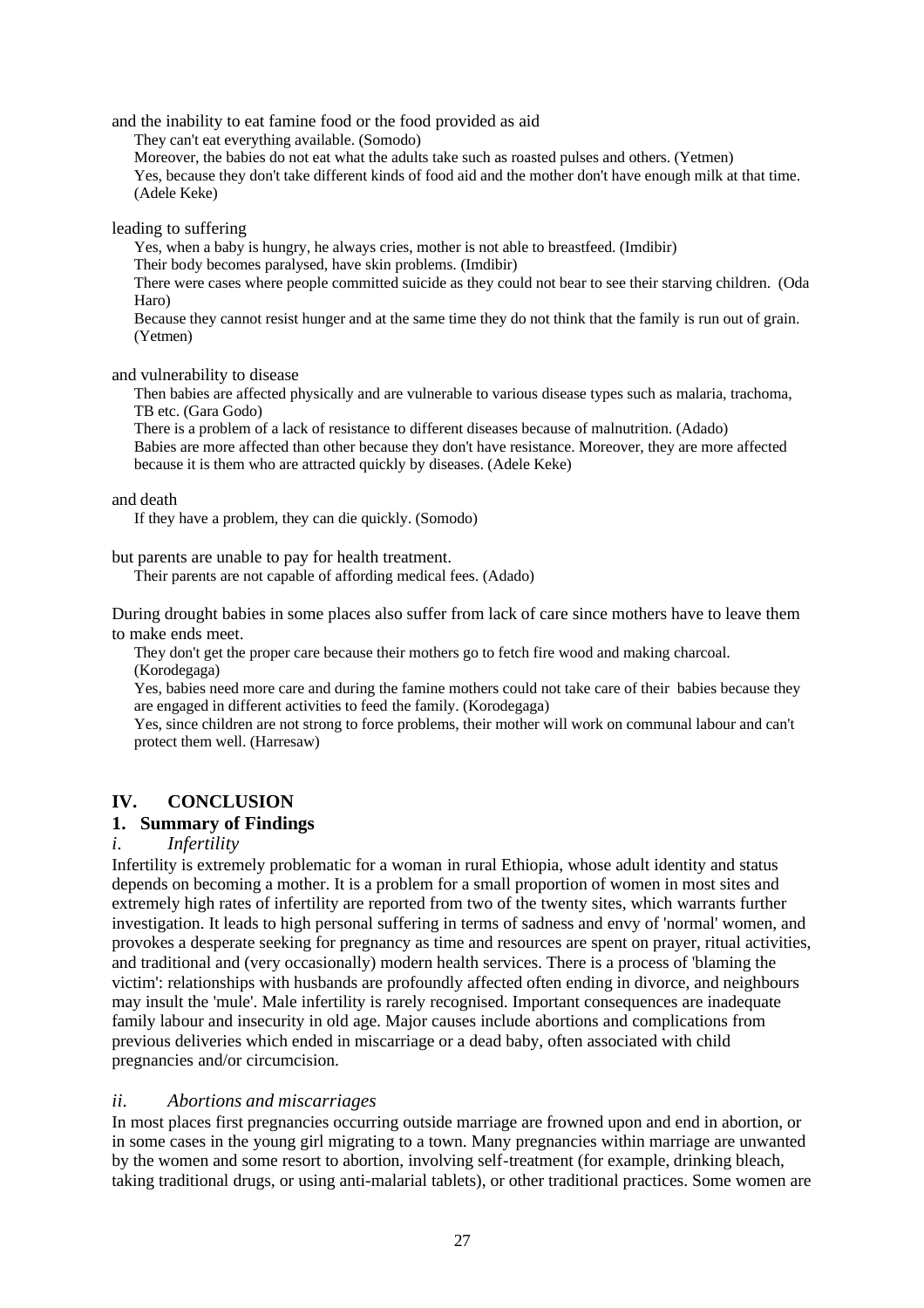prevented from aborting by husbands or regard it as sinful. Poor people cannot afford abortions but may 'will the born child to die'. In some places it is reported that illegitimate children are 'thrown away' in one way or another. In some communities spontaneous miscarriages are regarded as the woman's fault, but in others she is cared for by her woman neighbours. Both abortion and spontaneous miscarriage can lead to considerable suffering for a woman in terms of pain, bleeding and consequent anaemia, infections, long-term reproductive consequences including sterility, psychological disturbance which may involve sadness, fear that God is punishing her, and/or fear of infertility, and sometimes death. Often potential treatment does not exist or is too far away or too expensive.

## *iii. Pregnancy*

There is considerable suffering involved in the process of pregnancy including, for the woman<sup>11</sup>, pain, sickness, high fatigue, inappropriate work activities, anxiety, and pregnancy-related illnesses. In most sites there was at least one respondent who reported that pregnant women should keep clean, undertake light work, and go to the health centre (for checkups and vaccination), and that they should not lift heavy loads (e.g. fetch water and carry wood), do heavy work (e.g. grinding, collecting cow dung, cutting wood, farming), or travel long distances. However, many women cannot follow these precepts, particularly if they are poor or live in female-headed households, or if they are pregnant during a time of drought or other local calamity.

When asked about diet during pregnancy some respondents replied that, in a good year, all or most women could eat 'the food that they should eat', although some women health workers reported ignorance about nutrition during pregnancy and a failure to follow their advice. In most sites there was at least one respondent, probably the health worker, who identified the following as important: fruit, vegetables, and some form of 'nutritious' food, which variously included dairy products, eggs, meat, liver. In a couple of sites vitamins and minerals were mentioned. There were a few sites where all respondents reported that there was no special food for pregnant women (some sites had no health worker) while there were reports from sites with active health centres of changes in diet as a result of health education although these are restricted to richer women. In other sites women have 'modern' ideas about what pregnant women should eat, but report that these cannot be put into practice: Others report that pregnant women should just eat more and take care that the food is fresh. The belief that if the mother eats well the baby will grow too big, causing delivery problems, was expressed in five sites spread across the regions. In one site potentially harmful local prohibitions on the food women can eat no longer hold, although they may still do so elsewhere. In some sites the dangers of alcohol and smoking were recognised while in one site a respondent noted the dangers of overweight.

Even in a good year women may not be able to eat because they feel sick as a result of pregnancy or are otherwise ill, and poor women may be unable to eat enough food, or the food that is good for pregnant women. Richer households may prefer to sell their output. Local practices may lead to poor nutrition of both mother and baby. In bad years the problems are generally worse. In some places women have problems in getting anything to eat, much less the kinds of food recommended for pregnant women, such as fruit, milk etc. Drought is not the only reason for bad harvest years; in eighteen out of twenty sites, not all of which suffer from drought (Pankhurst and Bevan, 2004) respondents report that food is a problem for pregnant women in years of bad harvest. Rich families may avoid problems by migrating to towns.

Extreme hunger leads to the following consequences for pregnant mothers: pain, haggard looks, vomiting, headaches, stomachaches, backaches, misery, psychological problems, worry about the baby's survival, physical weakness, exhaustion, inability to work, vulnerability to disease, problems during delivery, long-term physical damage and sometimes death. Harm is caused to the baby developing in the womb which becomes visible on delivery. When babies do not eat the food that they should eat they suffer from underweight and sickliness, inability to feed and develop properly, vulnerability to disease, mental retardation, skin problems, crying and death.

*iv. Delivery* l

 $11$  Not much is known about ways in which babies growing in the womb suffer.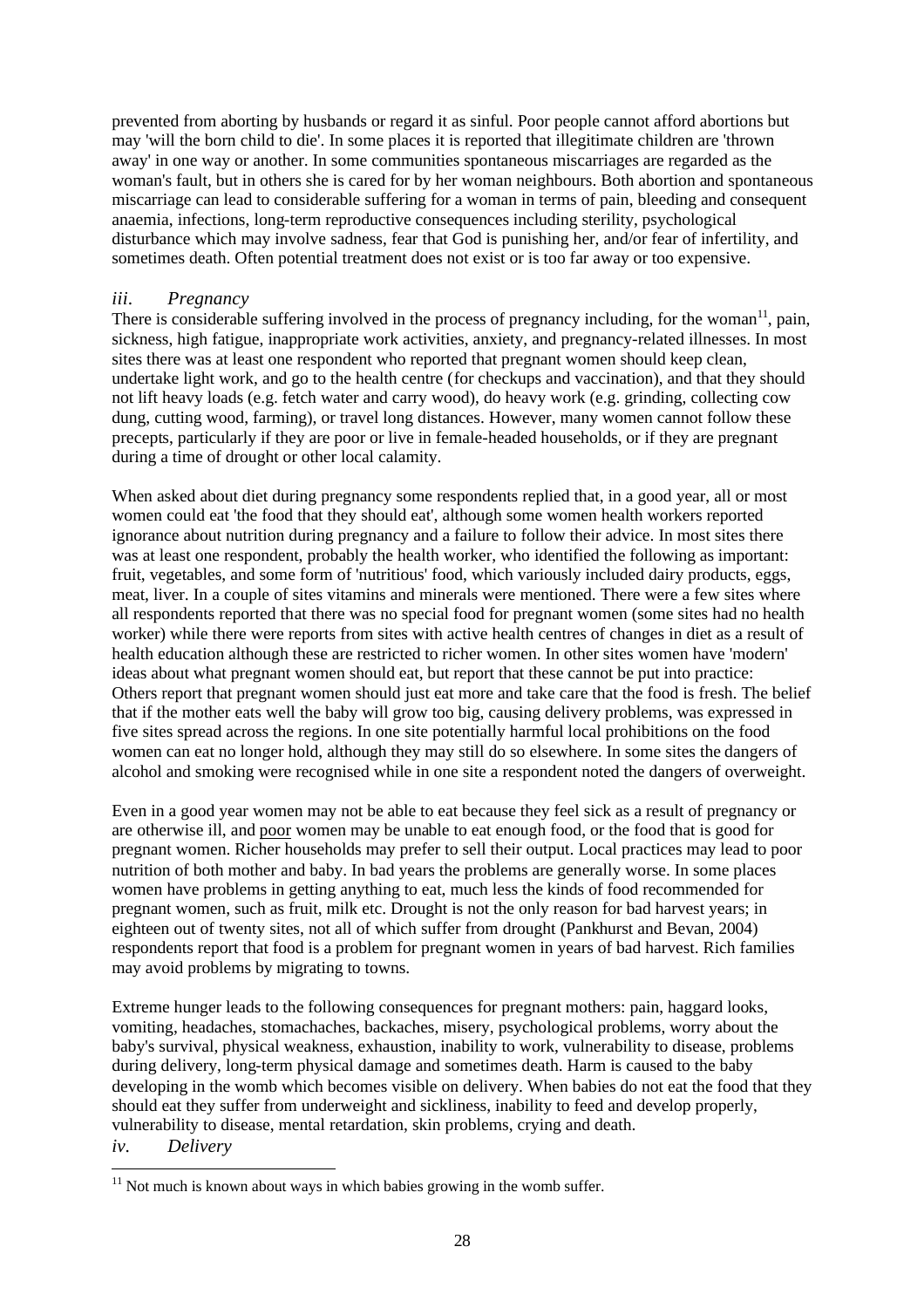Delivery also involves varying degrees of suffering for both mother and baby. Women may suffer extreme pain, bleeding, protracted labour due to the position of the baby and/or the narrowness of the birth canal, physical damage and other birth complications some of which lead to death. Particular problems arise as a result of physical immaturity, circumcision and frequent unspaced births. Delivery often produces suffering for the baby resulting from failure to develop healthily in the womb and/or birth complications, which occasionally leads to death before, during or just after delivery.

It was reported that babies are born dead as a result of physical stress (falling over, carrying heavy things, being beaten by husband, or having heavy sexual intercourse), malnutrition, illness during pregnancy, inadequate antenatal care, use of medical drugs or harmful substances during pregnancy, damage resulting from previous deliveries or abortions, delivery problems, prematurity, hereditary factors, God's will, witchcraft, and various superstitions. The average birth rate is probably around seven although rates between 10 and 18 were frequently reported. While it was reported that at the extreme all or no children may survive, on average a mother giving birth to seven children should expect to lose one or two. More accurate estimates could be achieved using survey data.

# *v. Infancy*

A major maternal worry is the health of the baby. The main illnesses reported were diarrhoea and vomiting (often associated with poor hygiene), respiratory illnesses, malnutrition, malaria, abdominal pain, measles, fever, parasitic diseases and eye diseases. Throat infections, 'TB', 'shortage of blood', polio and hepatitis were also reported. When a baby falls ill, unless the household is rich, the first resort will be home remedies, followed by traditional healers. In most cases the baby is only taken to local health facilities if these remedies fail and if the household can afford to pay the costs associated with treatment. In a number of sites respondents reported an increased use of health facilities and in a few it was reported that babies died less frequently as a result of the vaccination programme.

Mothers also have to worry about feeding the baby. Some of the food given to newborns, for example butter, is unlikely to be good for them but the main worries are breast-feeding failure and tainted water. Many respondents reported pain, tiredness, hunger and illness associated with breast-feeding. Malnourishment of the mother leads to 'drying up' or insufficient or poor quality breastmilk. Illness can also be a problem, especially when it is associated with lack of medication. Having to work hard and long on the farm and in the house makes the mother weak and unable to produce milk, and it is also associated with lack of time to breastfeed and neglect. Getting pregnant again also affects breastfeeding. When babies do not get enough to eat their physical development is affected, they are vulnerable to disease, they are unhappy and cry a lot and they may die.

## *vi. Seasonality*

Since the Pregnancy/Infancy cycle lasts at least a year the mother-baby couple is bound to be affected by seasonal changes at some point. However most respondents reckoned that there was a good time of the year to give birth and to be born, which varied by livelihood system. The major factors were the availability of food and cash, and in some places water, temperature (for a variety for reasons), disease prevalence and the timing of women's agricultural work.

# *vii. Annuality, famines and epidemics*

As we saw in 18 sites diets of women and babies are affected in years of bad harvest. In some sites harvests have sometimes failed so badly that they have led to child deaths from starvation and/or epidemics. Women from 12 sites reported that children had died of starvation during the 1984 famine. In 10 of these sites many children died and in nine of them there were also deaths from epidemics. During the 1990s some child deaths from starvation were reported from eight sites with larger numbers in five sites. The recent drought brought some child deaths from starvation to nine sites, ranging from one or two deaths to many deaths, reported from three sites.

Most male respondents from the sites reported that women are more affected by drought and famine than men because they are responsible for feeding children, they usually give priority to their children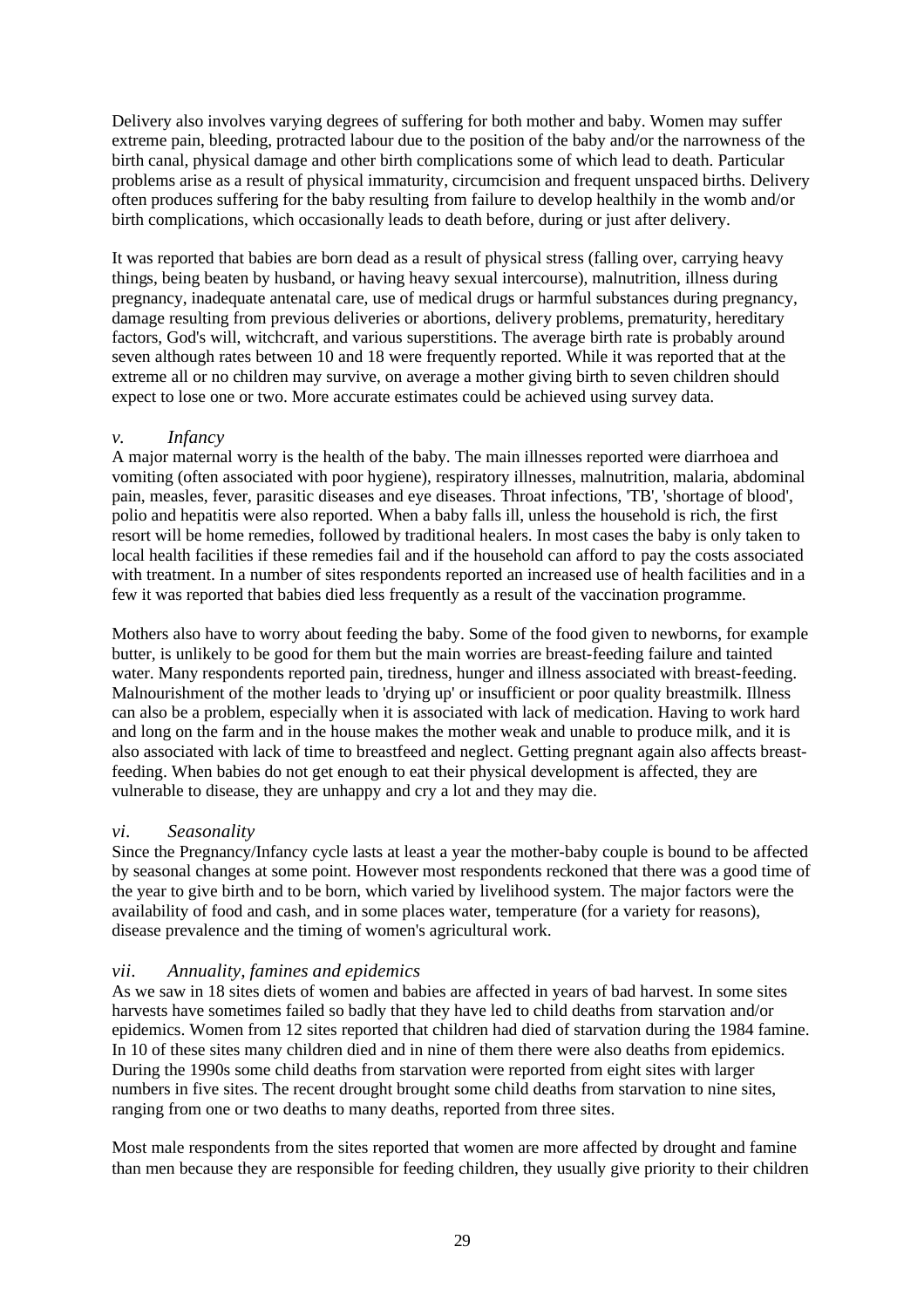and husbands, because breast-feeding is a particular problem and giving birth during a time of famine is very problematic. Because they do not eat enough and work hard they become physically weak. Men can migrate or eat outside the home and women often become responsible for family members who cannot do this. Men also reported that babies are more affected by drought and famine than others as they have little resistance, lack the kind of food they need, particularly breastmilk, and cannot eat famine food or the food provided as aid. This leads to suffering and vulnerability to disease at a time when the parents do not have the resources to pay for health treatment. Death often results. In some sites during droughts mothers work at food for work or selling firewood to bring in some income and this can lead to neglect of the baby.

# **2. Three key issues**

# *i. Food and diet*

There are two issues here in relation to both mother and baby throughout the Pregnancy/Infancy cycle. The first is starvation, which relates to whether the person has enough to eat in order to survive, and the second is nutrition, which relates to whether the person has enough of the 'right kind' of food in order to develop properly and to flourish. At any point in time mothers and babies in rural Ethiopia occupy a range of positions on a continuum from total food failure to a more or less adequate nutritional intake. Where the mother-baby couple actually is at any point in time depends on physical location and relative wealth.

Extreme hunger and (occasionally) starvation have been regular features of rural life in Ethiopia. Of the twenty villages studied four have never been affected by food production failures, seven have been affected but not regularly, and nine have regularly faced chronic food insecurity and are dependent on food aid (Pankhurst and Bevan, 2004). This is the problem of 'annuality' or yearly variability in harvests. There are also problems related to seasonality; all rural livelihood systems have their 'hungry seasons'. Finally, within communities there is inequality, which means that even in relatively more prosperous sites there may be pockets of extreme hunger.

# *ii. Work and time-use*

Women in rural Ethiopia work a 'double shift' that usually occupies all their waking hours. Agricultural work, gathering and selling of wood or dungcakes, and food-for-work programmes, do not fit well with the demands associated with the production and maintenance of babies.

## *iii. Illness and health care*

The Pregnancy/Infancy cycle is a structured period of vulnerability for both mother and baby, demanding reliable preventive health measures, health education programmes and treatment for illnesses and pregnancy-related problems. In many parts of rural Ethiopia these are non-existent or of poor quality and/or expensive.

# **3. Mother and Baby Suffering and the Millennium Development Goals**

The evidence presented above demonstrates that many mothers and babies in rural Ethiopia experience acute and/or chronic suffering as they move through the Pregnancy/Infancy cycle.

Babies suffer as a result of experiences of:

- nutritional failures while in the womb
- problematic birth experiences
- starvation or nutritional failures in the first trimester
- local diseases and illnesses
- neglect which may be a result of their mothers having to make ends meet in hunger periods

# Women suffer as a result of experiences of :

- *infertility*
- unwanted pregnancies
- too many pregnancies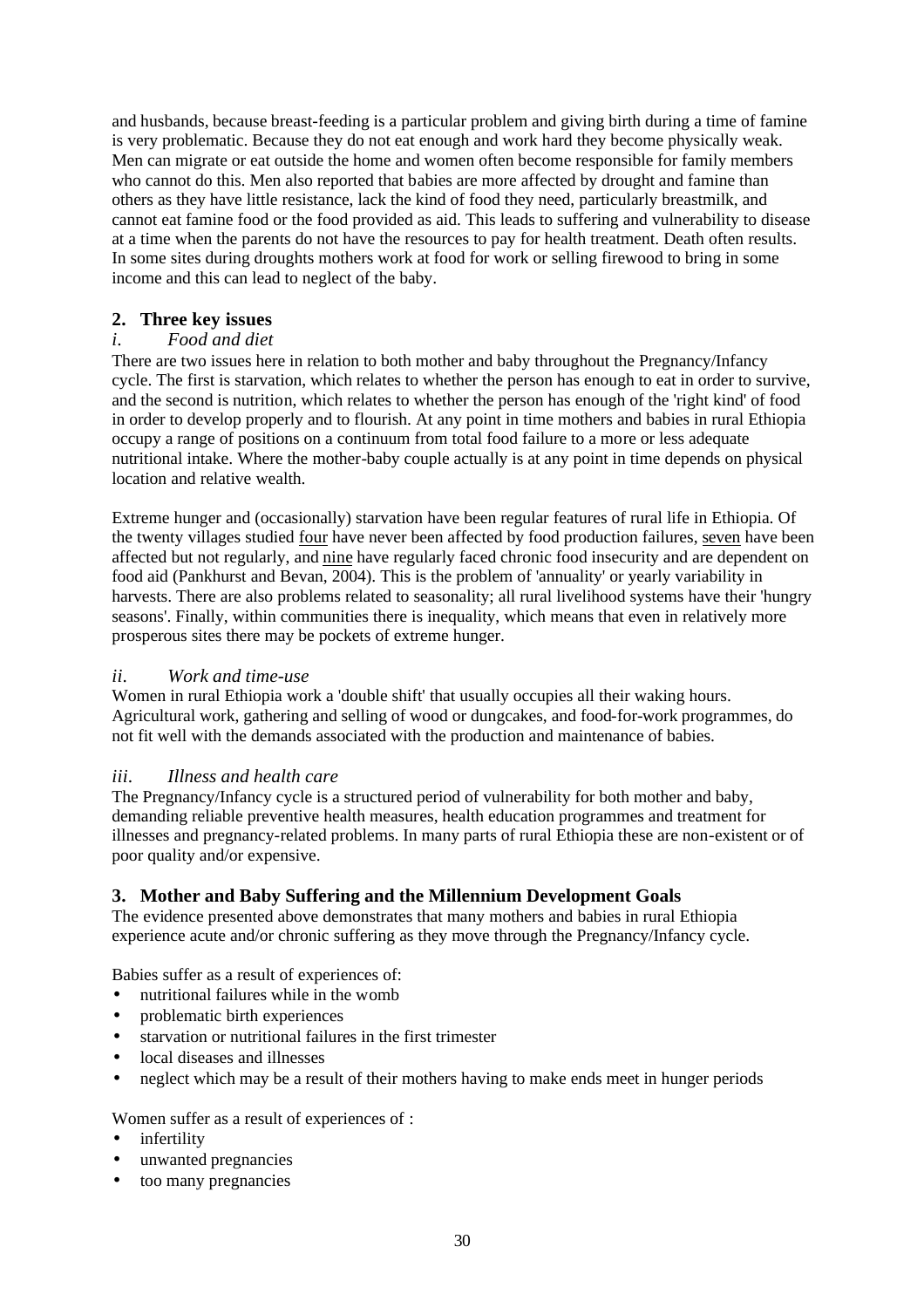- botched abortions
- miscarriages
- difficult pregnancies
- illnesses during pregnancy
- starvation or nutritional failures during pregnancy
- overwork during pregnancy
- absence of, poor or costly health facilities during pregnancy
- lack of care and support during pregnancy
- difficult deliveries
- absence of, poor or costly health facilities during delivery
- post-delivery complications
- absence of, poor or costly health facilities for the new mother and baby
- overwork once the baby is born
- starvation or nutritional failures while breastfeeding
- being responsible for the physical welfare of the children, especially in times of famine
- worry about feeding the family
- worry about the health of their baby

These experiences of suffering are embedded in livelihood systems under stress, and within cultures which accord low respect and little autonomy to women, while expecting high levels of self-sacrifice from them. Given current global resources the level of suffering described here is outrageous. MDG No 4 (to reduce child mortality) and MDG No 5 (to improve maternal health) should be interpreted as a call for the elimination of mother and baby suffering. Mother and babies should be prioritised in all relevant policy processes. The main focuses should be mother and baby poverty, family-friendly livelihood opportunities for mothers, improving health services for mothers and babies and ensuring that they are free, special food aid packages that meet the needs of pregnant and lactating mothers and of babies, targeting harmful practices in the context of a larger family and community policy designed to establish fair and efficient intra-household rights and responsibilities for men, women and children.

## **BIBLIOGRAPHY**

- Azene Bekele-Tessema with Ann Birnie and Bo Tengnas 1993 *Useful Trees and Shrubs for Ethiopia.*  Nairobi: SIDA.
- Bevan, P. 2004 **'**Studying Poverty and Inequality in Poor Countries: Getting to Grips with Structure', mimeo
- National Committee on Traditional Practices of Ethiopia 2003 *Old beyond Imaginings: Ethiopia, Harmful traditional Practices*. National Committee on Traditional Practices of Ethiopia. Addis Ababa.
- Pankhurst, A. and P. Bevan 2004, 'Hunger, Poverty and 'Famine' in Ethiopia: Some Evidence from Twenty Rural Sites in Amara, Tigray, Oromia and SNNP Regions.' WeD Ethiopia Working Paper No 1, www.wed-ethiopia.org

UNFPA 2000 *Maternal Mortality in 2000: Estimates Developed by WHO, UNICEF and UNFPA* UNICEF 2004 *The Official Summary of the State of the World's Children* 

Wolde Michael Kalecha 1987 *A Glossary of Ethiopian Plant Names.* Addis Ababa: Artistic Printers.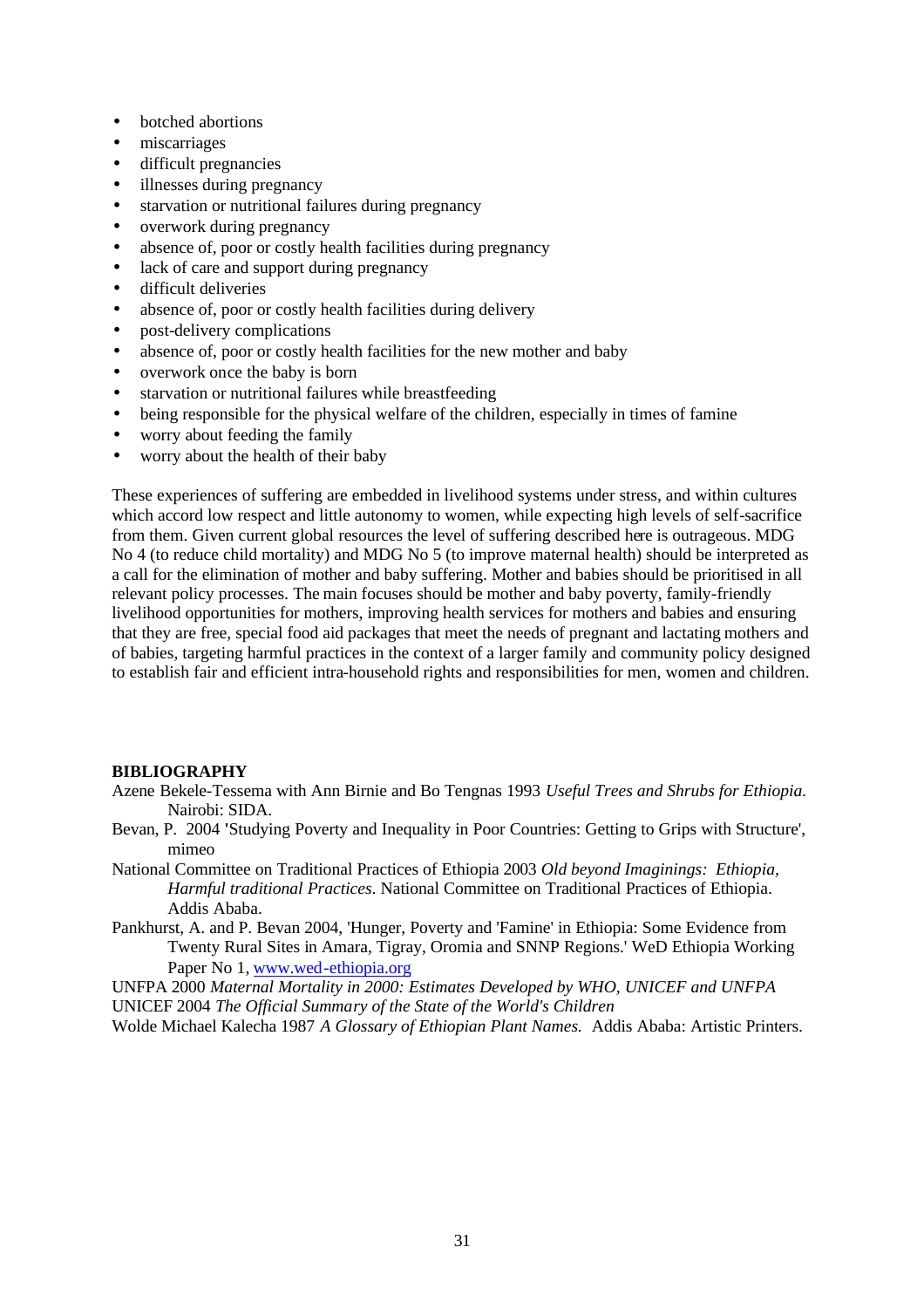## **APPENDIX**

This brief description of the sites is taken from Pankhurst and Bevan, 2004.

'The 20 WIDE rural sites are located in the four main regions of Ethiopia, which together, represent the bulk of the country's population (86%): Amara (26%), Oromia (35%), Southern Region (19%), and Tigray (6%). The distribution of the sites is as follows: 8 in Oromia, 6 in the Southern Region, 4 in Amara and 2 in Tigray. Although the Southern Region therefore seems over-represented it contains the greatest diversity, particularly in linguistic and ethnic terms since about half the 80 or so ethnic groups in the country reside within the Southern Region.

The sites were selected mainly on the grounds of existing household survey panel data in 18 of the sites, and village studies undertaken in 1995 in 15 sites, which allows us to build up a picture over time. Six of the sites were selected in 1989 for household surveys by the International Food Policy Research Institute on the grounds that they were food deficit areas. The Economics Department of Addis Ababa University together with the Centre for the Study of African Economies added nine more sites in 1993 to cover the major livelihood systems to be found in Ethiopia. Three further sites were added by the economists who were revisiting in 1999 to include more cash-cropping areas. The 18 panel sites provide data going back over 15 years for the first selection, 10 years for the second selection and 5 years for the last selection. As the selected sites did not include pastoralist communities, which make up 10 percent of the population, two sites in which WED Ethiopia team members had done in-depth anthropological research were added in 2003.

## Sites in Tigray Region

### *Harresaw*

Located in the Eastern zone of Tigray Region in Atsbi *wereda* Harresaw is a highland site on the eastern escarpment. The main production is cereals notably barley. Livestock sales, migration and the salt trade are the major sources of additional income. The site used to produce a regular surplus but has become vulnerable to famine.

### *Geblen*

Located in Tigray region, Geblen is a highland escarpment site producing cereals, notably barley. Cash is obtained by selling livestock and labour migration. The site is vulnerable to famine.

### Sites in Amara Region

## *Yetmen*

Located in Amara Region, East Gojjam Zone, Enemay *wereda* Yetmen is a mid-altitude site producing cereals, especially *tef* and wheat. Cereals, livestock and their products are the main sources of cash as well as some trade and migration. The site is fairly rich

### *Debre-Berhan environs*

The four sites near the town of Debre Berhan are in Amara Region, in Basso and Worana and Debre Berhan Zuria *weredas.* The area is a highland cereal producing area that is generally self-supporting.

### *Dinki*

Located in Amara Region, North Shewa Zone, Tegulet Wereda, Dinki is a small lowland site producing mainly *tef* maize and sorghum, with some fruit around the river. The site is vulnerable to famine.

### *Shumsheha*

Located in Amara Region, in the Lasta area, Shumsheha is a lowland site near the airport of Lalibela Town. The main crops are cereals and pulses, with limited irrigation. The area is vulnerable to famine and many people migrate out in search of work.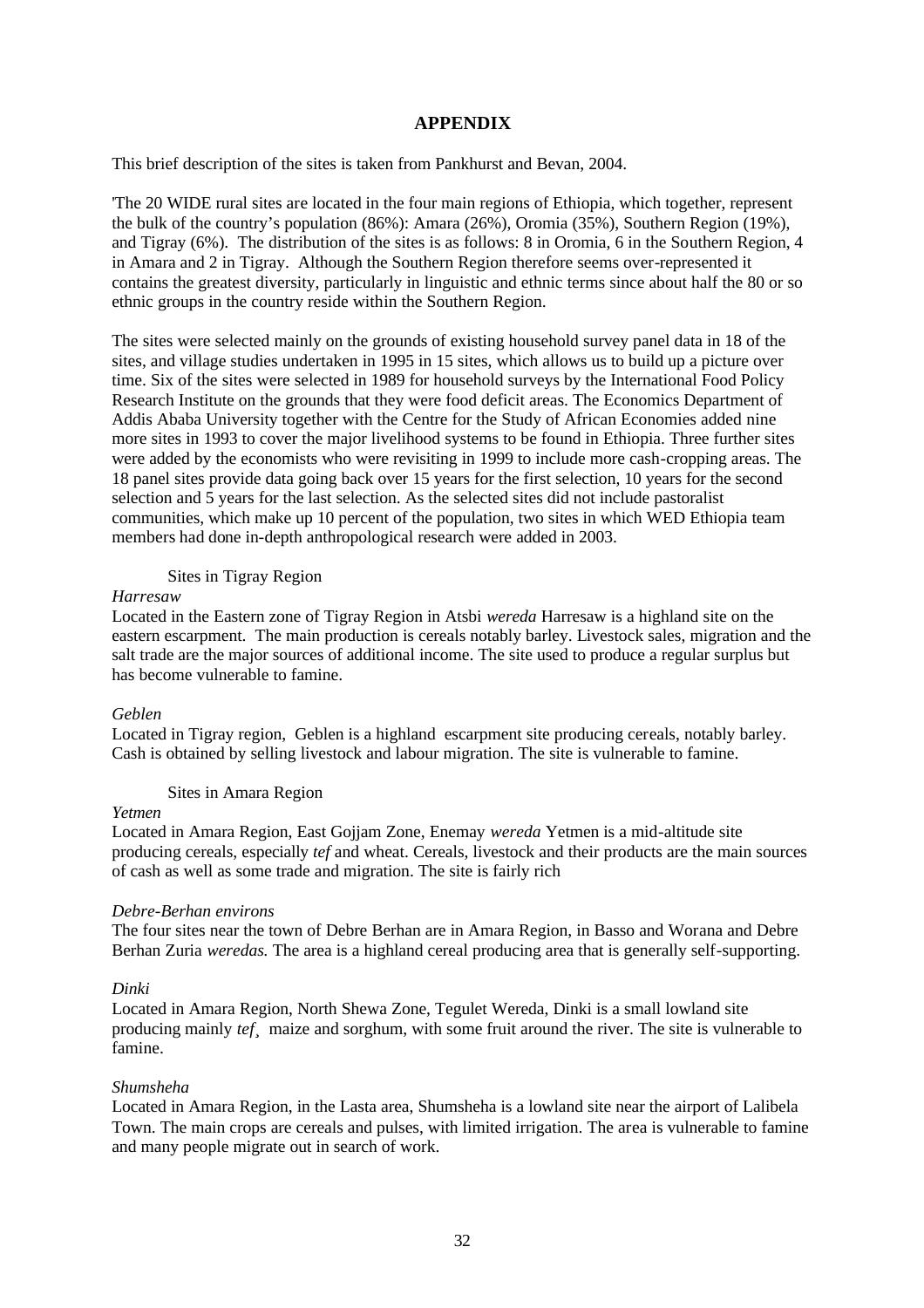## Sites in Oromia Region

### *Sirba and Godeti*

Located in Oromia Region in the fertile Ad'a plain Sirbana Godeti are two mid-altitude road-side villages producing cereals, notably *tef* and pulses. *Tef* is the major cash crop and livestock and their products are also traded. The area has been a surplus producing area linked to nearby markets and is fairly prosperous.

### *Turufe Kecheme*

Located close to the town of Shashemene in Oromia Region, Eastern Shewa Zone, Turufe Kecheme is on the edge of the Rift Valley. The main products are cereals, pulses, oilseeds and vegetables. The site produces cereals and vegetables, notably potatoes which as sold as cash crops as are livestock. The site has become rich due to its linkages with Shashemene and involvement in the market economy.

### *Adele Keke*

Located in the Oromia Region, Kersa Wereda, Adele Keke is a middle altitude site which produces a variety of cereals and vegetables and the cash crop chat. It is by the roadside near the town of Alemaya that provides a ready market and the site can be considered to be fairly rich with some very wealthy inhabitants. The site has regularly been affected by rain failure and in bad years is dependent on food aid.

### *Oda Dawata*

The site of Oda Dawata is located in Oromia Region, Tiyo Wereda of Arsi Zone. Cereals and pulses are produced as well as vegetables on irrigated land. The site is within a agricultural surplus producing area and is fairly well off.

### *Oda Haro*

Located in Oromia region, West Shewa Zone, Bako Tibe Wereda the site of Oda Haro is mainly a maize producing area, as well as other cereals, pulses, oil seeds, and *chat* for cash crops. The area is relatively wealthy.

## *Somodo*

Located in Oromia Region, Jimma Zone, Mana Woreda the village of Somodo is a mid altitude site producing cereals, pulses and *enset*. Coffee is the most important cash crop and some villagers are involved in trade, and the sale of livestock products. The area is fairly prosperous.

### *Gelcha*

Located in Oromia Region among the pastoral Kereyu this site is a lowland area which has been affected by the introduction of irrigated farms and the establishment of a park. The Kereyu rely largely on their livestock although some sedentarisation and cultivation has been taking place. The Kereyu have found their livelihoods becoming more vulnerable in part owing to externally induced pressures.

### *Korodegaga*

Located in Oromia Region, Arsi Zone, Dodota *wereda,* Korodegaga is a lowland area by the Awash river. The main crops are maize and *tef*, as well as pulses. The main source of cash are livestock and firewood sales. The Oromo population is only partly settled, and the site is vulnerable to drought despite some irrigation, and malaria poses a major problem.

## Sites in SNNP Region

## *Adado*

Located in the Southern Region in Gedeo Zone, Adado is a middle altitude site within the *enset*  growing area. Coffee is the major cash crop. Both hoe and ox-plough agriculture are practised to produce a wide variety of crops and livestock. The site is within the area of the Gedeo people and can be considered fairly rich, although it was hard hit by the drought of 2002.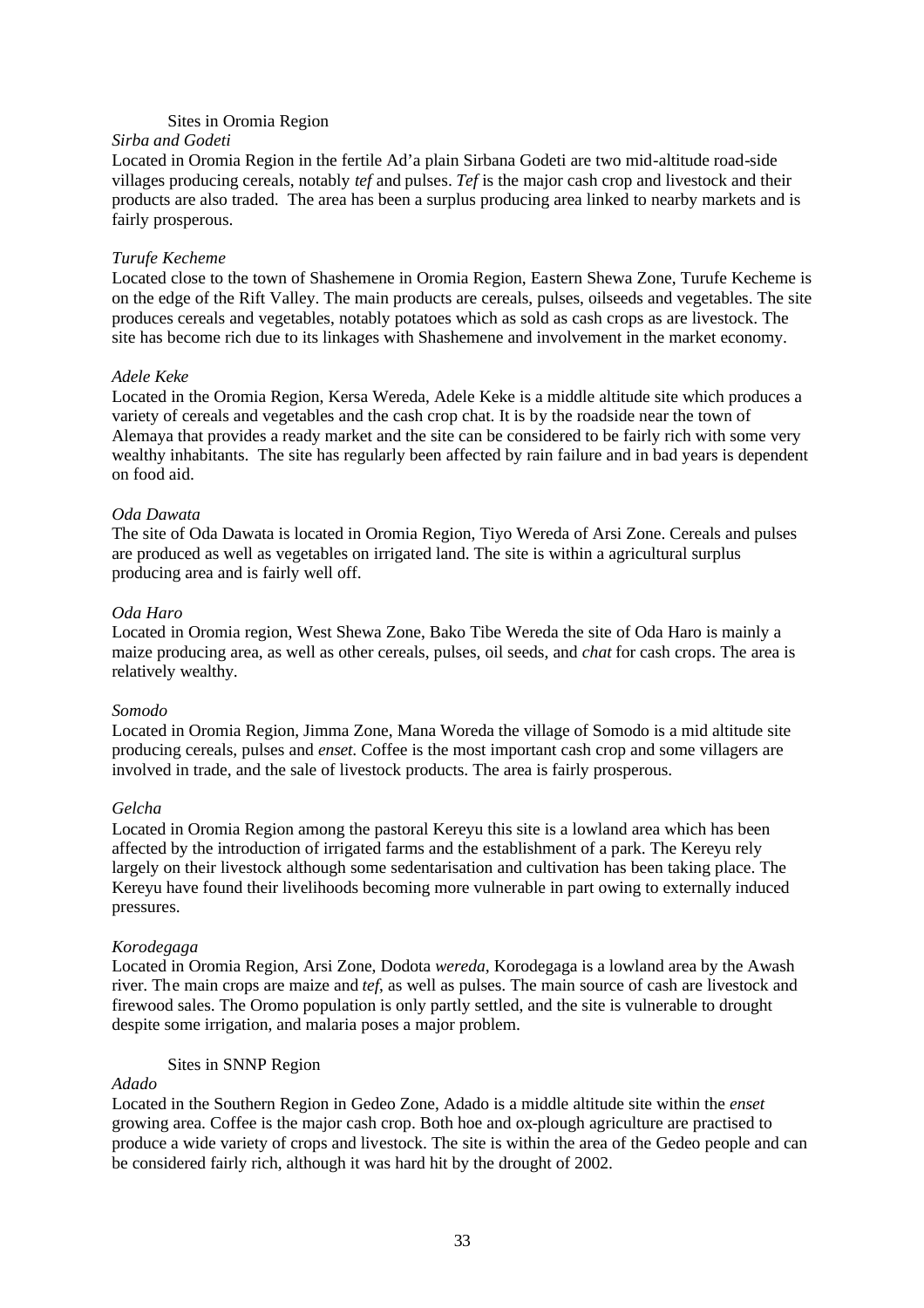## *Imdibir*

Located in the Southern Region in the Chaha Gurage area near the town of Imdibir Haya Gasha is a mid-altitude site producing *enset*, maize, and vegetables. The main cash crop is eucalyptus trees. The site can be considered to be fairly well off.

## *Aze Debo'a*

Located in the Southern Region in the Kambata area, Aze Debo'a is within the highly populated *enset* growing area. Cereals, pulses and vegetables are the main crops, and cash is obtained through sale of livestock and their products, as well as Eucalyptus, *chat* and coffee, as well as through trade and migration.

## *Do'oma*

Located in the Southern Region, North Omo Zone within the Gamo area Do'oma is a lowland site set up initially as a resettlement project in 1985. The main production is cereals notably maize and the main sources of cash are cotton production and weaving and trade in livestock products. The site relies on irrigation but is vulnerable to drought.

## *Gara Godo*

Located in the Southern Region, Wolayta Awraja, Bolosso Wereda, Gara Godo in a densely populated middle altitude site within the *ense*t growing area. The main other crops are maize, vegetables, and fruit. Trade and migration are the main sources of cash together with sale of coffee and livestock products. The site is vulnerable to famine.

## *Luqa*

Located in the Southern Region, South Omo Zone, the Tsamako site is an agro-pastoralist lowland site relying partly on traditional irrigation. The main crops are sorghum and maize and livestock are important sources of cash. The area has been vulnerable to drought.

# **1.** What the data can and can't tell us

The twenty case studies described above are not 'representative' of Ethiopia as a whole and the conclusions cannot be generalised on the basis of indications of statistical significance. However, they have been chosen at different points in time to represent the major livelihood systems and the similarities and diversities that they show are indicative. Our planned research under the ENTIRE project, using secondary sources, will help us to demonstrate how each site fits into the wider regional and national pictures.

The research methodology is experimental. Social science graduates were provided with a protocol of questions to guide the research and trained in how to use it. They were expected to pursue all the questions in the protocol but could choose how to do this, and could follow up interesting leads using their own initiative.'

# **MODULE 5: PROTOCOL 1F - CONCEPTIONS OF AND RESPONSES TO CHILD MALNUTRITION, ILLNESS AND DEATH**

# **Respondents:**

Educated woman with children Richer uneducated woman with children Poorer uneducated woman Traditional birth attendant Women health worker at health post

Ask for the local terms distinguishing different ages of baby/toddler/child.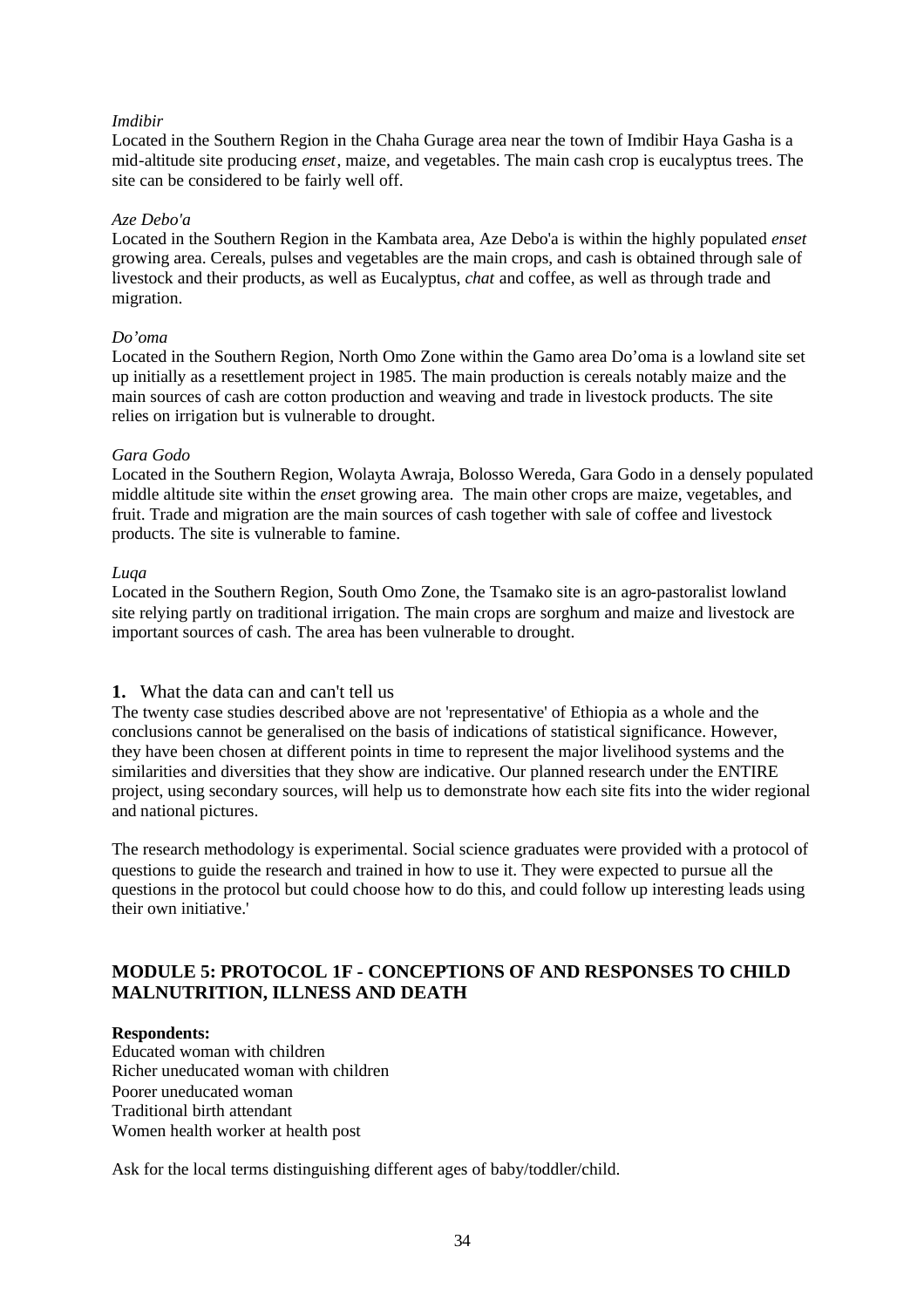## **Q1. Open-ended question**

Get into a discussion about all the problems that women face in producing and raising children.

## **Q2. Guided discussion**

Ask whether there is a good time in the year for babies to be born and about the effects of seasonality. Also ask about differences between 'good' harvest years and 'bad' harvest years.

**Q3.** Describe what happens when a woman discovers she is pregnant.

**Q4.** Are all pregnancies wanted? If not are there ways of getting rid of unwanted pregnancies?

**Q5.** What happens when women miscarry?

**Q6.** What do women do if they are not getting pregnant when they wish to?

**Q7.** How many women are there in the community who have never been pregnant?

**Q8.** What has happened to them? Describe a case.

**Q9.** Describe the food which women should eat during pregnancy? Is this different from what women should eat generally? If so describe the differences.

**Q10.** Are there other special things that a women who is pregnant should do?

**Q11.** Are there special things that a woman who is pregnant should not do?

**Q12.** When should she stop working before birth and start working after birth.

**Q13.** In a good year are there pregnant women who cannot eat the food that they should eat? Roughly what proportion?

**Q14.** In a bad year are there pregnant women who cannot eat the food that they should eat? Roughly what proportion?

**Q15.** What effects does this have on the health of the woman?

**Q16.** Does it have effects on the health of the baby?

**Q17.** Why are some of the babies that are born thin, weak and/or ill?

**Q18.** Why are some babies born dead?

**Q19.** How do you know if a baby is likely to grow up to be a strong child and adult?

**Q20.** How many babies do most women have in their lifetimes?

**Q21.** On average how many of these survive to be children?

**Q22.** Do men usually prefer baby boys to baby girls? If so what do they do to show this?

**Q23.** Do women prefer baby boys to baby girls? If so what do they do to show this?

**Q24.** How is a baby boy/girl greeted?

**Q25.** When babies are born what are they given to eat?

**Q26.** Describe what food babies should be fed [*in the first month of life? ... use local categories*]?

**Q27.** Describe what food babies should be fed up to 6 months old? [*use local categories*]

**Q28.** Describe what food babies should be fed from 6 months to 1 year? [*use local categories*]

**Q29.** Describe what food babies should be fed from 1 to 2 years? [*use local categories*]

**Q30.** In a good year are there babies in the community who cannot eat the food that they should eat? Roughly what proportion?

**Q31.** In a bad year are there babies who cannot eat the food that they should eat? Roughly what proportion?

**Q32.** What problems do women have with breast-feeding. Why? and what do they do to try to solve them?

**Q33.** What happens to babies who cannot get enough to eat?

**Q34.** What are the main illnesses that babies suffer from?

**Q35.** When a baby is sick what do the family do to try to cure the illness?

**Q36.** What are the main reasons why babies die?

**Q37.** Are babies of poor people more likely to fall sick and die? If so why?

**Q38.** At what age are babies named properly?

**Q39.** What happens when a baby dies? Where are they buried?

**Q40.** Have you heard of child 'malnutrition'?

**Q41.** What kinds of food do children [*use local term that applies to those who have stopped being babies*] need in order not to suffer from malnutrition

**Q42.** How do you know if a child is not getting enough to eat? What are the signs in the child?

**Q43.** During the 1980s were there children in the community who died because they did not get enough to eat? Roughly when and how many?